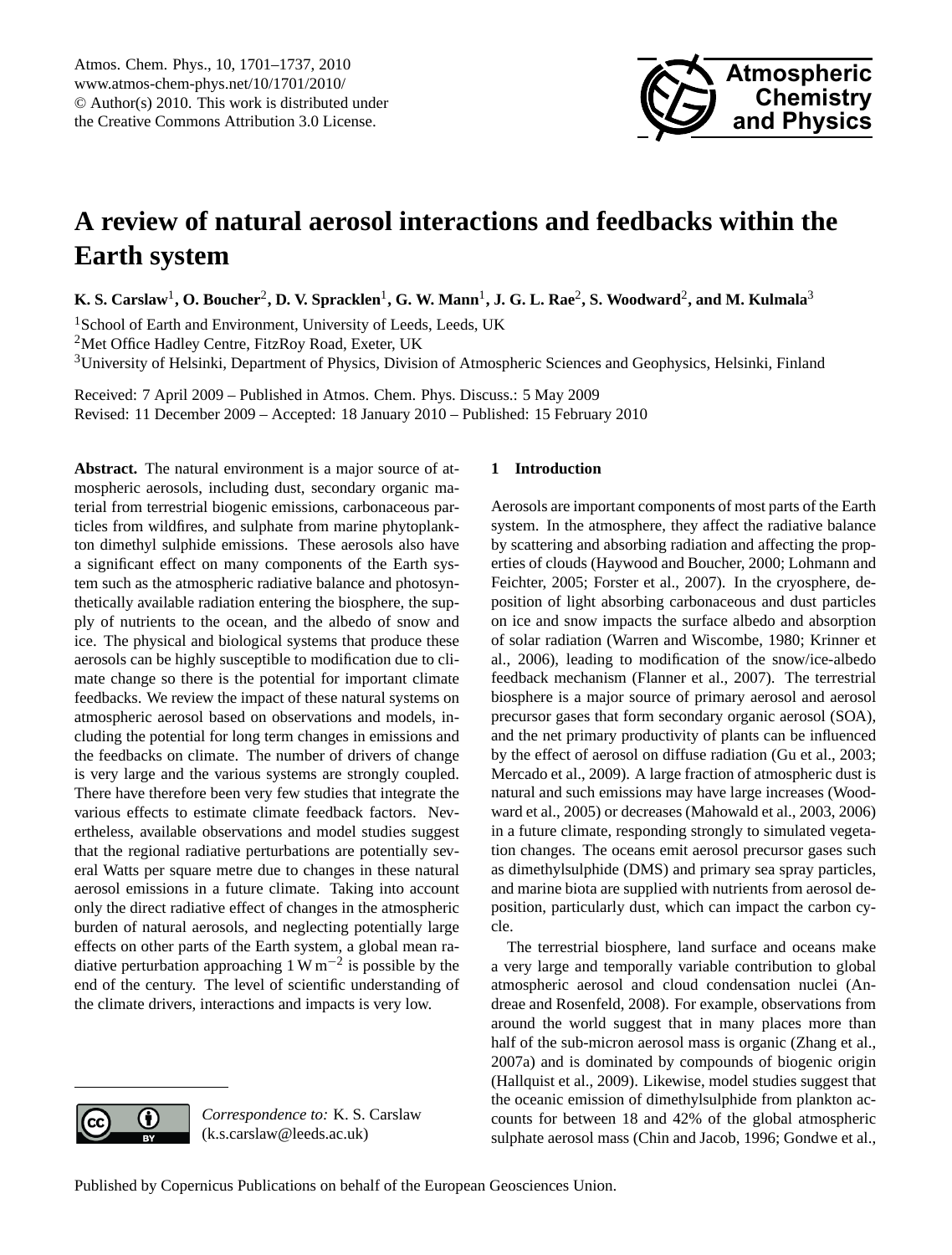2003; Kloster et al., 2006). There is therefore the potential for substantial long term changes in the atmospheric aerosol burden and climate feedbacks if the processes that drive the emissions are perturbed by climate change.

Natural aerosol sources vary substantially with climate on seasonal, interannual and decadal timescales. For example, wildfire aerosol emissions have an interannual variation of more than a factor of 2 driven partly by internal climate variability such as El Niño (Schultz et al., 2008), and decadal climate change seems to be affecting the occurrence of forest fires in some regions (Gillett et al., 2004; Westerling et al., 2006; Flannigan et al., 2009). In the boreal forest, particle growth rates correlate with seasonal variations in vegetation gross primary productivity, most likely due to varying emissions of terpenes that form SOA (Kulmala et al., 2004a), and interannual variations in temperature probably control large changes in biogenic isoprene (Palmer et al., 2006). There is evidence from ice cores that a tracer of marine DMS emissions varies on decadal and centennial timescales (Legrand, 1997), while seasonal variations in DMS from plankton in the Southern Ocean (Ayers and Gras, 1991; Ayers et al., 1997; Sciare et al., 2000a, b) appear to drive substantial changes in sulphate aerosol mass and cloud properties (Boers et al., 1994). Atmospheric dust is also changing partly due to climate effects. For example, dust concentrations at Barbados show a four-fold increase since the 1960s driven by meteorological changes in the African source region (Prospero and Lamb, 2003).

In addition to direct observational evidence for the effects of climate on natural aerosol emissions, process studies strongly suggest that large climatic effects can be expected. For example, the vegetation emissions of many terpene species that form SOA in the atmosphere are affected by temperature, radiation, soil moisture, foliar biomass, atmospheric composition, and vegetation type (Guenther et al., 1995, 2006), all of which are likely to change with climate. Likewise, the occurrence of forest fires is clearly related to temperature and hydrology (Westerling et al., 2006) and dust emissions to vegetation, soil wetness and wind speed, among other variables.

This review describes the response of these natural atmospheric aerosols to climate and environmental change on the century timescale. The climate drivers of changes in aerosol can be split broadly into physical changes (temperature, soil wetness, solar radiation, wind speed, sea ice extent, etc.) and biological changes (vegetation, plankton, etc.), although these changes are strongly coupled. The components of the Earth system respond to climate change and interact in ways that drive non-linear changes in aerosol emissions and sinks. In addition to climate-driven changes in natural aerosol emissions, the aerosol abundance and properties can be influenced by changes in atmospheric composition, in particular the oxidative processes that drive production of secondary aerosol products from the emitted gases. For example, stratospheretroposphere exchange of ozone may increase in a warmer cli-

mate (Butchart and Scaife, 2001; Collins et al., 2003), which could lead to increased tropospheric concentrations of ozone, an important oxidant. Atmospheric aerosol is itself a nonlinear system and the impact on climate depends on the microphysical and chemical properties of the particles and not just their mass, and these can change non-linearly with emissions. For example, new particle formation, which is an important source of climate-relevant particles over forests, is suppressed by high particle loadings, so increased aerosol mass due to enhanced primary emissions could reduce net changes in number concentration (e.g. Spracklen et al., 2006; Mönkkönen et al., 2004).

These responses of the natural aerosol system to climate change may constitute a climate feedback. Feedbacks are processes that amplify or dampen the effect of a forcing. The climate system responds to radiative forcings – from greenhouse gases and aerosols in the first place – by adjusting the surface and atmospheric profile of temperature in order to maintain a radiative balance at the top of atmosphere. However various parameters in the climate system respond to the temperature adjustment caused by the initial radiative imbalance. Water vapor, snow albedo and sea-ice albedo are examples of positive feedbacks that amplify the effects of a radiative forcing. Biogeochemical cycles can also play a role in climate feedbacks. While the importance of the carbon cycle in climate feedback is well accepted, the role of aerosols is much less well established. As this review demonstrates, we are beginning to understand how natural aerosols may respond to climate change, but at present the Earth system models required to explore feedbacks are in their infancy.

We focus on four natural aerosol systems: terrestrial biogenic aerosol (including aerosols from biogenic gases and wildfires), marine aerosol, soil and desert dust, and stratospheric and volcanic aerosol. Although we discuss each aerosol system in a separate section, our review highlights that these aerosol systems are not self-contained and that there are interactions and feedback connections between them (Fig. 1). For example, wildfires alter the distribution of vegetation whose emissions of volatile organic compounds account for a large fraction of global sub-micron aerosol mass, and changes in dust emissions directly impact aerosol radiative forcing but may also impact DMS emissions through changes in how dust fertilises the ocean with iron.

The status of our understanding of these aerosol systems and their interactions and feedbacks varies enormously. The DMS-aerosol-cloud-climate feedback (Charlson et al., 1987) is perhaps the most studied, with 20 years of research on marine biota, atmospheric chemistry and aerosol formation (Ayers and Cainey, 2007). Nevertheless, quantitative understanding of the direction and magnitude of the feedback in different parts of the ocean is still lacking. In other cases, such as wildfires, some potential impacts of climate change on regional fire distribution have been investigated but there has been no attempt to study feedbacks in an integrated way or on a global scale. Only in rare cases have these processes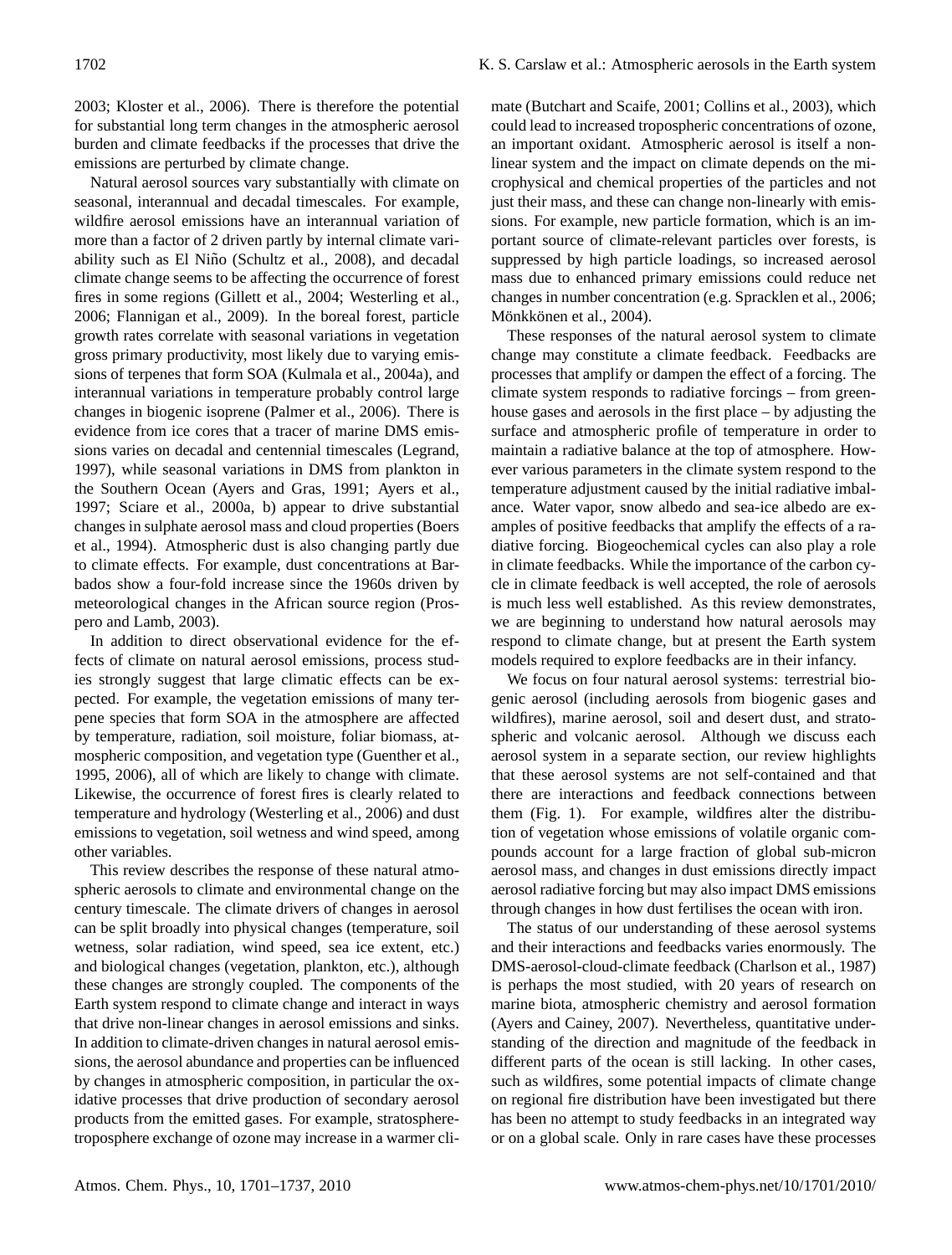been incorporated in global models to calculate climate feedback factors.

The review is organized as follows. Sections 2 to 5 describe aerosol processes, interactions and feedbacks related to terrestrial biogenic aerosol, marine aerosol, stratospheric aerosol and dust. These sections describe the main sources of natural aerosol, the climatic factors controlling emissions as derived from observations and process models, and the status of their treatment as components of climate and Earth system models. In Sect. 6 we summarise the status of knowledge, estimate future radiative perturbations due to changes in natural aerosols, and identify where progress is needed.

# **2 Terrestrial biogenic systems**

The terrestrial biosphere emits primary biological aerosol particles (PBAP) and trace gas species that oxidise to give products that can partition into the particulate phase to form SOA. The terrestrial biosphere also makes sporadic and very large contributions to atmospheric aerosol during wildfires. In this section we evaluate potential feedbacks between the terrestrial biosphere, atmospheric aerosol and climate. Recent studies have started to quantify these feedbacks, but poorly quantified emissions and a limited understanding of aerosol formation mechanisms mean that the relevant climatic controls are not well defined. The direction and magnitude of future changes in aerosol and precursor gas emissions from the terrestrial biosphere are therefore very uncertain.

The interaction between the terrestrial biosphere and atmospheric aerosol operates in both directions. While the biosphere affects aerosol directly through emissions, the abundance and properties of aerosol can also affect the functioning of the biosphere through effects on photosynthetic radiation and nutrient supply. These effects are evaluated in Sect. 2.4.

#### **2.1 Secondary organic aerosol from terrestrial sources**

# **2.1.1 The impact of secondary organic aerosol on the atmosphere**

Trace gas emissions from the terrestrial biosphere include biogenic volatile organic compounds (BVOCs), such as isoprene, terpenes, acetone and methanol, with an estimated total global source of carbon of  $\sim$ 1100 Tg a<sup>-1</sup> (Guenther et al., 1995). There is considerable uncertainty in estimates of the global flux of BVOCs. For example, the global flux of isoprene has been estimated at 412–601 Tg C $a^{-1}$  and monoterpenes at 30–128 Tg C  $a^{-1}$  with the range due to different emission algorithms, vegetation distributions, climatologies, basal emission rates, and spatial and temporal resolutions (Arneth et al., 2008; Schurgers et al., 2009). Once in the atmosphere, some BVOCs react to produce compounds that can partition into the particulate phase, forming SOA. The



**Fig. 1.** Interactions between different components of the Earth system connected by aerosol.

budget of SOA is also very uncertain and current best estimates of  $12-70$  Tg a<sup>-1</sup> (Kanakidou et al., 2005) may be up to an order of magnitude too small (Goldstein and Galbally, 2007; Hallquist et al., 2009). This uncertainty is due to our limited understanding of the principal SOA precursor gases including the relative contribution of biogenic and anthropogenic VOCs, the magnitude of their emissions, and the dominant SOA formation mechanisms, which can include condensation and evaporation of semivolatile oxidation products, heterogeneous reactions, cloud processing and oligomerization/polymerization (Fuzzi et al., 2006; Hallquist et al., 2009). This lack of knowledge results in models poorly representing organic aerosol, typically underpredicting the magnitude of observed organic aerosol (de Gouw et al., 2005; Heald et al., 2005; Johnson et al., 2006; Volkamer et al., 2006) and not capturing observed variability (Heald et al., 2006a).

Oxidised organic aerosol dominates sub-micron aerosol mass in a wide range of continental environments (Kanakidou et al., 2005; Zhang et al., 2007a; Chen et al., 2009) and therefore has a direct effect on atmospheric radiation. Additionally, SOA is important for the growth of newly formed particles up to cloud condensation nuclei (CCN) sizes of tens of nanometers (O'Dowd et al., 2002; Allan et al., 2006; Laaksonen et al., 2008) and can therefore affect climate through the aerosol indirect effect. Particle formation (conversion of gas phase species to new particles) is observed in the air above terrestrial ecosystems all around the world (e.g. Kulmala et al., 2004b) and contributes between 5 and 50% to global mean CCN concentrations in the boundary layer (Kerminen et al., 2005; Spracklen et al., 2008a). In the boreal forest, the growth of these new particles correlates with seasonal variations in vegetation gross primary productivity and with monoterpene concentrations and radiation (Kulmala et al., 2004a). Biogenic gases may also control particle formation rates directly (Zhang et al., 2004; Verheggen et al., 2007; Bonn et al., 2008).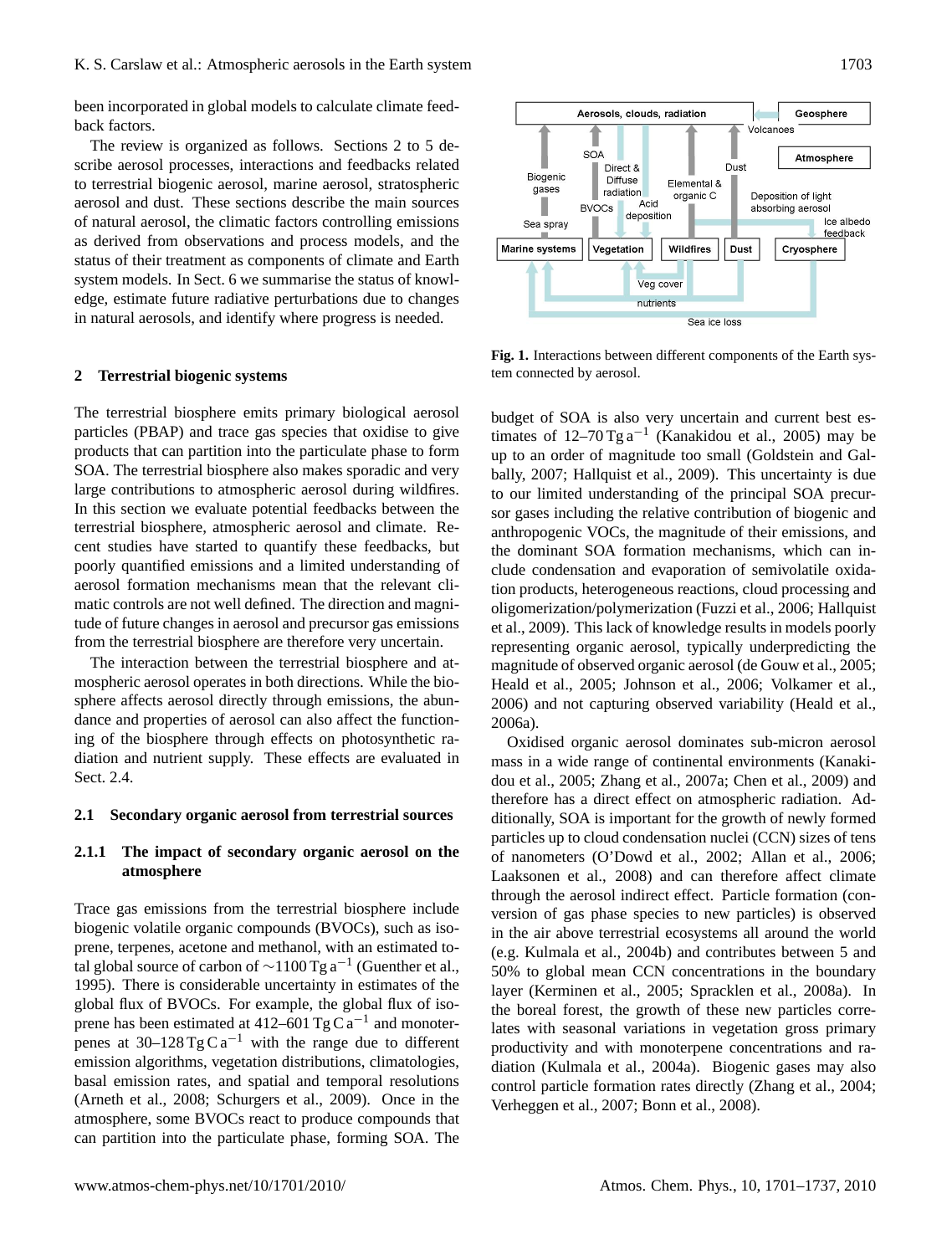

<span id="page-3-0"></span>**Fig. 2.** The response of terrestrial biogenic secondary organic aerosol to climate change. Climate change drivers are indicated in blue, processes in black, and atmospheric impacts in red. The green box contains another set of drivers/feedbacks described in Sect. 2.3.

The contribution of terrestrial ecosystems to SOA is difficult to quantify accurately from observations because anthropogenic aerosol sources can mask natural cycles. Molecular marker methods and <sup>14</sup>C analysis suggest that modern carbon from BVOCs, biomass burning and meat cooking dominate total organic carbon aerosol even in urban locations (Hallquist et al., 2009, and references therein). Observations at several boreal forest sites that are relatively free of anthropogenic pollution (Andreae et al., 2007) suggest a very large natural modulation of aerosol by forest emissions. For example, aerosol mass over the Scandinavian forest is proportional to the time that air has spent over the forest (Tunved et al., 2006a), with 12–50% of aerosol mass and ∼50% of CCN coming from forest sources (Tunved et al., 2008). Kurten et al. (2003) estimated that particle formation over Finnish boreal forest leads to a local radiative perturbation of between  $-5$  and  $-14$  W m<sup>-2</sup> (global mean  $-0.03$  to  $-1.1$  W m<sup>-2</sup>), while Spracklen et al. (2008b) predicted that SOA from boreal forest terpene emissions doubles regional CCN concentrations compared to emissions from grassland and causes a local radiative forcing of between  $-1.6$  and  $-6.7$  W m<sup>-2</sup> due to changes in cloud albedo. Thus, in the present climate, observations and models suggest that SOA derived from terrestrial ecosystems makes a significant contribution to the radiative budget of the atmosphere.

#### **2.1.2 Feedback mechanisms involving biogenic SOA**

Figure [2](#page-3-0) shows the possible climate feedbacks associated with biogenic SOA. The main driver of the feedback is that climate exerts a strong control over the emission of BVOCs (Sect. 2.1.3). Increases in temperature are likely to lead to increased BVOC emissions and aerosol concentrations, resulting in increased aerosol radiative cooling and a potential negative feedback mechanism (Kulmala et al., 2004a).

However, the atmospheric concentration of SOA is not determined solely by emissions of VOCs, but also by temperature, precipitation and atmospheric chemistry, resulting in non-linear interactions between VOC emissions and the SOA burden (Tsigaridis et al., 2005). The interactions between such processes further complicate how the distribution of SOA might change with climate. For example:

- 1. Increased temperature causes increased BVOC emissions (e.g., Guenther et al., 1995) but may also reduce the partitioning of semi-volatile compounds to the particles. Increased temperature also modifies vegetation resulting in either further increased or decreased BVOC emissions.
- 2. Increased  $CO<sub>2</sub>$  concentrations may directly inhibit leaflevel isoprene emission (Arneth et al., 2007a, b) but the fertilization effect of the  $CO<sub>2</sub>$  on plant growth can increase emission rates.

# **2.1.3 Response of BVOC emissions to environmental change**

Changes in BVOC emissions are an important driver of the feedback between terrestrial ecosystems, aerosol and climate so many studies have sought to understand their response to climate change. Laboratory and field studies show that the emissions are controlled by a complex set of variables including leaf temperature, radiation, nutrient availability, soil moisture, foliar biomass, leaf age, atmospheric composition, vegetation type and species composition (Guenther et al., 1995, 2006), all of which are likely to change with climate. Current BVOC emission algorithms, which are used in models, treat only a subset of these variables. For example, they do not include the effect of changing  $O_3$  concentrations (Loreto et al., 2004; Velikova et al., 2005), nutrient availability or physical stress and are only beginning to explore the effects of changing  $CO<sub>2</sub>$  concentrations.

The observational evidence for large-scale climate-driven changes in BVOC emissions and SOA formation is limited, unlike for wildfires (Sect. 2.3.3). In a good example of such a study, Palmer et al. (2006) used a 6 year record of satellite-observed formaldehyde column to infer a 20–30% interannual variability in isoprene emission over the southeastern United States driven primarily by variations in surface air temperature. Using a land surface-vegetation model driven by observed climate Lathière et al. (2006) estimate that global emissions of biogenic organics varied by 8% from 1986 to 1995. Similarly, Levis et al. (2003) predict that global annual mean biogenic emissions vary by up to 5% and monthly mean emissions by up to 18%.

The vast majority of model studies of future BVOC emissions have assessed possible changes in isoprene. These studies have taken into account changes in temperature alone, temperature and vegetation, land cover changes, and the influence of  $CO<sub>2</sub>$  (Table 1). Assuming fixed vegetation, model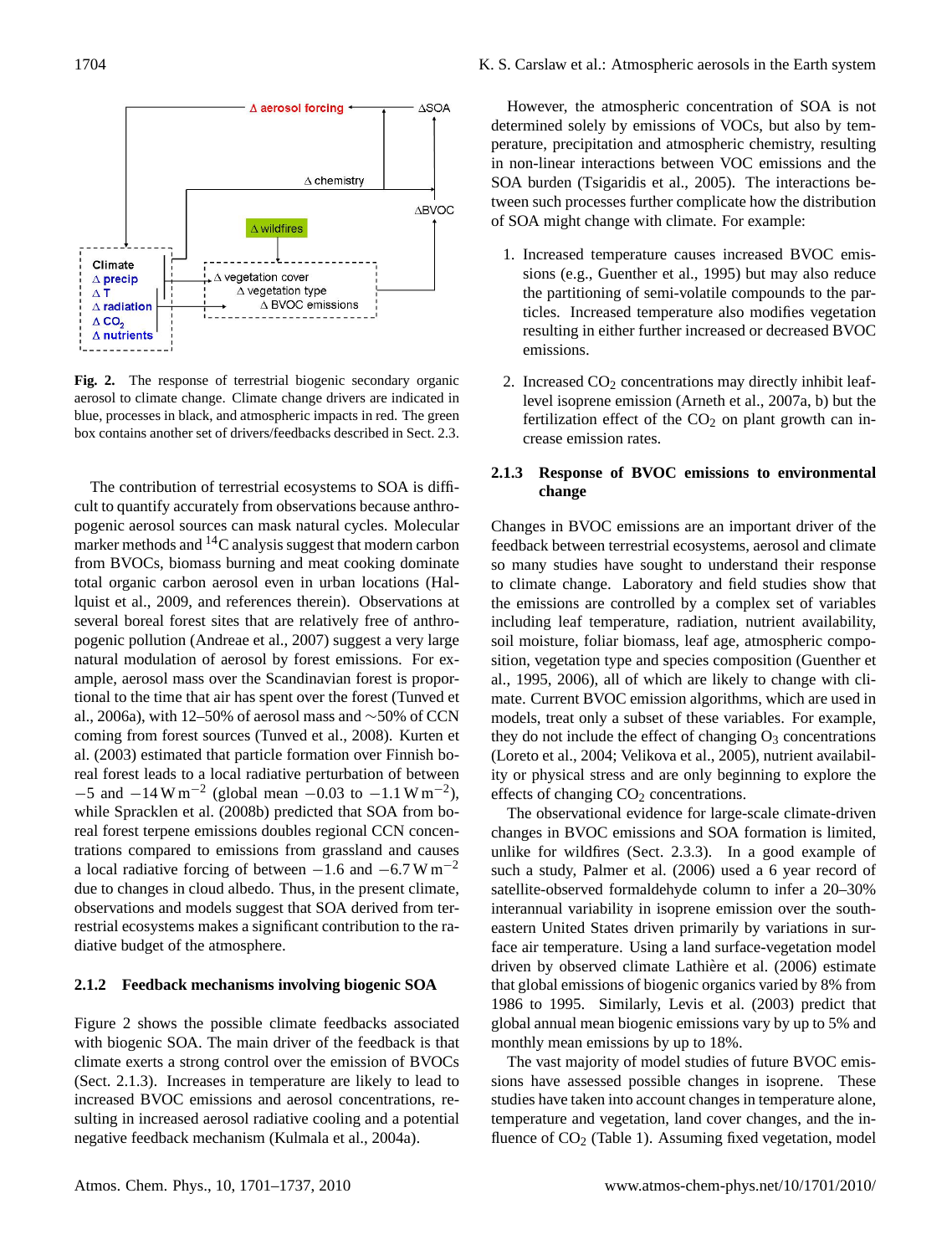**Table 1.** Effects of various environmental changes on global BVOC emissions in modeling studies.

|                          | Scenario                                                              | $\Delta$ isoprene emission                                                               | $\Delta$ monoterpene emission | Time period |  |  |  |  |
|--------------------------|-----------------------------------------------------------------------|------------------------------------------------------------------------------------------|-------------------------------|-------------|--|--|--|--|
|                          | Climate effect only                                                   |                                                                                          |                               |             |  |  |  |  |
| Wu et al. (2008)         | A1B; $CO_2$ 522 ppmv, $+1.6K$                                         | $+25%$                                                                                   |                               | 2000-2050   |  |  |  |  |
| Sanderson et al. (2003)  | IS92a, $+4.7K$                                                        | $+34%$                                                                                   |                               | 1990-2090   |  |  |  |  |
| Heald et al. (2008)      | $A1B: +1.8K$                                                          | $+22%$                                                                                   | $+19%$                        | 2000-2100   |  |  |  |  |
| Liao et al. (2006)       | $A2: +4.8K$                                                           | $+55%$                                                                                   | $+58%$                        | 2000-2100   |  |  |  |  |
|                          |                                                                       | Climate effect and dynamic vegetation                                                    |                               |             |  |  |  |  |
| Heald et al. (2009)      | A1B; 717 ppmv                                                         | Factor 3.6                                                                               |                               | 2000-2100   |  |  |  |  |
| Turner et al. (1991)     | $2\times CO2$                                                         | $+25%$                                                                                   |                               | N/A         |  |  |  |  |
| Sanderson et al. (2003)  | IS92a, $+4.7K$                                                        | $+27%$                                                                                   |                               | 1990-2090   |  |  |  |  |
| Lathiere et al. (2005)   | 560 ppmv CO <sub>2</sub>                                              | $+27%$                                                                                   | $+51%$                        | 1990-2100   |  |  |  |  |
| Wiedinmyer et al. (2006) | $2 \times CO_2$ ; +1.7K                                               | $+70%$                                                                                   |                               | 1990-2100   |  |  |  |  |
| Arneth et al. (2007b)    | Various                                                               | $+77$ to $+90\%$ (A2 SRES); 38% to 48% (B1 SRES)                                         |                               | 1980-2100   |  |  |  |  |
|                          |                                                                       | (Anthropogenic) land cover changes only                                                  |                               |             |  |  |  |  |
| Lathiere et al. (2006)   | Global tropical deforestation                                         | $-29%$                                                                                   |                               |             |  |  |  |  |
| Heald et al. (2008)      | A2                                                                    | $-15%$                                                                                   |                               | 2000-2100   |  |  |  |  |
| Wiedinmyer et al. (2006) | Deforestation scenario (50% of Amazon and southeast<br>US deforested) | $-9%$                                                                                    |                               |             |  |  |  |  |
| Wiedinmyer et al. (2006) | Biofuel scenario (25% of western US and Amazon re-                    | $+37%$                                                                                   |                               |             |  |  |  |  |
|                          | placed by biofuel plantation)                                         |                                                                                          |                               |             |  |  |  |  |
| Guenther et al. (2006)   | <b>IMAGE</b> landcover database                                       | $-30%$                                                                                   |                               | 2000-2100   |  |  |  |  |
|                          | Climate and $CO2$ inhibition                                          |                                                                                          |                               |             |  |  |  |  |
| Heald et al. (2009)      | A1B                                                                   | $-8%$                                                                                    |                               | 2000-2100   |  |  |  |  |
|                          |                                                                       | Climate and $CO2$ inhibition and dynamic vegetation (no anthropogenic vegetation change) |                               |             |  |  |  |  |
| Heald et al. (2009)      | A1B                                                                   | Factor 2.4                                                                               |                               | 2000-2100   |  |  |  |  |
| Arneth et al. (2007b)    | Various                                                               | $-9\%$ to $-16\%$ (A1 SRES); 0% to $-7\%$ (B1 SRES)                                      |                               | 1980-2100   |  |  |  |  |

studies with different scenarios for future climate predict a 22% to 55% increase in global isoprene emissions by 2100. Changes in temperature are thought to be the dominant meteorological driver of isoprene emissions, with other variables such as radiation, cloud cover and soil moisture changing by less than 5% between 2000 and 2100 (Heald et al., 2008). When changes to vegetation are also accounted for there is considerably greater uncertainty in projected emissions (a 25% to 260% increase in global isoprene emission by 2100; Table 1) due to the uncertain response of vegetation to future climate and atmospheric  $CO<sub>2</sub>$  (Sitch et al., 2008). Projected changes to vegetation include longer growing seasons, increased leaf area index, changes in water stress and changes to vegetation distribution including expansion of boreal and temperate forests (Lathiere et al., 2005) and dieback ` of the Amazon forest (Cox et al., 2004, 2008). Nutrient limitations, which are not accounted for in these studies, may limit the response of vegetation making future increases in isoprene emissions more modest. Studies that only account for anthropogenic changes to land-cover typically predict a decline in isoprene emissions of between 9% and 30% due to the replacement of forest ecosystems by cropland. In contrast, a future scenario that included widespread adoption of biofuel plantations could result in a 37% increase in isoprene emissions, due to the large isoprene emission factors of some biofuel crop species.

There have been much fewer studies predicting future monoterpene emissions. Changes to climate alone are predicted to drive a 19% to 58% increase in global monoterpene emissions by 2100 (Table 2), whereas one study that combines changes to climate and vegetation predicts a 120% increase in global emissions.

The impact of changing  $CO<sub>2</sub>$  concentrations on BVOC emissions is an additional uncertainty that needs to be further understood. Increasing  $CO<sub>2</sub>$  concentrations may inhibit isoprene emissions (Sharkey et al., 1991; Rosenstiel et al., 2003; Possell et al., 2005; Arneth et al., 2007a) potentially offsetting some of the increased emissions due to higher temperature and changes in vegetation (Table 1). Raisanen et al. (2008) showed that a combination of increased  $CO<sub>2</sub>$  and temperature can substantially increase monoterpene emissions from Scots Pine trees, but the individual effects were small.

Changes to climate and vegetation between the last glacial maximum (LGM) and 1850 are predicted to have increased isoprene emissions by between 61% and a factor of 2.6, while monoterpene emissions have increased by between 51% and a factor of 3.5 (Adams et al., 2001; Lathiere et al., 2005; ` Valdes et al., 2005; Kaplan et al., 2006). The studies do not agree as to whether the dominant driver of the projected change to BVOC emissions is the direct effect of temperature or climate driven changes to vegetation.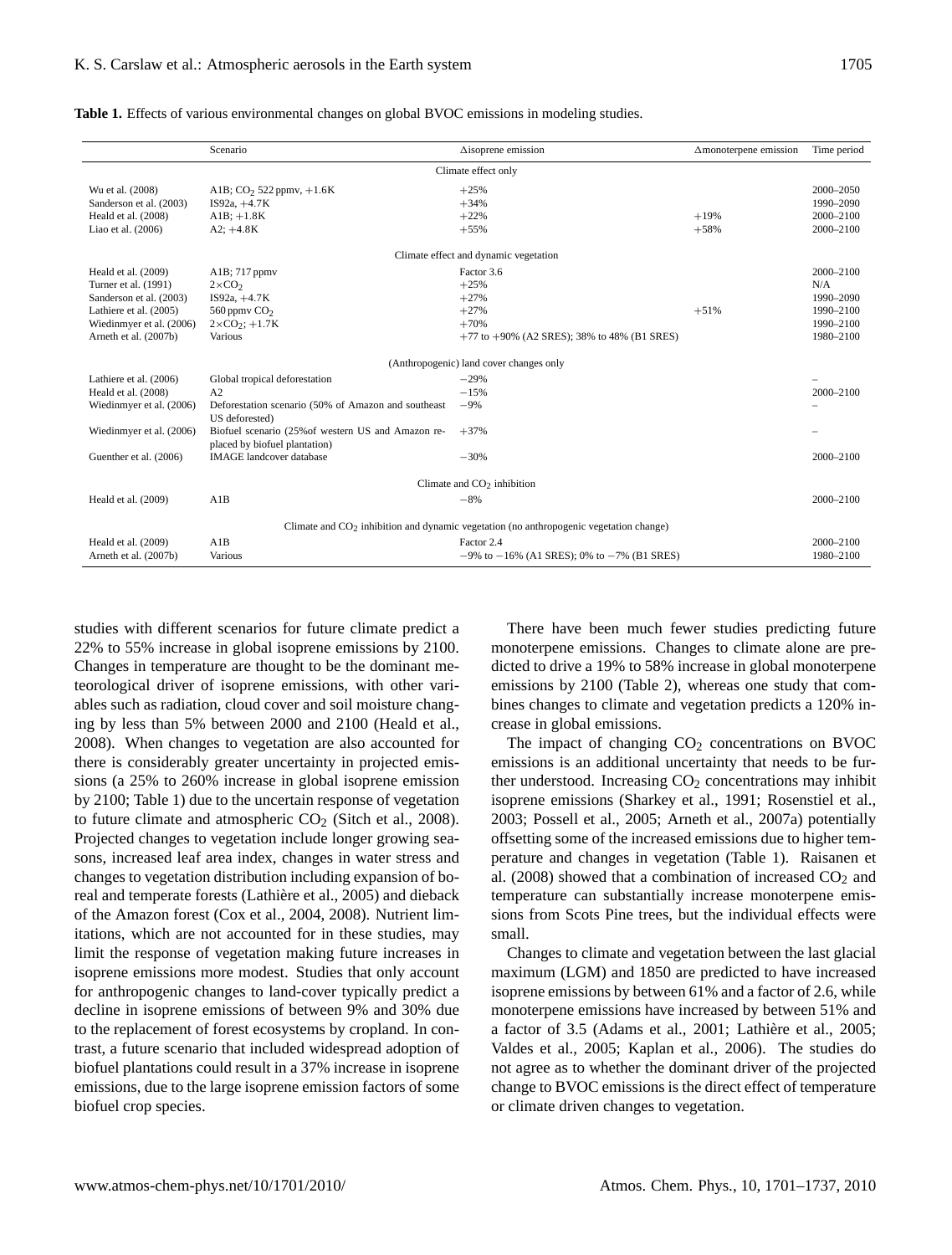# **2.1.4 The response of biogenic SOA and associated forcing to environmental change**

Future SOA mass distributions due to changes in climate, biogenic and anthropogenic emissions, and land use have been predicted by models. These studies typically combine BVOC emission models (Sect. 2.1.3) with global atmospheric chemistry models driven by meteorological output from a general circulation model (GCM). While these studies are the most sophisticated attempts to simulate this complex system they account for a limited range of the variables known to affect SOA. For example, none of these studies accounts for the potential impact of changing  $CO<sub>2</sub>$  concentrations on BVOC emissions. Many other processes are only partially included or not included at all, for example: future changes in the concentrations of BVOC oxidants (Tsigaridis and Kanakidou, 2007; Heald et al., 2008), and changes in  $NO<sub>x</sub>$  (Kroll et al., 2005; Ng et al., 2007), which affect conversion of BVOCs to SOA. There are also secondary effects of BVOCs on other greenhouse gases due to their impact on oxidants, such as an increased methane lifetime (Valdes et al., 2005; Kaplan et al., 2006; Shindell et al., 2007). Fully coupled Earth system models would need to account for these couplings.

The global SOA mass burden is predicted to increase by between 26% and 150% by 2100 (Table 2), resulting in an increase of surface level continental particulate matter concentrations of about  $0.5 \,\mathrm{\upmu g\,m}^{-3}$ . Increased BVOC emissions account for most of the change in SOA, with climate-induced changes in aerosol processes and removal rates having a minor effect (−6% to +11%) (Liao et al., 2006; Tsigaridis and Kanakidou, 2007; Heald et al., 2008). The largest future increase in SOA burden is predicted by Tsigaridis and Kanakidou (2007), driven by the largest increase in BVOC emissions, primarily because this study included dynamic vegetation. While the global burden of SOA is projected to increase in a future climate, regional reductions in BVOC emissions and SOA concentrations are possible due to shifts in vegetation (Avise et al., 2009).

We use these studies to estimate that feedbacks due to changing SOA in a future climate (year 2100) will result in a global mean direct radiative perturbation of between  $-0.04$  and  $-0.24$  W m<sup>-2</sup> (assuming a present day SOA burden of 0.8 Tg (Tsigaridis and Kanakidou, 2007) and a radiative forcing efficiency of 100 W  $g^{-1}$  for particulate organic matter (Forster et al., 2007)). This direct forcing needs to be added to the indirect effect on cloud albedo for which only regional estimates have been made. Tunved et al. (2008) used correlations between observed aerosol at boreal forest sites and calculated monoterpene emissions over back trajectories to estimate that a 1.4 K increase in temperature would increase CCN concentrations over Scandinavia by 8% and a 5.8 K increase in temperature would increase CCN concentrations by 40%. Using the same approach as Spracklen et al. (2008b), this change in CCN would cause a regional (i.e., forest-wide) radiative perturbation of between −0.6 and  $-2.7 W m^{-2}$  due to changes in cloud albedo, assuming as an upper limit that all the CCN are active in cloud drop formation. Although not directly comparable, the modeled global changes in SOA mass in Table 2 are similar to this observationally derived estimate of an increase in CCN over boreal forests. A global model study would be needed to extrapolate this regional indirect radiative perturbation to a global mean so that it could be compared with the global mean indirect forcing from present day anthropogenic emissions, which lies in the range  $-0.25$  to  $-1.8$  W m<sup>-2</sup> (Forster et al., 2007). But by assuming (i) a forest coverage of about one-ninth of the Earth's surface, (ii) that the indirect effect is restricted to forests (ignoring aerosol transport), and (iii) that the effects in the boreal forest can be extrapolated to all forests, the global mean indirect effect of changes in biogenic SOA would lie between  $-0.07$  and  $-0.3$  W m<sup>-2</sup>.

# **2.2 Primary biological aerosol particles (PBAP)**

## **2.2.1 The impact of PBAP on the atmosphere**

Terrestrial ecosystems emit a wide range of particles directly into the atmosphere, including viruses  $\left($  <0.3  $\mu$ m), bacteria (∼0.25 µm −10 µm), fungal spores (1–30 µm), pollen (10– 100 µm), plant debris and algae. The global emission source of PBAP is very uncertain but may be as large as  $1000$  Tg a<sup>-1</sup> (Jaenicke, 2005). New observations have demonstrated that in many continental locations PBAP contributes 10–45% of coarse particulate mass (Elbert et al., 2007) and is capable of acting both as CCN (Ariya et al., 2004) and ice nuclei (Christner et al., 2008; Prenni et al., 2009). In this way PBAP can alter cloud properties and precipitation with potentially important but poorly quantified climate feedbacks. Global atmospheric models are only starting to consider PBAP and a quantitative assessment of their contributions to the global aerosol burden, optical depth and CCN population has not been made.

# **2.2.2 PBAP emissions and response to environmental change**

Very little is known about the emission mechanisms or atmospheric drivers of PBAP, but it is likely that the drivers vary with PBAP type and source. Jones and Harrison (2004) reported observed PBAP concentrations that varied with a range of meteorological and phenological variables. Emissions of dry-emitted fungal spores and bacteria are enhanced under warm, dry and windy conditions, requiring wind speeds greater than  $\sim 1 \text{ m s}^{-1}$  (Jones and Harrison, 2004; Elbert et al., 2007), whereas wet-emitted spores are enhanced by high relative humidity and precipitation (e.g., Zoppas et al., 2006).

The changing distribution of vegetation with climate change may also impact PBAP emissions but it is difficult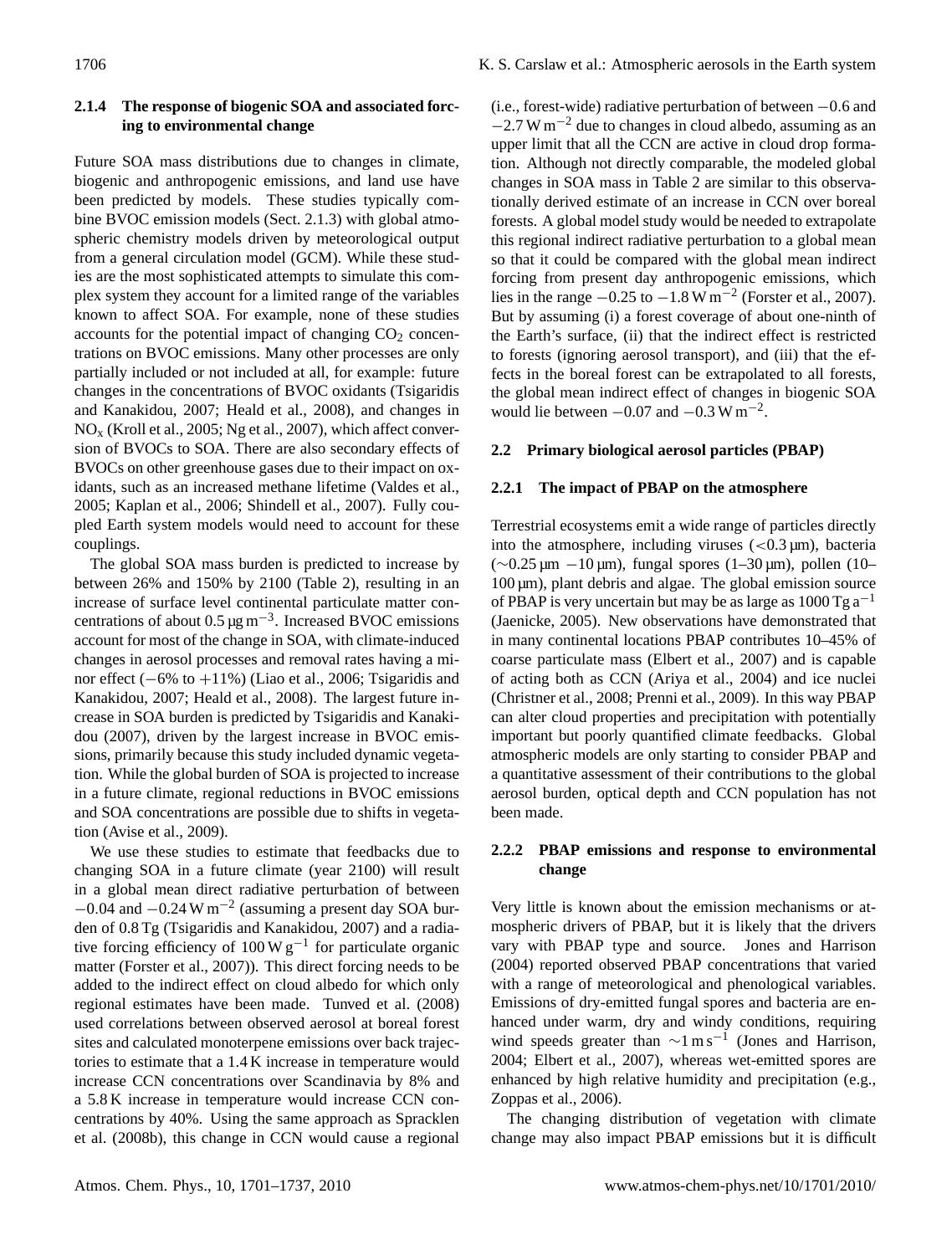|                                                                                   | Emissions<br>scenario                    | Global<br>surface $\Delta T$                         | Vegetation                | Change in BVOC<br>emissions                                               | Change in<br>SOA burden               |
|-----------------------------------------------------------------------------------|------------------------------------------|------------------------------------------------------|---------------------------|---------------------------------------------------------------------------|---------------------------------------|
| Liao et al. $(2006)$<br>Heald et al. (2008)<br>Tsigaridis and<br>Kanakidou (2007) | A <sub>2</sub> SRES<br>A1B SRES<br>IS92a | $+4.8K$<br>$+1.8K$<br>Uncoupled<br>$(+2K BL,+1K FT)$ | Fixed<br>Fixed<br>Dynamic | 58% (M), 55% (I)<br>$+19\%$ (M), $+22\%$ (I)<br>$+120\%$ (M), $+37\%$ (I) | $+54\%$ (M only)<br>$+26%$<br>$+150%$ |

**Table 2.** Projected change to BVOC emissions (isoprene (I), monoterpenes (M)) and SOA burden by 2100 due to changing climate and emissions.

to quantify this effect without a better understanding of the role of vegetation in emissions. Bacterial particle number fluxes are greater over vegetated regions  $(\sim 500 \,\mathrm{m}^{-2}\,\mathrm{s}^{-1})$ ; Lindemann et al., 1982) compared to  $100 \text{ m}^{-2} \text{ s}^{-1}$  over bare soil (Lindemann et al., 1982) and  $\sim 0.5 \,\mathrm{m}^{-2} \,\mathrm{s}^{-1}$  over deserts (Lighthart et al., 1994). While fungal spore emissions might also increase with increasing vegetation coverage, emissions have also been observed over desert and ice-covered regions (Griffin et al., 2006; Polymenakou et al., 2008).

Elbert et al. (2007) estimated a fungal spore terrestrial emission rate of 200 m<sup>-2</sup> s<sup>-1</sup>, irrespective of vegetation type or meteorological conditions, and corresponding to a global emission of  $50$  Tg a<sup>-1</sup>. On the global scale, Heald and Spracklen (2009) used observed concentrations of the sugar mannitol, a biotracer of fungal spores, to constrain the fungal PBAP source to  $28 \text{ Tg} \text{a}^{-1}$ , 25% of which was emitted at sizes below 2.5 µm. Their optimized emissions were based on leaf area index (LAI) and atmospheric water vapor concentrations. Mahowald et al. (2008) estimated a global coarse PBAP emission of  $168$  Tg a<sup>-1</sup> based on above-ground biomass density. Winiwarter et al. (2009) used atmospheric concentrations of cellulose observed in Europe to estimate a plant debris emission rate of  $6 \times 10^{-3}$  g m<sup>-2</sup> a<sup>-1</sup>. Using atmospheric concentrations of fungal spores at a site in Europe they estimate a fungal spore emission rate of between  $3 \times 10^{-3}$  and  $0.08 \text{ g m}^{-2} \text{ a}^{-1}$ . They scaled these flux estimates to give a European PBAP emission of  $0.2$  Tg a<sup>-1</sup> and a global source of  $3 \text{ Tg} a^{-1}$ .

It is difficult to quantify the impact of climate change on PBAP emissions without a better understanding of the emission mechanisms and drivers, although projected increases in above-ground biomass and LAI in a future climate are likely to drive increased emissions. The radiative feedback through changed PBAP concentrations is unlikely to be significant but there could be indirect radiative effects through their role as CCN or ice nuclei (Bauer et al., 2003; Ariya et al., 2004; Christner et al., 2008).

# **2.3 Wildfires**

# **2.3.1 The impact of wildfires on aerosol and climate**

Particles emitted from biomass wildfires are an important constituent of the atmospheric aerosol. They are particularly important for climate because of their light-absorbing properties, which can affect absorption of radiation in the atmosphere and at the surface when the particles are deposited on snow and ice. Penner et al. (2001) reported global emissions of organic matter of 45–80 Tg  $a^{-1}$  and of black carbon (BC) of  $5-9$  Tg a<sup>-1</sup> for biomass burning (including biofuels). More recent inventories of large-scale (or open) burning rely on remote sensing estimates of fire counts (Generoso et al., 2003) or area burned (Hoelzemann et al., 2004; van der Werf et al., 2004). The range of estimates for annual emissions of particulate organic matter from wildfires is 20 to  $35$  Tg a<sup>-1</sup> (see Fig. D1 in Dentener et al., 2006).

Biomass burning aerosols scatter and absorb solar radiation and there is no agreement on the sign of their direct radiative forcing at the global scale (Forster et al., 2007), with some models predicting a positive radiative forcing and others a slightly negative radiative forcing (range −0.05 to  $0.22 \text{ W m}^{-2}$ ). It is conceivable that aerosols from wildfires contribute to either warm or cool the climate depending on which season or region or from which ecosystems they are emitted.

The climate impact of wildfires is not limited to the direct effect on aerosols and aerosol precursors. Aerosols from wildfires may affect the amount of direct and diffuse solar radiation at the surface as well as precipitation through their role as cloud condensation nuclei (Andreae et al., 2004), which may affect ecosystem productivity and vegetation dynamics. In addition, deposition of light-absorbing particles on snow and ice reduces the albedo and may accelerate warming of Arctic regions (Quinn et al., 2008). Flanner et al. (2007) have shown that the local efficacy (temperature response to a given radiative forcing) of BC/snow forcing is more than three times greater than for  $CO<sub>2</sub>$  because of the strong effect of the BC on snow melting rates, which amplifies the snow-albedo feedback.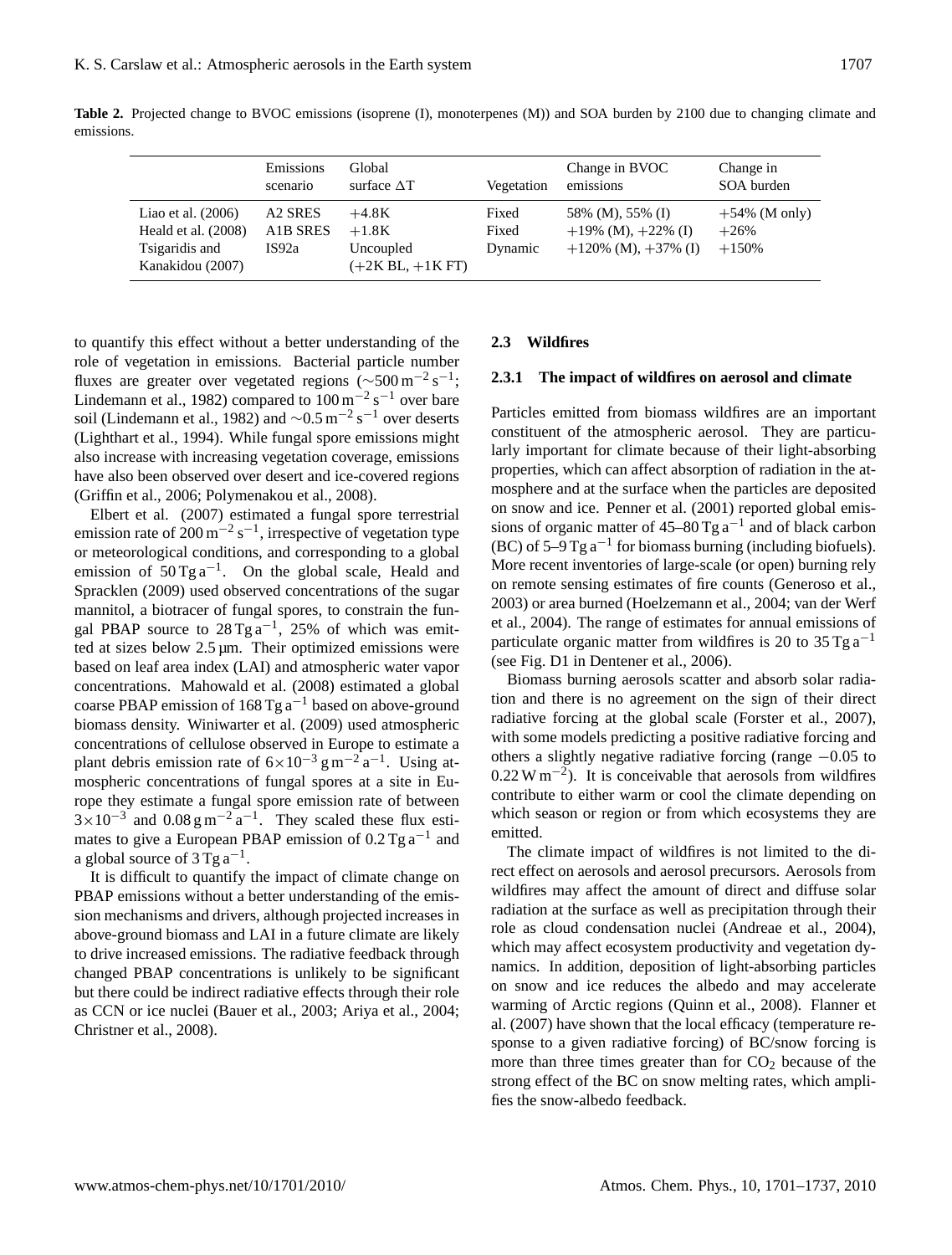

**Fig. 3.** Possible feedbacks associated with wildfires. Climate change drivers are indicated in blue, processes in black, atmospheric impacts in red. The green box contains another set of drivers/feedbacks described in Sect. 2.1.2. Primary biological aerosol particles are not included.

#### **2.3.2 Feedback processes involving wildfires**

Figure 3 shows the possible climate feedbacks associated with wildfire aerosols. The main driver of the feedback is that climate exerts a strong control over the frequency and severity of fires. Most studies point to an increase in wildfires in a future climate (Sect. 2.3.3). However, given the current uncertainties in the atmospheric and cryospheric effects of wildfire aerosol just described it would be speculative at this stage to try to close the global climate feedback loop involving wildfires and aerosols. The Arctic is one region of the globe where the feedback is most likely to be positive: barring any induced atmospheric circulation changes, increased deposition of light-absorbing wildfire particles on snow will accelerate melting of snow and ice.

In addition to the direct effect of the emitted particles on atmospheric radiation and surface albedo, destruction of forests by wildfires also affects the subsequent emission of BVOCs and formation of SOA long after the fire aerosols have been removed from the atmosphere (Sect. 2.3.3.3). The net impact of climate change on aerosol emissions from the terrestrial biosphere will need to account for this coupling.

It is important to note that the breakdown of wildfires and related emissions between natural and man-made origin is still being discussed. It is generally argued that i) emissions due to deforestation in the tropics have scaled with population over the last two centuries; ii) forest burning emissions at high latitudes of the Northern Hemisphere are lower now than in the past because of forest management and fire suppression policies (e.g. Marlon et al., 2008); and iii) some ecosystems, such as savannas, are essentially fire-regulated systems and would burn regularly irrespective of anthropogenic pressures. However, these are generalizations, and it is likely that in many regions wildfires occur because of a mix of natural and anthropogenic factors (van der Werf et al., 2008). This should be kept in mind when discussing possible climate feedbacks involving wildfires as these feedbacks could be different in the absence or presence of anthropogenic factors.

# **2.3.3 Response of wildfires to climate change**

Emissions from wildfires show considerable interannual variability of more than a factor 2 partly in response to climate (Generoso et al., 2003; van der Werf et al., 2004; Schultz et al., 2008). For example, fire emissions are larger during El Niño years because drought conditions associated with El Niño trigger an increase in fire activity. Decadal climate change may be changing the occurrence of forest fires in some regions (Gillett et al., 2004; Westerling et al., 2006), although the global mean ∼50% increase in wildfire carbon emissions from the 1960s to 1990s is most likely due to increased deforestation (Schultz et al., 2008). Marlon et al. (2008) have shown variations on even longer timescales in relation to both climate change and anthropogenic activities.

# **2.3.3.1 Changes in the occurrence of fires**

There are several possible effects of climate change on the occurrence of wildfires. Fires require fuel availability, readiness of the fuel to burn depending on the atmospheric and soil conditions, and an ignition source (be it natural or anthropogenic). Moisture is one of the most relevant parameters for fires and drought indices have been used as a proxy to infer fire risk in the future climate (e.g., Burke et al., 2006). Cox et al. (2004) predicted a dieback of the Amazon rainforest in coupled climate-carbon cycle simulations for the 21st century because of a significant shift in precipitation patterns over this region. One mechanism for the Amazon dieback would be through increased fire disturbances in the context of sustained drought (Laurance and Williamson, 2001; Nepstad et al., 2004; Aragão et al., 2008).

Several studies have projected the change in wildfire in a future climate, the majority of which focus on North America (Flannigan et al., 2009). For the United States Bachelet et al. (2003) predicted an increase in the total biomass burnt using two Dynamic Global Vegetation Models (DGVM) fed by two climate change scenarios. Westerling et al. (2006) attribute the observed increase in wildfire activity in the Western United States to an increase in spring and summer temperature, which are responsible for an earlier melting of mountain snowpacks. The same process could be at work under climate change in this region where both a temperature increase and a precipitation decrease are predicted by climate models (Running, 2006). Increased wildfire due to climate change has also been projected for Canada (e.g., Flannigan and Van Wagner, 1991; Wotton and Flannigan, 1993; Stocks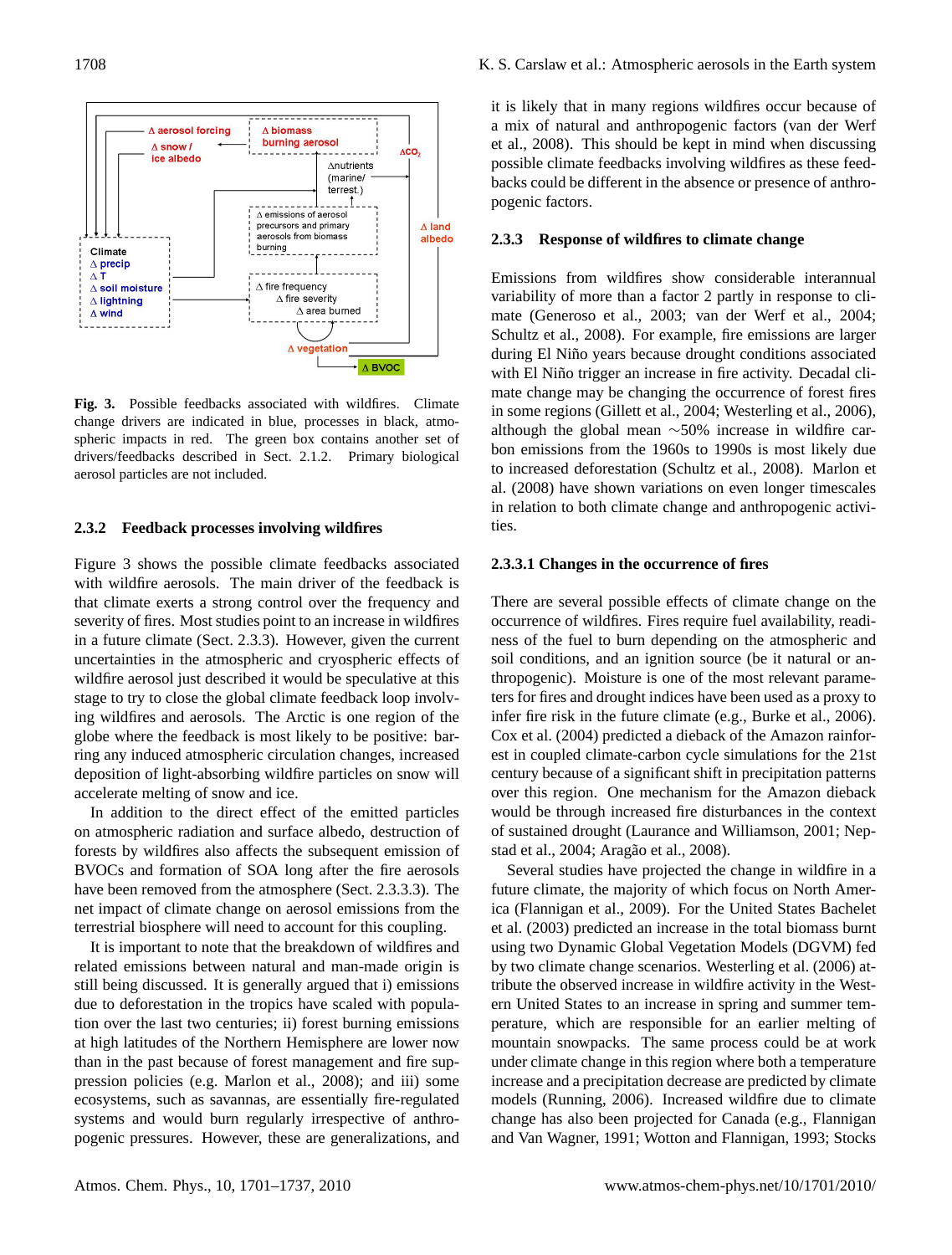et al., 1998; Flannigan et al., 2005), North America (Flannigan et al., 2000), Russia (Stocks et al., 1998), Western United States (Brown et al., 2004; Westerling and Bryant, 2008) and Europe (Mouillot et al., 2002; Morriondo et al., 2006). Flannigan et al. (2005) projected area burned to increase by 74– 118% in Canada by the end of this century in a  $3 \times CO_2$  scenario. These estimates do not explicitly take into account any changes in vegetation, ignitions, and human activity (fire management and land use activities) that may also influence area burned. In the Amazon, forest fires are closely related to both rainfall and the amount of human disturbance: future development of the Amazon is projected to increase fire activity there by between 22% and 123% (Cardoso et al., 2003).

Changes in ignition sources are likely to be important. Price and Rind (1994) projected that increased convection under a  $2\times$ CO<sub>2</sub> scenario leads to increased lightning and a 78% increase in area burned in the United States.

Amiro et al. (2009) made the first projections of future wildfire emissions accounting for both changes to area burned and wildfire severity. They find that changes to wildfire ground fuel biomass consumption in the Canadian boreal forest region are driven mainly by changes in area burned with limited contribution from increased fire severity. They project that biomass consumption increases by 33% in a  $2 \times CO_2$  scenario and 95% in a  $3 \times CO_2$  scenario.

While the majority of studies point to a future increase in wildfire, decreased area burned has been projected for parts of Eastern Canada due to projected increases in precipitation (Bergeron and Flannigan, 1995; Flannigan et al., 2001).

## **2.3.3.2 Changes in wildfire aerosol emissions**

There are very few studies of the change in aerosol emissions and concentrations due to the change in wildfires. Interannual variability in wildfires has been shown to be the dominant driver of observed variability in summertime organic carbon concentrations in the Western United States (Spracklen et al., 2007a; Jaffe et al., 2008). Spracklen et al. (2009) investigated the impact of future climate change on wildfire activity and carbonaceous aerosol concentrations in the same region. After analyzing the association of past fires and meteorology they used a GCM to show that increases in temperature by 2050 will cause annual mean area burned in the Western United States to increase by 54% and the wildfire carbonaceous emissions to increase by 90% relative to present day. Summertime organic carbon (OC) aerosol concentrations over the Western United States were projected to increase by 40% and elemental carbon concentrations by 20%. This study suggests that wildfire will be the dominant driver of the increase in OC aerosol in the Western United States, causing 75%, with changes to climate and SOA being responsible for the remainder.

It is worth noting that predicting future changes in area burned is not the same as predicting future changes in emissions. There might be a negative feedback whereby more

fires eventually imply less biomass to burn. Some authors have argued that this may not be the case in boreal forests as these have sustained more fires in the past in the absence of fire suppression policies. However there would be other ecosystems where wildfires caused by climate change would trigger large initial emissions of carbon and aerosols followed by a shift in ecosystems through vegetation dynamics. Clearly more elaborate modeling of the interaction between vegetation dynamics, wildfires and emissions is needed.

# **2.3.3.3 Coupled impacts of wildfires on greenhouse gases, albedo and aerosol emissions**

The studies highlighted above have investigated the impact of climate change on wildfires and, in very limited cases, the subsequent effects on aerosols. However, the net climate impact of fires needs to account for wider Earth system couplings.

Randerson et al. (2006) have attempted to integrate the effect of a boreal forest fire on greenhouse gases, aerosols, black carbon deposition on snow and sea ice, and postfire changes in local surface albedo. They estimate that the radiative forcing of mature boreal forest compared with forest over an 80-year fire cycle was a warming of 2.3±2.2 Watts per square metre of forest burned (due to contributions from storage of carbon of  $-1.6\pm0.8$  W m<sup>-2</sup>, the lower albedo of the forest compared to the burned area of  $+4.2 \pm 2.0$  W m<sup>-2</sup>, and a negligible radiative forcing due to smoke emissions when averaged across the fire life cycle). This result would mean that future increases in boreal fire would not accelerate climate warming. However, there are further radiative effects of fire through aerosol generated by forest BVOC emissions. Spracklen et al. (2008b) used a global aerosol model to predict that boreal forest terpene emissions contribute 50% of regional (north of 60◦ N) CCN concentrations and cause a local (forest-wide) indirect aerosol radiative forcing of between  $-1.6$  and  $-6.7$  W m<sup>-2</sup> compared to grassland (Sect. 2.1.1), which may compensate the net positive forcing estimated by Randerson et al. (2006). Thus at present the long term climate impact of forest fires is not certain.

#### **2.4 Aerosol impacts on terrestrial systems**

This review mainly addresses the impact of climate change on natural aerosols. For completeness, we briefly review the effects of all aerosol on the terrestrial biosphere. The two main processes of interest are the effect of aerosol on diffuse radiation entering the biosphere and the supply of nutrients from aerosol. Most studies have considered the effects of anthropogenic aerosol on these processes and the impact on the carbon cycle, which is not our interest here. However, natural aerosols may play an important role in some environments.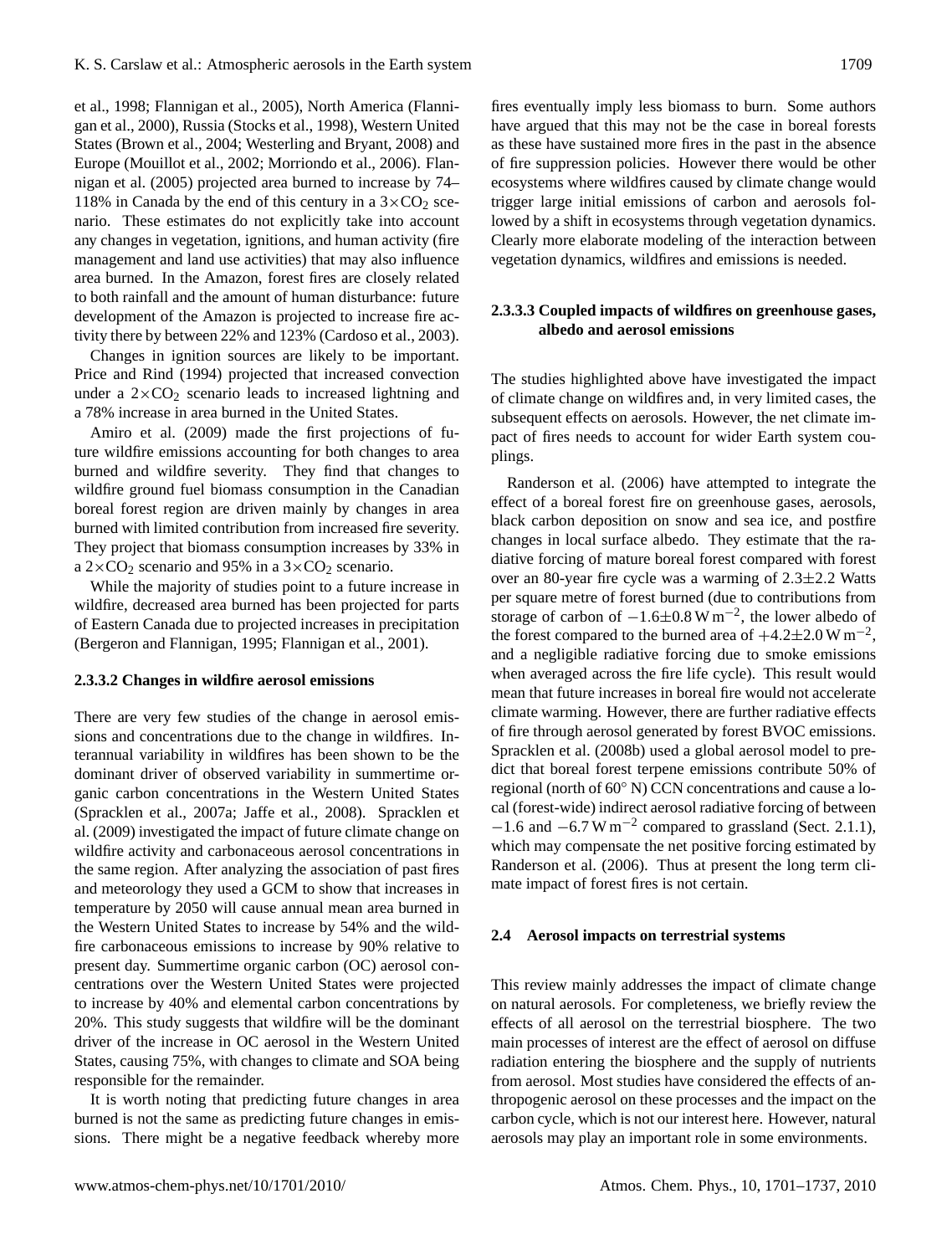## **2.4.1 Impact of aerosol radiative effects on vegetation**

Aerosols decrease the solar radiation reaching the surface, especially in the 0.45 to 0.75 µm wavelength range (known as photosynthetically available radiation, or PAR), which may have an impact on plant productivity and therefore on the carbon cycle. Aerosols can also increase the diffuse radiation reaching the surface, which is known to enhance plant productivity (e.g., Gu et al., 2002). It has been suggested by several authors that the increase in diffuse radiation due to stratospheric aerosols following large volcanic eruptions may be responsible for an additional uptake of carbon dioxide by terrestrial ecosystems (Gu et al., 2003). This effect was modeled by Mercado et al. (2009) who concluded that not only transient increases in stratospheric aerosol loadings but also the centennial trend in tropospheric aerosols due to anthropogenic emissions are responsible for an enhancement of the terrestrial carbon sink. If the burden of natural aerosols were to change over vegetated areas then the same process would apply. This process can provide a negative climate feedback if natural aerosols increase in response to climate change (e.g. larger temperature leads to enhanced BVOC emissions, increased SOA burden, increased diffuse radiation, increased carbon uptake leading to less severe temperature change (Kulmala et al., 2004a)).

# **2.4.2 Natural aerosols as a source of nutrients for vegetation**

The wet and dry deposition of particulates to the Earth's surface may contribute a significant nutrient source to some ecosystems (Fig. 1), but in polluted regions excessive deposition of acidic particles can damage vegetation and lead to acidification of soils. Deposition of particles on leaf surfaces can also alter leaf-surface wetness, altering ecosystem water and  $CO<sub>2</sub>$  uptake and the risk of pathogen attack (Cape, 2008).

Much previous research has focused on Amazonian ecosystems which are thought to rely heavily on external inputs of nutrients because their soils are highly weathered and nutrient limited. Biomass burning is also a significant source of carbon, sulphur, nitrogen and phosphorouscontaining compounds to downwind ecosystems. Biomass burning in the Amazon basin results in significant deposition of sulphur to downwind ecosystems (Fabian et al., 2005). While the deposition of phosphorous on a global scale is dominated by dust (82%) and primary biological aerosol particles (13%) (Mahowald et al., 2008), biomass burning may be the dominant source of phosphorous to the Amazon basin (Mahowald et al., 2005). Increased biomass burning in the Amazon due to land-use change is likely leading to increased deposition of phosphorous to undisturbed Amazonian forests, where it may be contributing to observed increases in carbon sequestration. Deposition to the oceans may also fertilize phosphorous-limited waters (Mills et al., 2004).

Such natural aerosol nutrient sources are likely to be much less important than anthropogenic aerosol in more polluted environments. For example, enhanced nitrogen deposition from anthropogenic aerosol sources (Cape, 2008) may be driving net carbon sequestration in boreal and temperate forest ecosystems (Mencuccini et al., 2007). Acid deposition from anthropogenic emissions has also resulted in extensive forest dieback (e.g. Driscoll et al., 2001) but the impact on the global carbon cycle has not been quantified. Sulphate deposition also impacts natural wetlands and rice paddies resulting in suppressed methane emissions (Gauci et al., 2008). The future deposition of particulates to ecosystems will depend on both changes to anthropogenic emissions and climate (e.g., Tagaris et al., 2008).

# **2.5 Summary and status of terrestrial biogenic aerosol in Earth system models**

Tables 3 and 4 summarise the likely aerosol-climate feedbacks associated with biogenic SOA and wildfire aerosols as well as the priorities for future research and model development. Current studies suggest that biogenic SOA could increase by between 25 and 150% in a future climate. This increase is estimated to cause a global mean direct aerosol radiative perturbation of between  $-0.04$  and  $-0.24$  W m<sup>-2</sup>. The local (forest-scale) indirect radiative perturbation has been estimated to be as high as  $-2.7 \text{ W m}^{-2}$  with a global mean of  $-0.3 \text{ W m}^{-2}$  (Sect. 2.1.4). Future increases in biogenic SOA are therefore likely to cause a large negative climate feedback. Wildfires are also predicted to increase, causing possible regional increases of up to 40% in organic aerosol loading. The direction and magnitude of the wildfire aerosol climate feedback is uncertain because the net radiative effect of wildfire aerosol is also uncertain.

Earth system model descriptions of these biogenic aerosols are at an early stage. GCMs have been developed that include BVOC emission models coupled to atmospheric chemistry models. At present they account only for a limited range of the variables known to affect BVOC emissions and SOA formation (Sect. 2.1.3). Ultimately, Earth system models will couple sub-models representing vegetation dynamics and the carbon cycle, nutrient availability, mechanistic treatments of wildfire occurrence and the factors that control BVOC emissions, together with sophisticated atmospheric models of SOA formation and properties.

Expanding the set of drivers used to calculate BVOC emissions in models is necessary. In particular, including the effects of soil nutrient limitations, atmospheric carbon dioxide and ozone may greatly alter our understanding of how BVOC emissions and SOA will change in the future. There is also a need to develop algorithms that are less empirical and more process-based. Current BVOC emission algorithms assume that the response observed over a period of days to weeks is applicable over annual to decadal timescales (Guenther et al., 2006). The impact of climate on vegetation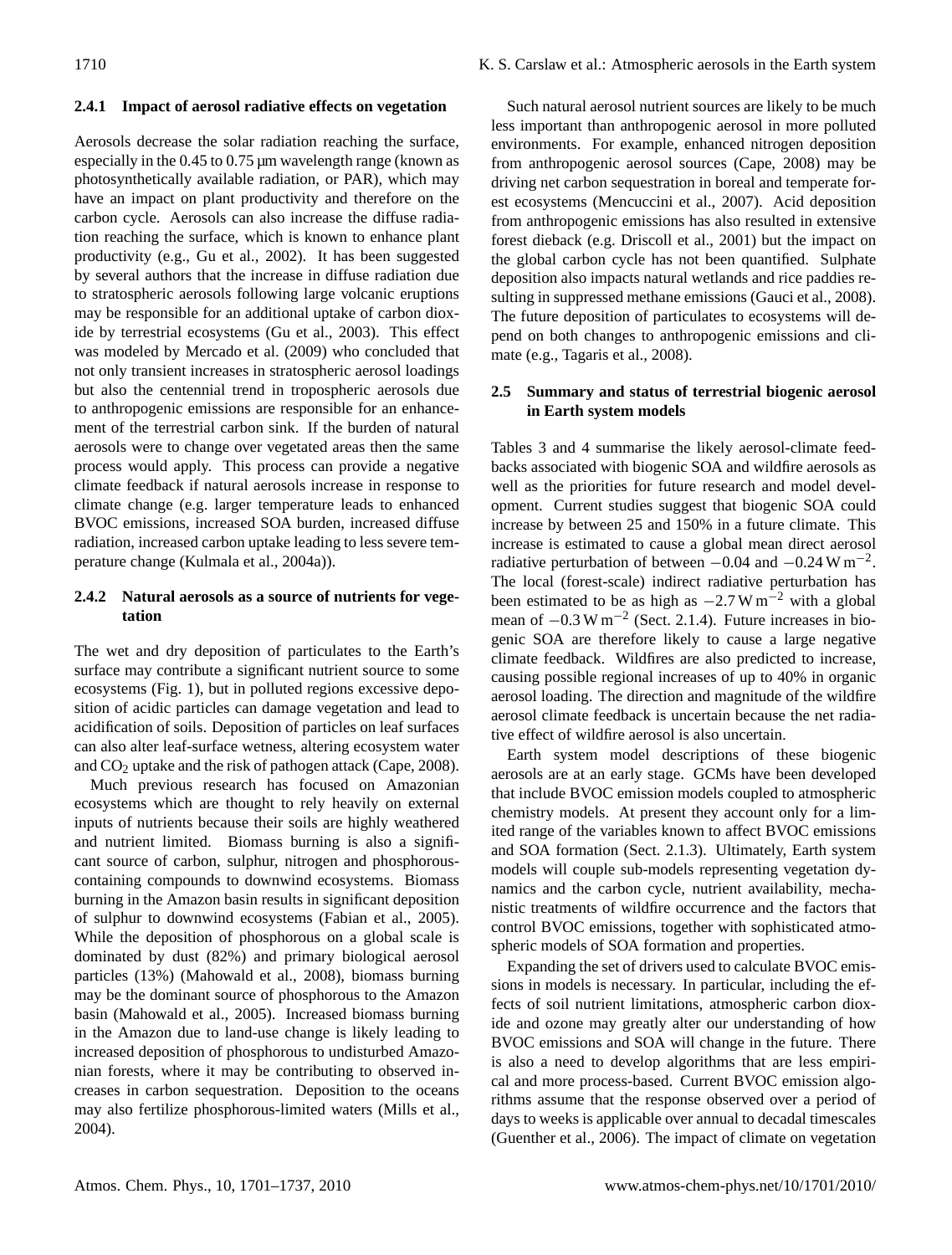**Table 3.** Status of terrestrial biogenic secondary organic aerosol (SOA) in Earth system models, developments needed, key observations, magnitude of radiative effect in 2100, and the level of scientific understanding.

| Global model status                                                                                                                                                                          | Model challenges<br>and<br>developments                                                                                                                                             | Priority | Key observations needed                                                                                  | Priority | Direction and magni-<br>tude of feedback by<br>2100                                                                                                                                                                   | <b>LOSU</b> |
|----------------------------------------------------------------------------------------------------------------------------------------------------------------------------------------------|-------------------------------------------------------------------------------------------------------------------------------------------------------------------------------------|----------|----------------------------------------------------------------------------------------------------------|----------|-----------------------------------------------------------------------------------------------------------------------------------------------------------------------------------------------------------------------|-------------|
| - Some studies of the<br>effect of T on BVOC<br>emissions (mostly iso-<br>prene and monoterpenes)<br>based on semi-empirical<br>models.                                                      | Resolve BVOC-emitting<br>species and their re-<br>sponse to climate change                                                                                                          | High     | Measurement of<br>bio-<br>genic<br>emissions<br>and<br>related SOA formation<br>chemistry and budget     | High     | Likely increase in<br>global biogenic SOA<br>$(25 \text{ to } 150\%)$ .<br>Likely negative radia-<br>tive forcing and feed-<br>back.                                                                                  | Poor        |
| - Limited studies of the<br>effect of $CO2$ and vege-<br>tation changes on BVOC<br>emissions.<br>- Limited studies of the<br>impact of changing cli-<br>mate and BVOC emis-<br>sions on SOA. | Expanded range of bio-<br>genic emission drivers<br>and process-based emis-<br>sion algorithms (temper-<br>ature, soil nutrients, ni-<br>trogen deposition, $CO2$ ,<br>ozone, etc). | High     | Continuous and compre-<br>hensive measurements to<br>observe soil, ecosystem<br>and atmosphere relations | High     | <b>SOA</b><br>Biogenic<br>global mean<br>direct<br>forcing $-0.04$<br>to<br>$-0.24 W m^{-2}$<br>Local (over forest)<br>indirect forcing $-0.6$<br>$-2.7 W m^{-2}$ .<br>to<br>Globally maximum of<br>$-0.3 W m^{-2}$ . |             |
|                                                                                                                                                                                              | Expanded range of emit-<br>ted compounds<br>(e.g.,<br>sesquiterpenes)<br>and<br>controlling factors                                                                                 | Medium   | Interannual variations in<br>emissions and drivers.                                                      | High     |                                                                                                                                                                                                                       |             |
|                                                                                                                                                                                              | Size-segregated<br>aerosol<br>dynamics                                                                                                                                              | Medium   | Physico-chemistry of the<br>gas-aerosol equilibrium<br>of semi-volatile organic<br>species.              | Medium   |                                                                                                                                                                                                                       |             |

**Table 4.** Status of wildfire aerosol in Earth system models, developments needed, key observations, magnitude of radiative effect in 2100, and the level of scientific understanding.

| Global model status                                                                                      | Model challenges and<br>developments                                                                   | Priority | Key observations needed                                                                 | Priority | Direction and magnitude of<br>feedback by 2100                                                                                           | LOSU      |
|----------------------------------------------------------------------------------------------------------|--------------------------------------------------------------------------------------------------------|----------|-----------------------------------------------------------------------------------------|----------|------------------------------------------------------------------------------------------------------------------------------------------|-----------|
| - Very limited uncou-<br>pled regional studies<br>of changes in burned<br>with climate<br>area<br>change | Coupling of fire models<br>and vegetation models<br>resolving fire dynamics<br>on multiple timescales. | High     | Optical<br>properties<br>biomass<br>burning<br>of<br>aerosols.                          | High     | - Likely increase in wild-<br>fire occurrence $(\sim 100\%$<br>possible) and carbonaceous<br>aerosol concentrations (up)<br>to $40\%$ ). | Very poor |
| - No global studies<br>of wider Earth system<br>interactions                                             | Impact of land manage-<br>ment and fire suppres-<br>sion policies on fire oc-<br>currences.            | High     | Long term global records<br>of fire occurrence and<br>associated aerosol emis-<br>sions | High     | - Global mean radiative<br>perturbation positive<br><sub>or</sub><br>negative. Positive perturba-<br>tion in Arctic                      |           |
|                                                                                                          | Global<br>analysis<br>of<br>climate<br>response<br>to<br>change.                                       | High     | Records of deposition on<br>snow and ice, including<br>optical properties.              | Medium   |                                                                                                                                          |           |
|                                                                                                          | Response of secondary<br>organic aerosol to wild-<br>fires                                             | Medium   | Size<br>distribution<br>and<br><b>CCN</b><br>properties<br>of<br>particles versus age.  | Medium   |                                                                                                                                          |           |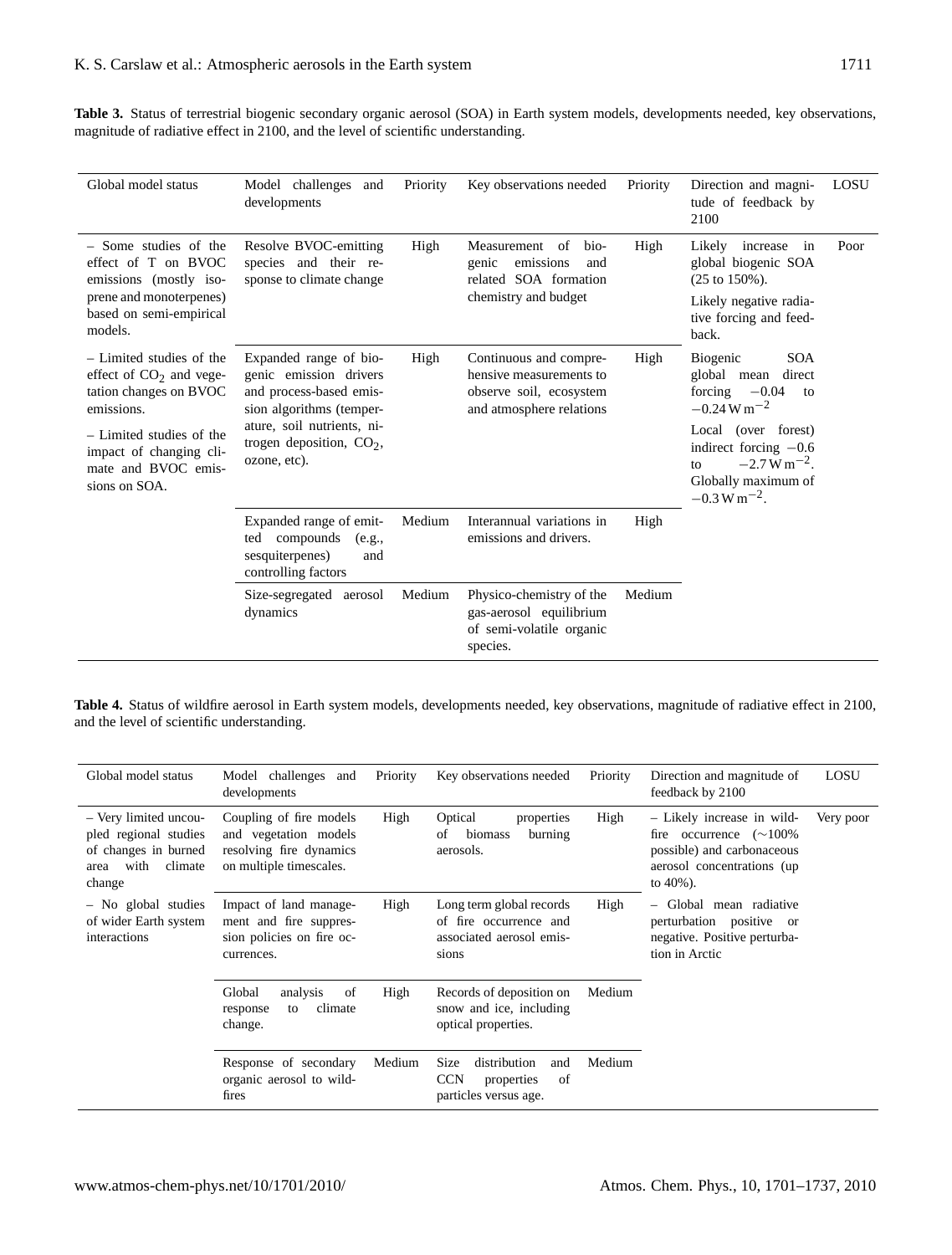type and distribution is also likely to be important and is only now being included in simulations of aerosol (Tsigaridis and Kanakidou, 2007).

The poorly constrained SOA budget represents a major limitation in accurately quantifying changes due to climate. Current models may underpredict atmospheric SOA by up to an order of magnitude (Volkamer et al., 2006) with unknown consequences when these models are used for chemistryclimate predictions. Previous studies have focused on the SOA production from monoterpenes, isoprene and anthropogenic organics. The emissions of other SOA precursors such as sesquiterpenes may be very strongly temperature dependent (Duhl et al., 2008) and so their contribution to SOA may be greater in a warmer climate.

Previous studies have been limited to an assessment of the change to SOA mass budgets. While new global aerosol microphysics models can predict aerosol size distribution, these models have yet to be applied to changing BVOC emissions and SOA with a changing climate. This is an important step that is required before an accurate assessment of future impact on the aerosol indirect effect can be made, but perhaps less urgent than quantifying the SOA mass budget.

Current Earth system models include interactive aerosols and an interactive carbon cycle with vegetation dynamics (Sect. 2.1.3). However disturbances to the vegetation caused by pests and wildfires are not represented explicitly. There is ongoing work to estimate fire index, fire risk and fire emissions as diagnostics in climate models. Some fire models have been coupled to dynamic vegetation models (Bachelet et al., 2003; Arora and Boer, 2005) but not yet interactively as part of a climate model where the potential for real or spurious feedbacks is greater. However the next generation of Earth system models is expected to explicitly couple fire models with dynamics vegetation models (e.g. Spessa et al., 2008). There is also a need for models to couple the biophysical effects of forests (albedo, evapotranspiration, roughness length, etc.), the biogeochemical effects  $(CO<sub>2</sub>$  sequestration, etc.) with the capacity of forests to produce aerosol (Sect. 2.3.3.3). Such increasingly complex model simulations of climate impacts of fire aerosol will require an improved understanding of the aerosol optical properties so that the net radiative effect of changes in aerosol load can be quantified. Observations or reconstructions of fire occurrence will remain high priority so that increasingly complex models can be evaluated.

## **3 Marine aerosols**

This section considers the response to climate change of aerosol produced directly or indirectly by marine regions. A wide range of responses have been studied based on observations and models, and several processes have been included in coupled ocean-atmosphere models to quantify the feedback on climate. The most extensively studied oceanic response to climate is that of dimethylsulphide (DMS or CH3SCH3) produced by phytoplankton, which is a major source of aerosol (Shaw, 1983; Charlson et al., 1987). Recent observations have led to an improved understanding of emissions of other primary and secondary aerosol components, which are also driven by biological activity, and suggest that a wider range of climate-emission feedbacks need to be considered.

# **3.1 Plankton, dimethylsulphide emissions and sulphate aerosol**

## **3.1.1 The impact of DMS on atmospheric aerosol**

DMS originates from the decomposition of dimethylsulphoniopropionate (DMSP) produced by marine organisms, particularly phytoplankton. It is found in varying concentration in seawater and is emitted into the atmosphere. Products of the gas phase of DMS contribute substantially to the mass of atmospheric aerosol. The sequence of reactions responsible for oxidation of DMS (Koga and Tanaka, 1999) begins with the reactions of DMS with OH and  $NO<sub>3</sub>$ , also involves  $O_3$ ,  $HO_2$  and  $H_2O_2$ , and results in the eventual production of SO<sub>2</sub>, methanesulphonic acid and gas-phase sulphuric acid  $(H_2SO_4)$  which can then condense onto aerosol particles (Pham et al., 1995) or nucleate to form new sulphuric acid particles (Kulmala et al., 1998). Chemical transport model studies suggest that between about 18 and 42% of global atmospheric sulphate aerosol is derived from DMS (Chin and Jacob, 1996; Gondwe et al., 2003; Kloster et al., 2006). Chin and Jacob (1996) also estimated that DMS accounts for 20–80% of sulphate in surface air over the Northern Hemisphere oceans and over 80% in most of the Southern Hemisphere and in the upper troposphere.

The climate impact of DMS depends on the ability of its oxidation products to increase the CCN (and ultimately the cloud drop number) population, and not just the sulphate aerosol mass. CCN concentrations at a given supersaturation are influenced by DMS through growth of small particles to CCN sizes from condensation of  $H<sub>2</sub>SO<sub>4</sub>$ , through nucleation of new  $H_2SO_4$ - $H_2O$  particles that eventually grow to CCN sizes, and through formation of aerosol sulphate from the oxidation of  $SO<sub>2</sub>$  in cloud drops.

Current global aerosol microphysics models (e.g., Spracklen et al., 2005; Adams and Seinfeld, 2002; Stier et al., 2005) include the microphysical processes needed to simulate such processes explicitly. Using such a 3-D model, Korhonen et al. (2008) were able to reproduce the observed CCN seasonal cycle at Cape Grim (Ayers et al., 1997) and estimated a peak (summer) zonal mean contribution of DMS to marine boundary layer (MBL) CCN in the Southern Ocean of between 18 and 46% depending on latitude, which is less than the 80% estimated from satellite observations (Vallina et al., 2006). They also showed that about 90% of the MBL CCN produced by DMS originated as nucleated particles in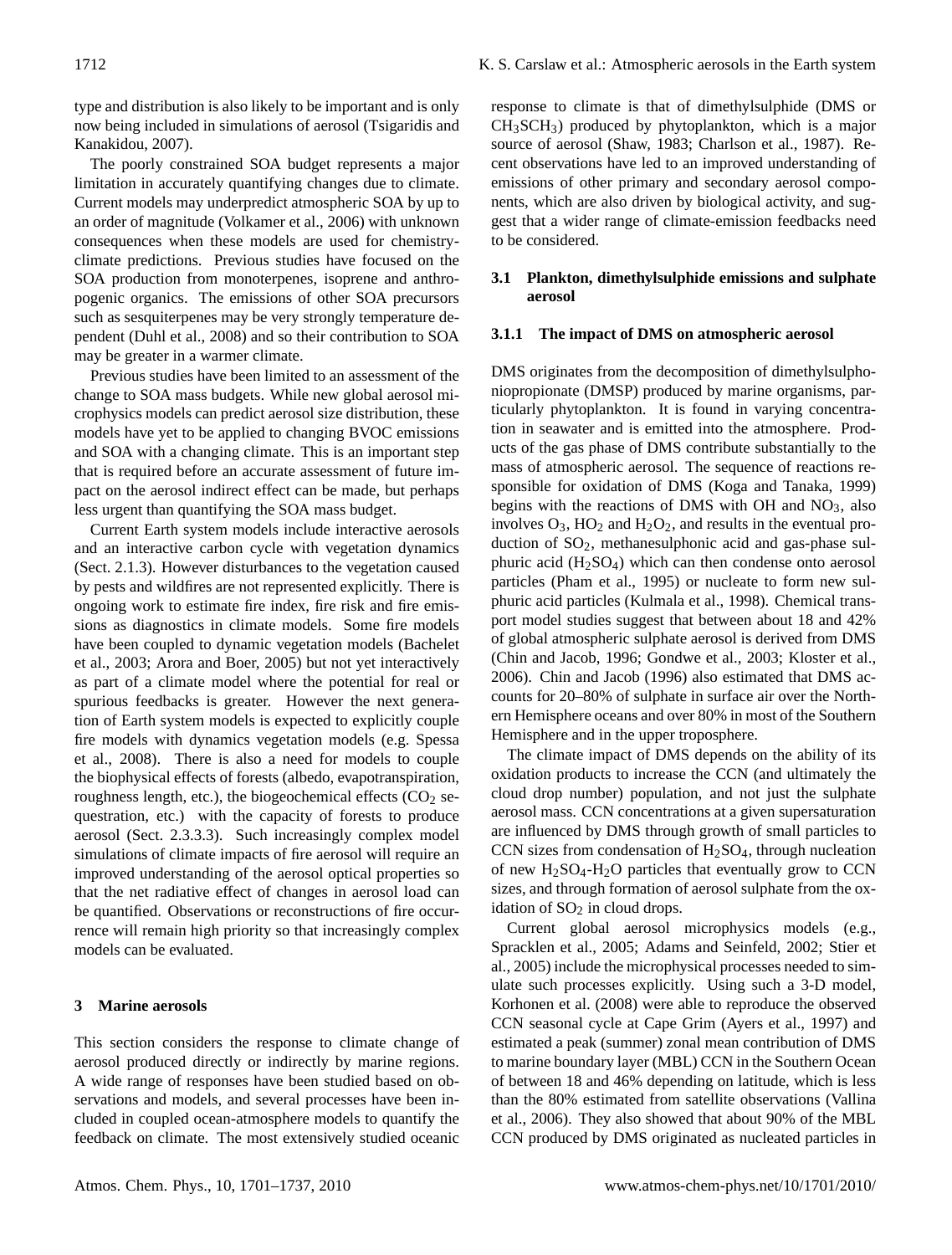the free troposphere. This finding is consistent with earlier studies of the MBL (Raes et al., 1995) and detailed column model studies (Caffrey et al., 2006).

The observed and modeled correlation of DMS, aerosol sulphate, CCN and cloud properties on seasonal timescales (Ayers and Gras, 1991; Ayers et al., 1997; Boers et al., 1994; Korhonen et al., 2009) suggests that phytoplankton dynamics, DMS emissions and aerosol and cloud microphysics are linked. Nevertheless, despite more than 20 years of research since the original proposal of a climate feedback involving DMS (Shaw, 1983; Charlson et al., 1987), the magnitude and direction of the feedback remains uncertain (Ayers and Cainey, 2007).

## **3.1.2 Feedback processes involving DMS and aerosol**

The climate feedback involving DMS emissions and aerosol (Fig. 4) has become known as the CLAW hypothesis after the authors of Charlson et al. (1987). At the most basic level, it is hypothesized that the emitters of DMS (phytoplankton) will respond to climate change and thereby affect the abundance of sulphate aerosol, and hence cloud properties and climate. Although CLAW is often cited as an example of a negative climate feedback, there are several scenarios in which the direction of feedback is uncertain. Furthermore, it is likely that different responses may operate together or in different regions or seasons (Boyd, 2002).

Several potential feedbacks are driven by changes in temperature and wind speed. A feedback that is likely to be negative is the reduction of the mixed layer depth (shoaling) due to atmospheric warming, causing phytoplankton to reside closer to the water surface, resulting in an increase in the received solar radiation dose (SRD) and increased DMS emission (Vallina and Simo, 2007a, b; Vallina et al., 2007a, b), although Larsen et al. (2008) has cautioned that changes in the different wavelength components of SRD could have different and perhaps compensating effects on DMS emissions. The mechanism is consistent with laboratory experiments showing that plankton DMSP production increases in response to solar radiation (Sunda et al., 2002). Although SRD and DMS are strongly correlated in the global ocean (Vallina et al., 2007a; Vallina and Simo, 2007b) the impact of climate change in a model seems to be small (Vallina et al., 2007b). However, Behrenfeld et al. (2006) suggest that the warming-induced increase in ocean stratification could reduce the supply of nutrients from deeper waters, limiting plankton growth, which would constitute a positive feedback. Changes in ocean temperature and stratification can also result in shifts in ecosystem flora and structure (Boyd and Doney, 2002; Bopp et al., 2003). Increased wind speeds, and hence surface wind stress, result in deepening of the wind mixed-layer, which affects nutrient availability in an uncertain way. It also causes increased DMS air-sea exchange (Gabric et al., 1998), which alone would be a negative feedback, but also increases the sea spray flux (Sect. 3.2.1),



**Fig. 4.** The response of marine primary and secondary aaerosol to climate change. Climate change drivers are indicated in blue, processes in black, and impacts in red. The green box includes a separate set of feedbacks discussed in Sect. 5.

which will impact atmospheric DMS oxidation in an as yet unquantified way (von Glasow, 2007).

Global satellite observations have been used to study the link between ocean productivity and climate, although the main indicator of productivity (chlorophyll) may not be a good indicator of changes in DMS itself. Gregg and Conkright (2002) showed that global mean ocean chlorophyll decreased by about 6% from the 1980s to 2000 with substantial regional variability most likely attributable to natural variability in wind stress, ocean warming and cooling. Behrenfeld et al. (2006) have shown using satellite observations of ocean color that ocean productivity has varied substantially over the past decade, most likely driven by climate induced changes in ocean stratification and nutrient supply. On a smaller scale, observations suggest a positive correlation between anomalies in sea water temperature and DMS in the Southern Indian Ocean, amounting to a 50% increase in DMS for a 1 K increase in temperature (Sciare et al., 2000b), although the cause was not established.

Several other drivers of changes in DMS production and emission have been proposed.

1. Retreat of Arctic summer sea ice exposes more water to solar radiation, which may lead to enhanced DMS production and emission (Gabric et al., 2005). In contrast, in the Southern Hemisphere Curran et al. (2003) showed that methanesulphonic acid (an oxidation product of DMS) has decreased by about 20% in Antarctic ice cores since the 1950s. This decrease is consistent with decreases in sea ice extent and the dominant source of DMS being from sea-ice algae. Increased aerosol optical depth during spring sea ice melt may provide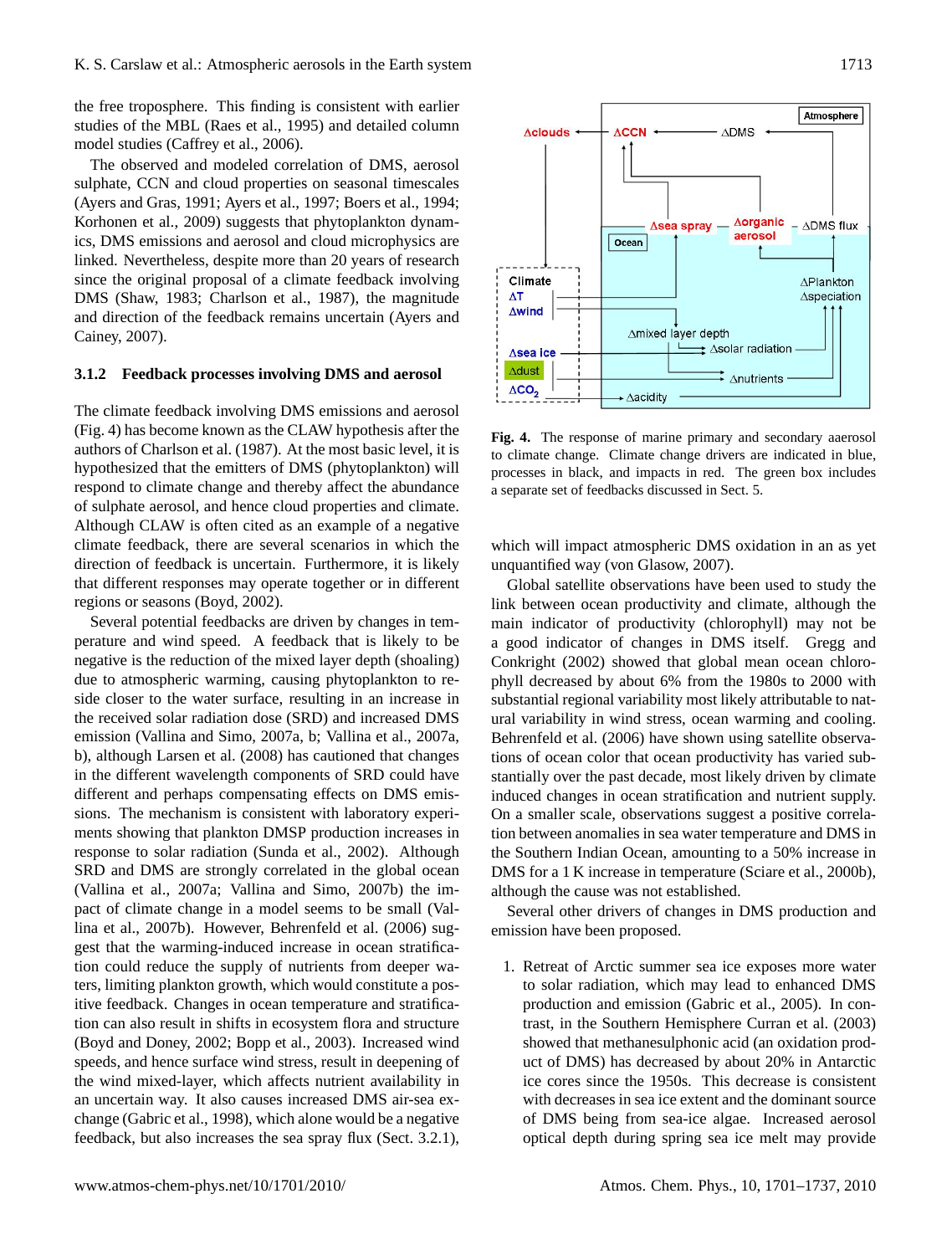corroborating evidence (Gabric et al., 2005) but effects of changes in temperature and atmospheric dynamics on DMS chemistry were not investigated. Thus, changes in sea ice may have opposite effects on DMS emissions in the Northern and Southern Hemispheres.

- 2. Increasing  $CO<sub>2</sub>$  raises ocean acidity (Caldeira and Wickett, 2003) resulting in physiological changes to plankton (Wingenter et al., 2007) and changes in DMS emission. However, the response of plankton communities to increased  $CO<sub>2</sub>$  and warming is complex and responses are not consistent across experiments (Vogt et al., 2008).
- 3. Changes in atmospheric dust due to changes in wind or vegetation influences iron fertilization and plankton growth (Jickells et al., 2005) – Sect. 5.2.2. Iron fertilization experiments have produced conflicting results (Boyd et al., 2007) and are difficult to extrapolate to regional and seasonal scales, although global analyses do suggest a link (Cropp et al., 2005). Significantly different responses of natural blooms to long term changes have also been observed (Blain et al., 2007). Changes in global dust deposition predicted by models are also highly variable, as are estimates of future changes in dust emissions, which may be positive or negative (Sect. 5.2).
- 4. Changes to atmospheric convection and lofting of DMS to the free troposphere could enhance particle nucleation and hence CCN (Shaw et al., 1998). In the GCM simulations of Kloster et al. (2007) global warming caused an overall decrease in the temperature lapse rate in the mid and low latitudes and a reduced lifetime of DMS, although the impact on CCN was not quantified.
- 5. Levels of surface ultraviolet radiation may affect phytoplankton productivity and the rate of seawater DMS destruction (Larsen, 2005). In a changing climate ultraviolet radiation at the surface may respond to changes in the aerosol loading, cloudiness and/or stratospheric ozone.

# **3.1.3 The response of DMS and associated aerosol forcing to climate change**

Coupled ocean-atmosphere GCMs have been used to study various combinations of the processes in Fig. 4 (Bopp et al., 2003b; Gabric et al., 2003, 2004, 2005; Vallina et al., 2007a; Kloster et al., 2007; Gunson et al., 2006), but no single study has yet combined them in a complete Earth system model.

Bopp et al. (2003b) used an atmosphere-ocean GCM coupled to a marine biogeochemical scheme to study the response of DMS to a doubling of pre-industrial  $CO<sub>2</sub>$ . The model predicted a 2% increase in the global DMS flux to the atmosphere but with large spatial heterogeneities (from

 $-15\%$  to  $+30\%$  for the zonal mean). Bopp et al. (2004) prescribed these changes in seawater DMS in an atmospheric GCM and estimated a change in cloud radiative forcing of −0.05 W m−<sup>2</sup> . However, large regional changes were also predicted, such as a perturbation of up to  $-1.5 \text{ W m}^{-2}$  in summer between 40° S and 50° S, which could impact the regional climate. A notable feature of their results is a strong response of DMS production to changes in the phytoplankton species composition, most apparent in the sub-Antarctic Pacific. The shift from diatoms to other species more efficient in producing DMS results in a net increase in DMS.

Gunson et al. (2006) used a coupled ocean-atmosphere GCM with an ocean ecosystem model to predict the climate response to changes in DMS. The ecosystem model was used to predict DMS based on an empirical relation with chlorophyll, shortwave radiation, and a nutrient limitation factor (Anderson et al., 2001). Halving DMS emissions caused a net global mean cloud radiative forcing of  $+3$  W m<sup>-2</sup> and an increase in surface mean temperature of 1.6 K. Climate warming caused a feedback on the DMS flux, which increased by 2.1%. The negative feedback factor was calculated to be 0.06 which is a small negative feedback in support of the CLAW hypothesis.

Vallina et al. (2007a) used an ocean GCM forced by offline meteorology in a control and a  $1.46 \times CO<sub>2</sub>$  atmosphere for a 56-year climate warming scenario. Two diagnostic equations defined the DMS response to either mixed layer depth and chlorophyll or solar radiation dose. Their model predicted a very small (1.2% global mean) increase in DMS flux in response to a net decrease in mixed layer depth. Regional differences were also small (6.3% at 95th percentile) with maximum changes of 10–15% in the equatorial Pacific.

Gabric et al. (2001) used a coupled ocean-atmosphere GCM and a mechanistic DMS model driven by sea-surface temperature, wind speed, cloud cover and mixed layer depth. They estimated a 5% increase in DMS flux from 1960 to  $2080$  (CO<sub>2</sub> tripling) for a region of the Southern Ocean. The main driver was a decrease in the mixed layer depth. They equated this change in DMS to a  $-0.3$  W m<sup>-2</sup> radiative perturbation (direct and cloud) and a negative feedback factor of 0.04, similar to Gunson et al. (2006).

Kloster et al. (2007) used a coupled ocean-atmosphere GCM coupled to a plankton dynamics model. Their model accounted for changes in ocean dynamics and mixing in response to climate change. Between 1861–1890 and 2061– 2090 they calculated a global mean 10% decrease in DMS flux to the atmosphere, resulting in a 3% decrease in DMS concentration (owing to changes in atmospheric lifetime of DMS). The response of DMS was globally heterogeneous. In particular, decreases in summer seawater DMS of up to 40% occurred in the Southern Ocean caused by an increase in the summer mixed layer depth and mixing of phytoplankton to depths where photosynthesis is less favorable. This response, which is opposite to previous model results, was driven by changes in wind patterns caused by the poleward shift of the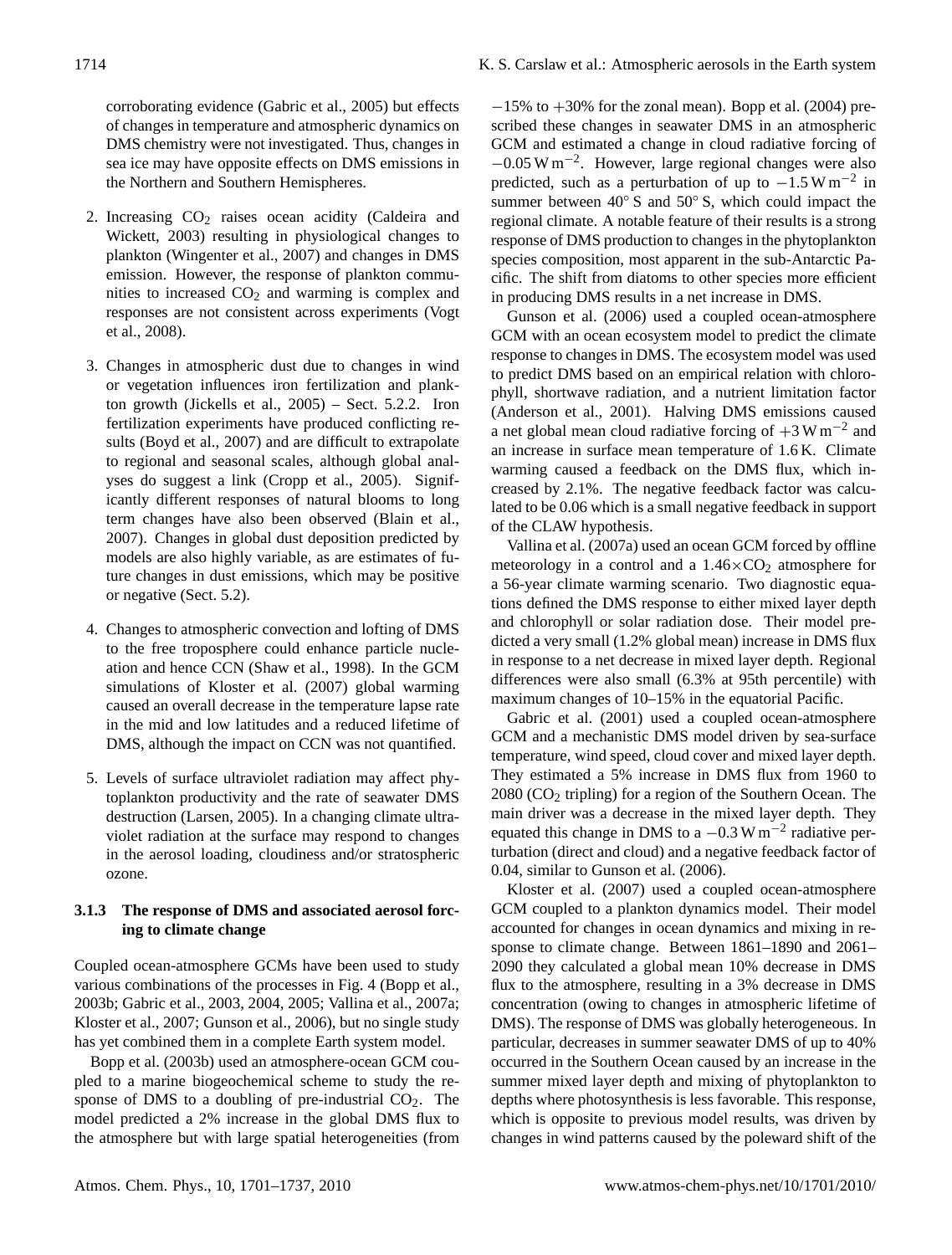storm track. At low and mid-latitudes DMS sea surface concentrations decreased by ∼10–20% due to increased stratification, while at high latitudes DMS concentrations increased due to retreat of sea ice. They find changes in phytoplankton speciation to have only a small effect on DMS production, unlike Bopp et al. (2003b).

The response of global CCN to changes in DMS has been estimated using a global aerosol microphysics model for a present-day and global warming scenario (Woodhouse et al., 2010). In the globally warmed scenario (Vallina et al., 2007b) the largest CCN change was only 0.2%, in the Southern Ocean. They also showed that the changes in DMS flux and CCN concentration between the present day and the global warming scenario were similar to changes caused by interannual variability in windspeed. They concluded that the sensitivity of CCN to potential future changes in DMS flux is very low.

# **3.2 Marine primary aerosol**

Marine primary aerosol includes both inorganic and organic components. Both emissions are susceptible to changes due to changes in wind speed, while the organic component may also respond to changes in marine biota, much like DMS.

#### **3.2.1 Sea salt particles**

It has been known for a long time that sea spray particles are numerous enough to constitute an important source of CCN at cloud base and that their production rate is wind speed dependent (O'Dowd and Smith, 1993; see Lewis and Schwartz, 2004, for a review). More recent studies have shown that sea spray emissions extend down to a few nanometres (Martensson et al., 2003; Geever et al., 2005; Clarke et al., 2006) and that emission rates depend on both wind speed and sea surface temperature. Microphysical model studies incorporating these latest emission schemes (Caffrey et al., 2006; Pierce and Adams, 2006; Korhonen et al., 2008) suggest that sea spray makes a substantial but highly variable (typically 10% to 60%) contribution to monthly mean regional MBL CCN concentrations depending on season and supersaturation, a far higher contribution than assumed originally by Shaw (1983).

Given the substantial contribution of sea spray to CCN, the dependence of production rate on temperature and wind speed, and the long term changes in wind speed observed at southern high latitudes (Le Quéré et al., 2007) and predicted by models, the potential exists for regional or global changes in CCN in response to climate change. For example, Korhonen et al. (2010) used analysed winds and a global aerosol model to show that CCN concentrations are likely to have increased by an average of 22% between 50 and 65◦ S since the 1980s due to increased sea spray emissions. This change in CCN caused a summertime radiative forcing at these latitudes of  $-0.7 W m<sup>-2</sup>$  over two decades, which is comparable to the forcing due to increased  $CO<sub>2</sub>$  over the same period. They argued that the direction and magnitude of future forcing by this mechanism would depend on the recovery of the Antarctic ozone hole, which is partly responsible for the increased wind speeds (e.g., Son et al., 2008).

Penner et al. (2001) found that sea salt emissions may increase in a warmer climate because of the increase in wind speed. However this result was model-dependent, with some climate models predicting an increase in wind speed in 2100 and other models predicting a decrease. Moreover sea-salt emissions were not calculated interactively in these models, and Penner et al. (2001) had to rely on time-averaged wind speeds for their calculations. This may alter the frequency of high wind speeds which are critical to predict the seasalt emission flux. Jones et al. (2007) examined the change in sea-salt aerosols in response to  $2 \times CO_2$  forcing in the HadGEM1 climate model coupled to a mixed-layer ocean and sea ice model. In their simulation the wind speed decreases over most of the tropical and mid-latitude oceans but increases at high latitudes. This increase appears to be related to the reduction in sea ice and the decreased roughness length over the open ocean as compared to sea ice. This causes a sizable increase in sea-salt concentration in these areas (75% and 51% increases in sea-salt burdens poleward 60◦ N and  $60°$  S, respectively) in response to a doubling of  $CO<sub>2</sub>$ . Given that sea salt particles comprise a significant fraction of CCN concentrations in these regions (e.g., Spracklen et al., 2005), such large changes are likely to cause a large forcing through changes in cloud drop number (Korhonen et al., 2010).

#### **3.2.2 Marine organic primary and secondary aerosol**

It has been known for some time that the ocean has a layer of surface-active organic material that can be emitted into the atmosphere (Blanchard, 1964) and substantial amounts of particulate organic carbon (OC) have been observed at several marine sites (Novakov et al., 1997; Putaud et al., 2000; Cavalli et al., 2004; O'Dowd et al., 2004; Leck and Bigg, 2005a, b; Pio et al., 2007; Bigg and Leck, 2007; Spracklen et al., 2008c).

The correlation of marine aerosol OC with chlorophyll (O'Dowd et al., 2004, 2008; Spracklen et al., 2008c) and the strong seasonal cycle in OC abundance suggests a biologically driven production mechanism of potential importance to climate. It has been proposed that marine OC has the potential to modify or augment the CLAW mechanism via DMS oxidation (Leck and Bigg, 2007). The marine OC source is highly uncertain with emission estimates ranging from 2 to more than  $75$  Tg  $a^{-1}$  (Heald et al., 2006b; Roelofs, 2008; Spracklen et al., 2008c; Langmann et al., 2008). Spracklen et al. (2008c) used a combination of new OC observations in remote regions and inverse modeling simulations to suggest a global marine OC source of ∼8 Tg a−<sup>1</sup> , comparable to the global anthropogenic OC source of  $5-30$  Tg a<sup>-1</sup> and the 22.6 Tg  $a^{-1}$  of sulphur emitted as DMS. Based on these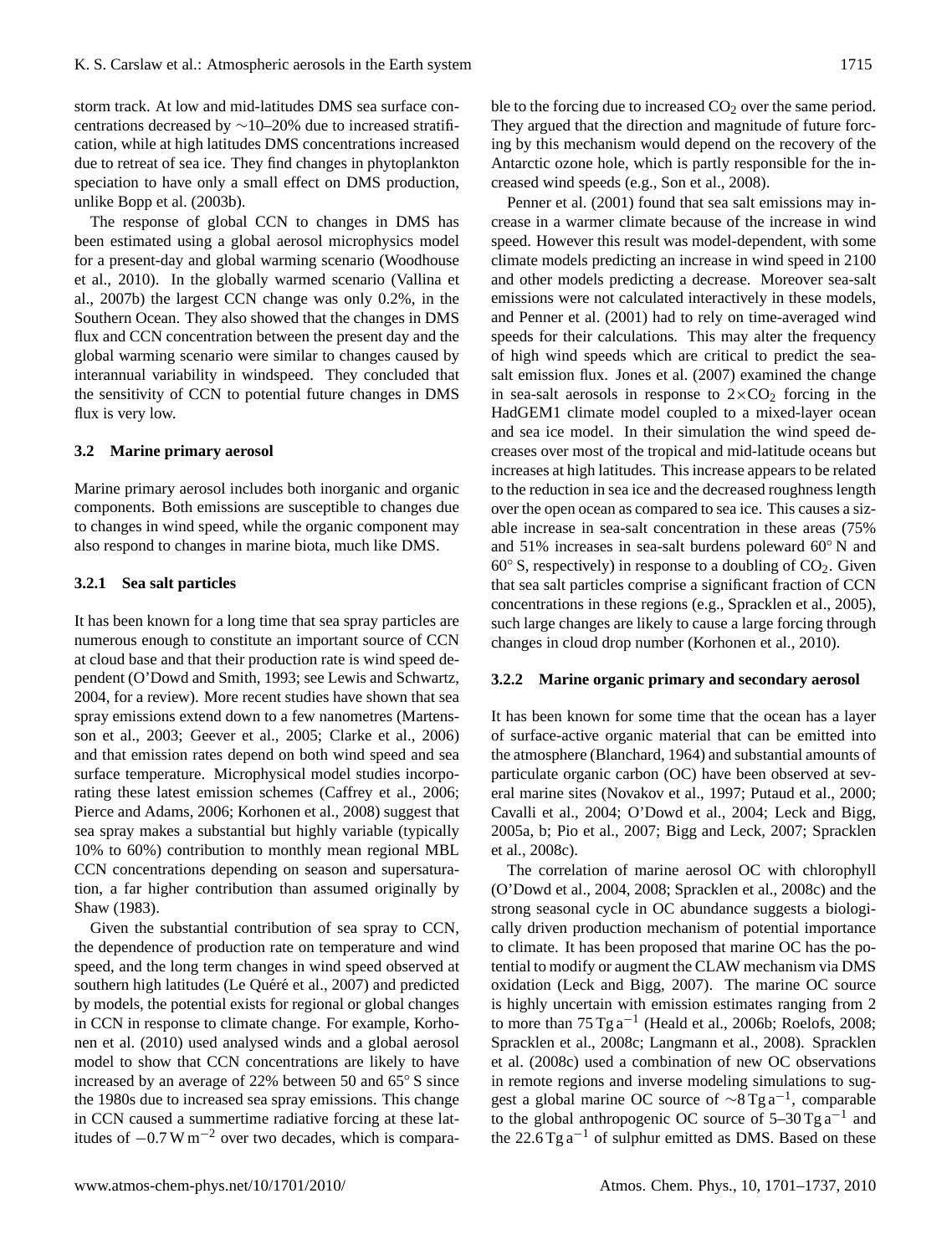emissions and the correlation of aerosol OC and chlorophyll it seems likely that marine OC will impact climate, but the effect depends on the relative contribution the OC particles make to CCN alongside sea salt and DMS-derived aerosol.

Model simulations to quantify the contribution to CCN have not been feasible yet because of our limited understanding of the sources and physical and chemical properties of the marine OC, which is likely to have various and complex biological sources. For example, some studies have detected degradation products of bacteria and viruses in the aerosol (Leck and Bigg, 2005a, b). Other studies suggest that much of the organic material is water-insoluble when emitted from the ocean (Ceburnis et al., 2008), but that SOA of marine origin can also contribute to particle growth (Vaattavorra et al., 2006). Meskhidze and Nenes (2006) suggested that marine isoprene emissions could explain observed correlations between chlorophyll and cloud drop sizes observed by satellite, but a follow-up study (Miller and Yuter, 2008) casts doubt on the correlations. Furthermore, the abundance of atmospheric marine OC is much higher than can be explained in terms of isoprene emissions alone (Spracklen et al., 2008c; Palmer and Shaw, 2005; Arnold et al., 2009), suggesting that primary emissions may dominate (Leck and Bigg, 2007). Observations in the north east Atlantic suggest that approximately 70% of water-insoluble organic carbon exists at submicron sizes (Cavalli et al., 2004). Such enrichment in small particles, unlike sea salt, suggests a high potential efficiency of the OC to act as CCN.

Another open question, as with DMS, is how biological processes control the organic aerosol emissions and the extent to which wind speed or other physical processes play a role (Nilsson et al., 2007; O'Dowd et al., 2008). However, with present knowledge on the magnitude of emission and the correlation with chlorophyll, marine organic aerosol needs to be considered as a potentially important component of the climate-ocean-aerosol feedback alongside DMS.

## **3.3 Other marine emissions**

There are many other biologically driven species emitted from the ocean that may also affect atmospheric chemistry or climate, such as organohalogens (Carpenter et al., 2003), ammonia (Schlesinger and Hartley, 1992), isoprene (Bonsang et al., 1992; Palmer and Shaw, 2005; Arnold et al., 2009), monoterpenes (Yassaa et al., 2008) and other non-methane hydrocarbons (Guenther et al., 1995). The influence of these emissions on climate has not been quantified, but their potential to influence oxidants and aerosol processes in remote marine regions is plausible and needs to be evaluated. For example, oceanic organohalogens are strong sources of reactive halogen species in the atmosphere, such as the halogen oxide radicals IO and BrO, which influence tropospheric oxidation processes, DMS chemistry and particle formation in some environments (O'Dowd et al., 2002). These species may strongly control photochemistry of remote ocean regions (Read et al., 2008) and impact DMS chemistry and aerosol production.

# **3.4 Summary and status of marine aerosol in Earth system models**

Tables 5 and 6 summarise the likely aerosol-climate feedbacks associated with marine aerosols as well as the priorities for future research and model development. Coupled ocean-atmosphere GCMs have been used to study the impact of climate change on marine DMS and aerosol emissions. These studies point to a weak positive or negative global response of sulphate aerosol to climate change due to increased CO2. Most studies suggest a negative feedback (more aerosol in a warmer climate) driven by multiple factors outlined in Sect. 3.1.2. A positive feedback was predicted by Kloster et al. (2007) due to physical changes to the ocean. Some studies predict large regional changes in aerosol and radiative perturbations as high as  $-1.5 \text{ W m}^{-2}$ , which would be important for regional climate change. The change in marine sea spray aerosol in a future climate depends primarily on wind speed. Increases in wind speed will cause more sea spray and a negative climate feedback, which is so far poorly quantified. The organic content of the small sea spray particles most relevant to climate is very substantial and probably coupled to biological activity. The magnitude and direction of any climate feedback driven by marine biota is currently unknown.

The next stage in model development will involve the coupling of more advanced ocean ecosystem models (e.g., Le Quéré et al., 2005), ocean-atmosphere physical models, and the available global aerosol microphysics models. In parallel, there is considerable scope for evaluation of the sub-models against observations.

The key priority is to improve our understanding of how the physical state of the ocean and atmosphere will change in a future climate, as this ultimately drives DMS production and emission. Large differences in GCM predictions of the impact of climate change on DMS emissions appear to be due in large part to differences in such physical responses. Accurate predictions of changes in sea ice and the effects of changing temperature and wind speed on the mixed layer depth and stratification are essential.

There are several major observational and modeling challenges to understand the environmental factors that govern phytoplankton processes (Boyd, 2002) and DMS emission, which is the basis of CLAW as a climate regulator. As with all components of the CLAW mechanism, it has become clear that DMS production is more complex than previously thought (Archer, 2007). In particular, grazers, viruses and bacteria all play a role in converting DMSP to DMS, but the budget of the various processes remains poorly quantified. Prediction of DMS requires a model of the ecosystem regulation of DMS production (Stefels et al., 2007) and an ecosystem dynamics model to predict the response of the producers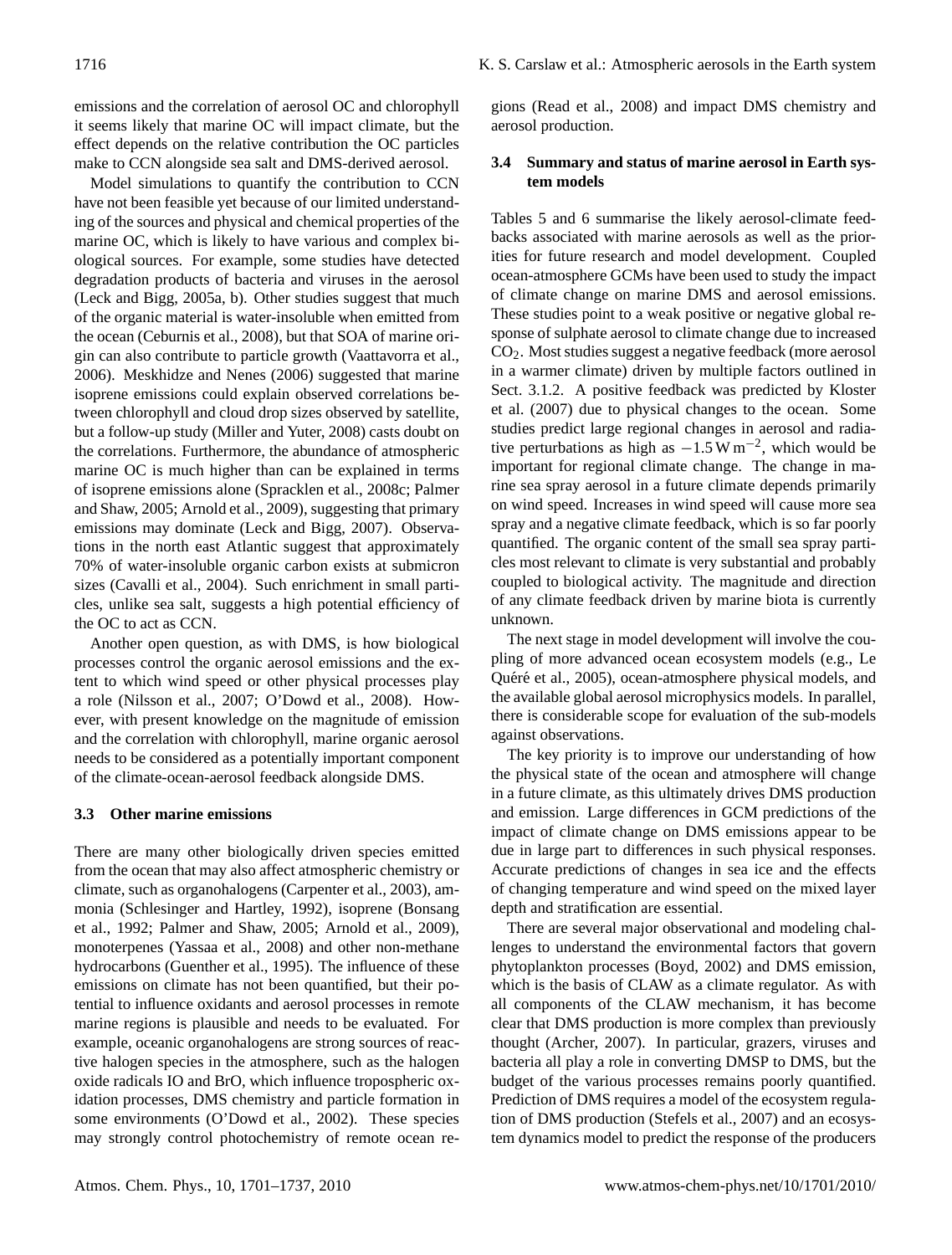| Model status                                                                                                             | Model challenges and<br>developments                                                                                  | Priority | Key observations needed                                            | Priority | Direction and magni-<br>tude of feedback by<br>2100                                                                      | <b>LOSU</b> |
|--------------------------------------------------------------------------------------------------------------------------|-----------------------------------------------------------------------------------------------------------------------|----------|--------------------------------------------------------------------|----------|--------------------------------------------------------------------------------------------------------------------------|-------------|
| coupled<br>Some<br>of<br>the<br>studies<br>phytoplankton-<br>DMS-aerosol-cloud<br>feedback.                              | Ocean response to cli-<br>change<br>(mixing,<br>mate<br>stratification,<br>nutrients,<br>$etc.$ )                     | High     | Global<br>CCN.<br>marine<br>DMS, and their seasonal<br>variability | High     | - Positive or negative<br>- Global mean few<br>% increase in sulphate<br>aerosol.<br>Forcing regionally<br>$>1 W m^{-2}$ | Poor        |
| generation<br>New<br>sub-models of DMS<br>chemistry,<br>aerosol<br>dynamics and marine<br>biota not yet fully<br>coupled | Ocean biota models to<br>capture observed plank-<br>ton dynamics, ocean pro-<br>ductivity, and seawater<br><b>DMS</b> | High     | DMS production in re-<br>gions of sea-ice                          | Medium   |                                                                                                                          |             |
|                                                                                                                          | DMS production in re-<br>gion of sea-ice and sea-<br>ice changes                                                      | Medium   | DMS in coastal regions                                             | Medium   |                                                                                                                          |             |
|                                                                                                                          | Budget of DMS in the<br>seawater including de-<br>struction by UV                                                     | Medium   |                                                                    |          |                                                                                                                          |             |
|                                                                                                                          | Evaluated global mod-<br>els of sulphur-halogen-<br>oxidant chemistry, in-<br>cluding multi-phase pro-<br>cesses      | Medium   |                                                                    |          |                                                                                                                          |             |

**Table 5.** Status of marine DMS-derived aerosol in Earth system models, developments needed, key observations, magnitude of radiative effect in 2100, and the level of scientific understanding.

to climate change (e.g., Le Quéré et al., 2005). Models have grown considerably in complexity since the first DMS production models of Gabric et al. (1993) and Lawrence et al. (1993). They are able to reproduce observed chlorophyll and DMS dynamics where they are in phase at high latitudes (>40°) but have failed to capture behavior at low latitudes where high summer DMS concentrations are associated with low chlorophyll – the so-called "summer paradox" (Simo et al., 1999). Recent models incorporating solar radiation dosedependent DMSP production do much better (Vallina et al., 2008). A major challenge for the global models is therefore to reproduce the interannual variability of surface chlorophyll (Le Quéré et al., 2005; Behrenfeld et al., 2006). The predictive skill of these models should be demonstrated in a GCM against observed regional and seasonal variations in plankton and DMS, including the "summer DMS paradox". Such evaluation would give increased confidence in predictions of DMS changes this century.

The impact of iron deposited in dust on DMS production is poorly understood. While an attempt can be made to simulate it in Earth system models, fundamental work is needed on iron speciation in dust, transformation in the atmosphere, and availability to biota (Sect. 5.2.2).

Prediction of the response of climate-relevant aerosol particles to perturbed DMS emissions requires a global model that couples atmospheric chemistry and aerosol microphysics. The chemistry of DMS is more complex than originally appreciated when the CLAW hypothesis was proposed, and the details appear to be important for quantifying the production of aerosol (von Glasow, 2007; Barnes et al., 2006; Lucas and Prinn, 2005). Models need to take account of several oxidants (OH,  $NO<sub>3</sub>$ , BrO,  $O<sub>3</sub>$ ) as well as heterogeneous chemistry on sea spray particles (Boucher et al., 2003; von Glasow and Crutzen, 2004). There are large differences in predictions among gas phase chemistry schemes of different complexity, which may be as much as an order of magnitude for  $H_2SO_4$  in some regions (Lucas and Prinn, 2005). Although the ability of simplified reaction schemes to capture regional and seasonal variability in aerosol production from DMS and the response to climate change is at present questionable, the more complex models remain too computationally demanding for Earth system models. Thus the first major challenge is to demonstrate the explanatory power of complex chemical schemes against observations and the second challenge is to develop accurate simpler schemes that are fast enough to run on centennial timescales.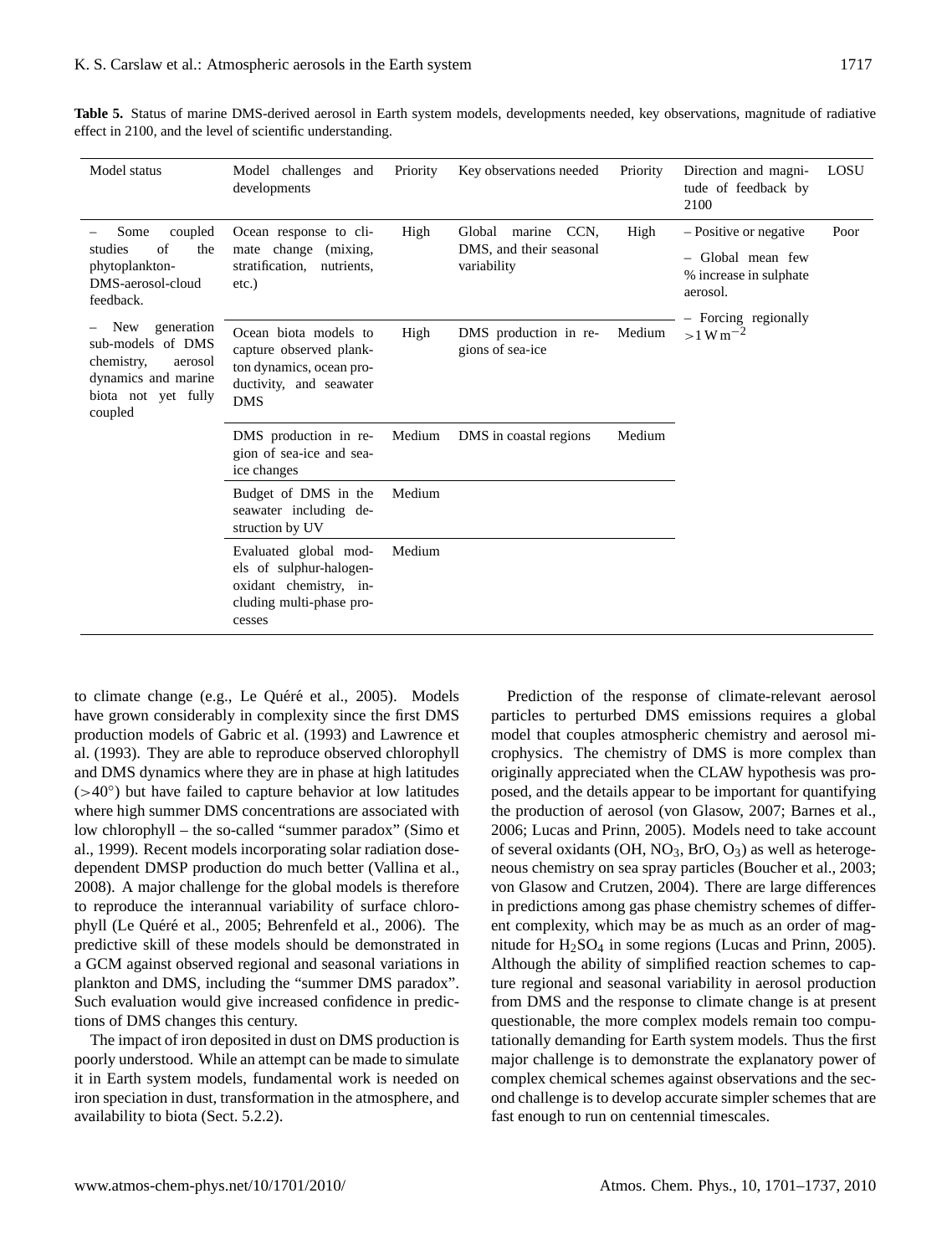| Global model status                                                           | Model challenges and<br>developments                                                                                  | Priority | Key observations needed                                                                                                      | Priority | Direction and magni-<br>tude of feedback by<br>2100                                                                                                                                | <b>LOSU</b>                                      |
|-------------------------------------------------------------------------------|-----------------------------------------------------------------------------------------------------------------------|----------|------------------------------------------------------------------------------------------------------------------------------|----------|------------------------------------------------------------------------------------------------------------------------------------------------------------------------------------|--------------------------------------------------|
| Some studies of the<br>response of sea salt<br>emissions to climate<br>change | Long term change in sea<br>spray in response to cli-<br>mate change, including<br>wind speed and changing<br>sea ice. | High     | Organic aerosol emis-<br>sion flux (source func-<br>tion) related to biological<br>and physical drivers on a<br>global scale | High     | - Likely negative. In-<br>creased wind speed<br>will increase sea spray<br>emission.<br>Biological changes<br>affecting long term or-<br>ganic aerosol emis-<br>sions are unknown. | Poor<br>(organic<br>aerosol)<br>Medium<br>(salt) |
|                                                                               | Estimate of the contri-<br>bution of marine organic<br>aerosol to global CCN                                          | High     | Separation of primary<br>and secondary sources of<br>marine organic aerosol in<br>different environments                     | High     |                                                                                                                                                                                    | emissions)                                       |
|                                                                               | Contribution of organic<br>aerosol to seasonal vari-<br>ations and long term<br>changes in marine CCN                 | High     | Improved<br>sea-spray<br>emission<br>scheme<br>$ac-$<br>counting for additional<br>factors<br>(surfactants,<br>fetch, etc.)  | Medium   |                                                                                                                                                                                    |                                                  |
|                                                                               |                                                                                                                       |          | Chemical<br>composition<br><b>CCN</b><br>activation<br>and<br>properties of the marine<br>organic aerosol                    | Medium   |                                                                                                                                                                                    |                                                  |
|                                                                               |                                                                                                                       |          | Mixing state of sea-salt<br>with primary marine or-<br>ganics                                                                | Low      |                                                                                                                                                                                    |                                                  |

**Table 6.** Status of marine primary aerosol in Earth system models, developments needed, key observations, magnitude of radiative effect in 2100, and the level of scientific understanding.

Many global models now include microphysical schemes sufficient to simulate the response of CCN to changes in DMS and sea spray (e.g., Korhonen et al., 2008, 2010; Kloster et al., 2008; Woodhouse et al., 2010), and these models are suitable for inclusion in Earth system models. A major challenge is to evaluate these aerosol models against observations of DMS and CCN on seasonal and interannual timescales in different regions. However, a substantial limitation is the lack of observed DMS emissions (which need to cover very wide regions around the aerosol observations (Woodhouse et al., 2008)), as well as the lack of long-term reliable datasets of CCN. Satellite observations of CCN, cloud drop size and chlorophyll (Meskhidze and Nenes, 2006; Vallina et al., 2007b) are potentially valuable in aerosol model assessment, but need to be carefully evaluated against in situ observations if they are to be used quantitatively. It is important to note model predictions of the change in DMS emission in a future climate do not lead straightforwardly to changes in CCN because of the non-linear processes linking H2SO<sup>4</sup> production and particle nucleation (Korhonen et al., 2009; Woodhouse et al., 2008).

Our understanding of marine aerosol and the impact on climate has some large and fundamental gaps. The substantial organic component of sub-micron sea spray aerosol has been a significant discovery in recent years (Sect. 3.2.2) but an understanding of the production mechanisms, spatial and temporal variability and CCN properties prohibits inclusion in global models at present. There is a need for more extensive global observations coupled with process-based models to quantify the organic fraction of sea spray and the factors that control it. Long term observations of aerosol microphysical and chemical properties in remote oceanic regions are very rare and insufficient to quantify long term trends in sea spray. Air-sea gas and aerosol exchange is very uncertain (>factor 2) and only takes account of wind speed, neglecting currently poorly understood factors such as surface surfactants, fetch and temperature. Given the very large uncertainties in air-sea exchange rates, the impact of long term changes in these factors should not be ignored. Also, given the current resolution of climate models, the sub-grid scale variability in wind speed may be important to simulate airsea exchange and parametrisations of gustiness need to be introduced in the models (Morcrette et al., 2008).

# **4 Stratospheric and volcanic aerosols**

There is a thin layer of aerosols in the stratosphere, between the tropopause and 30 km, known as the Junge layer.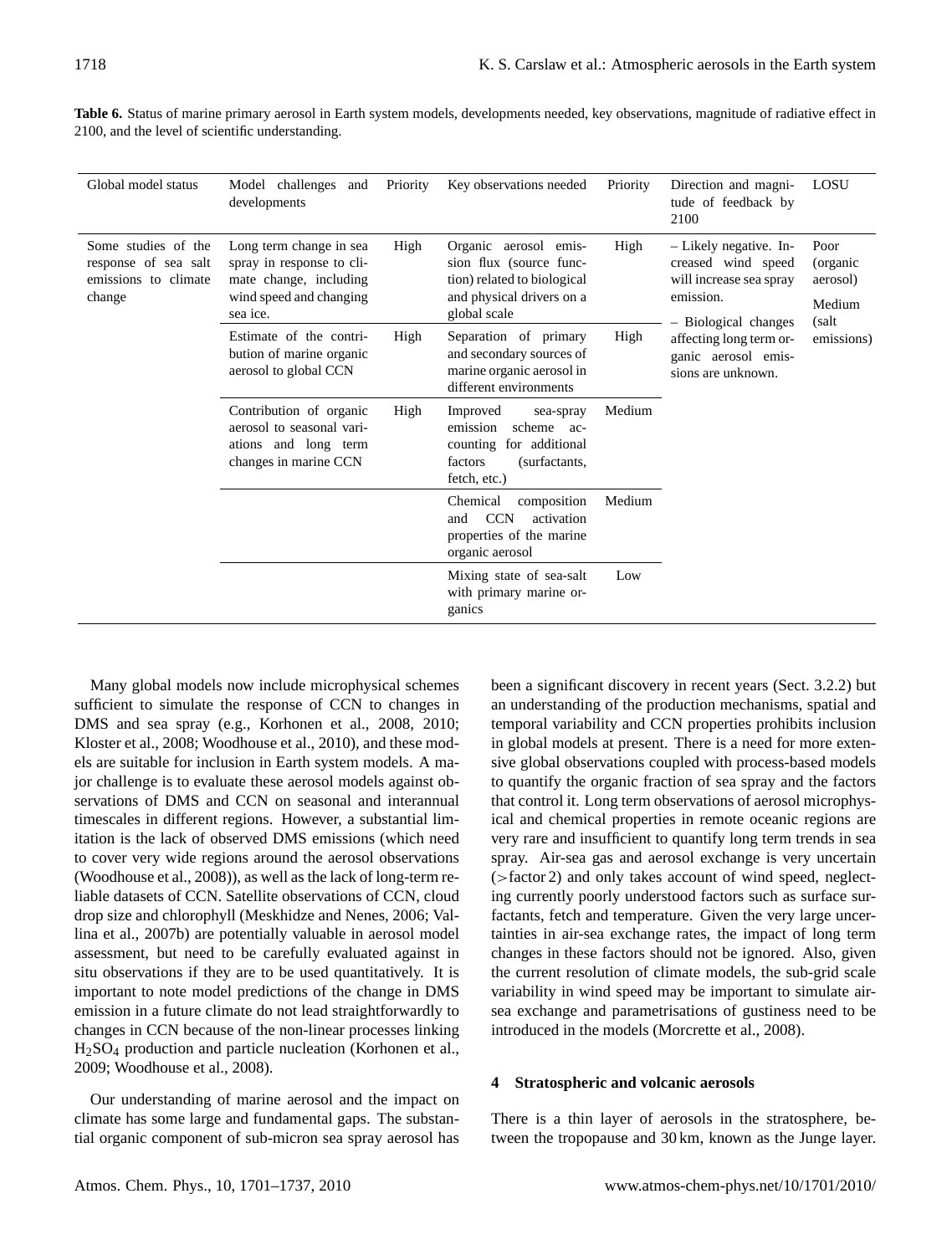For a long time stratospheric aerosols were thought of being mostly composed of sulphuric acid of submicron size. However, it is realized now that organic aerosols may play a role as well, at least in the lowest 2 km of the stratosphere (Murphy et al., 1998). The Junge layer is partly sustained by natural emissions of carbonyl sulphide (OCS) which is produced through biogenic processes. OCS is relatively stable in the troposphere and can reach the stratosphere where it is photochemically broken down, eventually resulting in the formation of sulphuric acid droplets. Sulphur dioxide is also transported through the tropopause but efficient oxidation and scavenging in the troposphere reduces its concentration. Models show that OCS is the main contributor to stratospheric aerosol above  $25 \text{ km}$  and  $SO_2$  plays a larger role below (Weisenstein et al., 2006). Despite its short lifetime, there could be a small contribution from DMS to the Junge layer as DMS is not scavenged; however the contribution is likely only a few percent. Finally some VOC are longlived and can be oxidized in the stratosphere into semivolatile species that can condense into SOA.

In background conditions (i.e. in the absence of large volcanic eruptions), the Junge layer is so thin (aerosol optical depth smaller than 0.005 at 550 nm) that it is hard to imagine that background stratospheric aerosols can play a significant role in climate feedbacks.

Explosive volcanic eruptions can inject  $SO<sub>2</sub>$  directly into the stratosphere where it is oxidised into sulphuric acid. However most volcanic plumes do not penetrate into the stratosphere and only a small number of eruptions have a significant impact on the Junge layer. The most recent examples are the 1982 El Chichón and the 1991 Mt Pinatubo eruptions. The stratospheric aerosol layer was perturbed for several years following these eruptions, with significant impacts on climate. In particular surface air temperatures cooled by up to 2 K over the Northern Hemisphere continents in the summer following the Mt Pinatubo eruption (Robock, 2002; Soden et al., 2002) and there is evidence that vegetation and the global carbon cycle have also responded to both the global cooling and the increase in diffuse solar radiation at the surface (Gu et al., 2003). By altering levels of surface ultraviolet radiation, significant perturbations of stratospheric aerosols can also impact aquatic and terrestrial ecosystems (Larsen, 2005; Caldwell et al., 2007; Häder et al., 2007).

Flood lava eruptions can also have a dramatic effect on the environment and affect the troposphere and stratosphere (Thordarson and Self, 2003). The 1783–1784 Laki flood lava eruption in Iceland emitted  $\sim$ 122 Tg SO<sub>2</sub> into the atmosphere. The environmental impacts were widespread, including extreme pollution and crop damage, possible high latitude cooling of around  $-1.3$  K that lasted for 2–3 years, and wider impacts on the African and Indian Monsoons (Oman et al., 2006). Eruptions of Laki magnitude have occurred in the recent past in Iceland and will occur again (Thordarson and Larsen, 2007). The impact on the biosphere through acid deposition and changes in direct and diffuse radiation (Sect. 2.4) are likely to be substantial but are poorly understood.

Although climate change is not thought to affect the intensity or the frequency of large volcanic eruption, it is conceivable that climate change will affect the fate of stratospheric aerosols after large volcanic eruptions, thus modulating the climate impact of stratospheric volcanic aerosols. The most likely way climate change can affect stratospheric aerosols is through changes in stratospheric transport and mixing. It has been shown that climate change will enhance the mass exchange between the troposphere and the stratosphere (Butchart and Scaife, 2001). In an intercomparison study Butchart et al. (2006) showed that all the models consistently predict an increase in the mass exchange rate in response to growing greenhouse gas concentrations, irrespective of whether or not the model includes interactive ozone chemistry. The mean trend is  $11 \text{ kt s}^{-1} \text{ a}^{-1}$ , or about 2% per decade, but varies considerably between models. In all but one of the models the increase in mass exchange occurs throughout the year though, generally, the trend is larger during the boreal winter. Garcia and Randel (2008) showed that in their model the circulation strengthens as a result of increased wave driving in the subtropical lower stratosphere, which in turn occurs because of enhanced propagation and dissipation of waves in this region. Enhanced wave propagation is due to changes in tropospheric and lower-stratospheric zonal-mean winds, which become more westerly.

The increase in the Brewer-Dobson circulation means a shorter lifetime for stratospheric aerosols following large volcanic eruptions in the 21st century. This would shorten the cooling period and reduce the associated terrestrial carbon uptake experienced after such eruptions.

## **5 Dust aerosol**

## **5.1 The impact of dust aerosol on climate**

Dust particles interact with solar as well as terrestrial radiation. Over the cloud-free ocean the net direct radiative forcing at the top of the atmosphere (ToA) due to dust is negative due to increased shortwave albedo, which dominates over the longwave effects. In contrast, dust reduces the planetary albedo over bright surfaces (e.g., snow and ice, some deserts) and has different effects above and below bright clouds. The magnitude of all these effects depends strongly on particle size, refractive index and the altitude of dust layers (Liao and Seinfeld, 1998; Arimoto et al., 2001). The composition of dust is especially important in determining the longwave effect (Sokolik et al., 1998; Highwood et al., 2003) since refractive indices in the infrared vary considerably between dusts from different source regions. The net direct radiative impact of dust is a combination of the shortwave and longwave effects and can be positive or negative.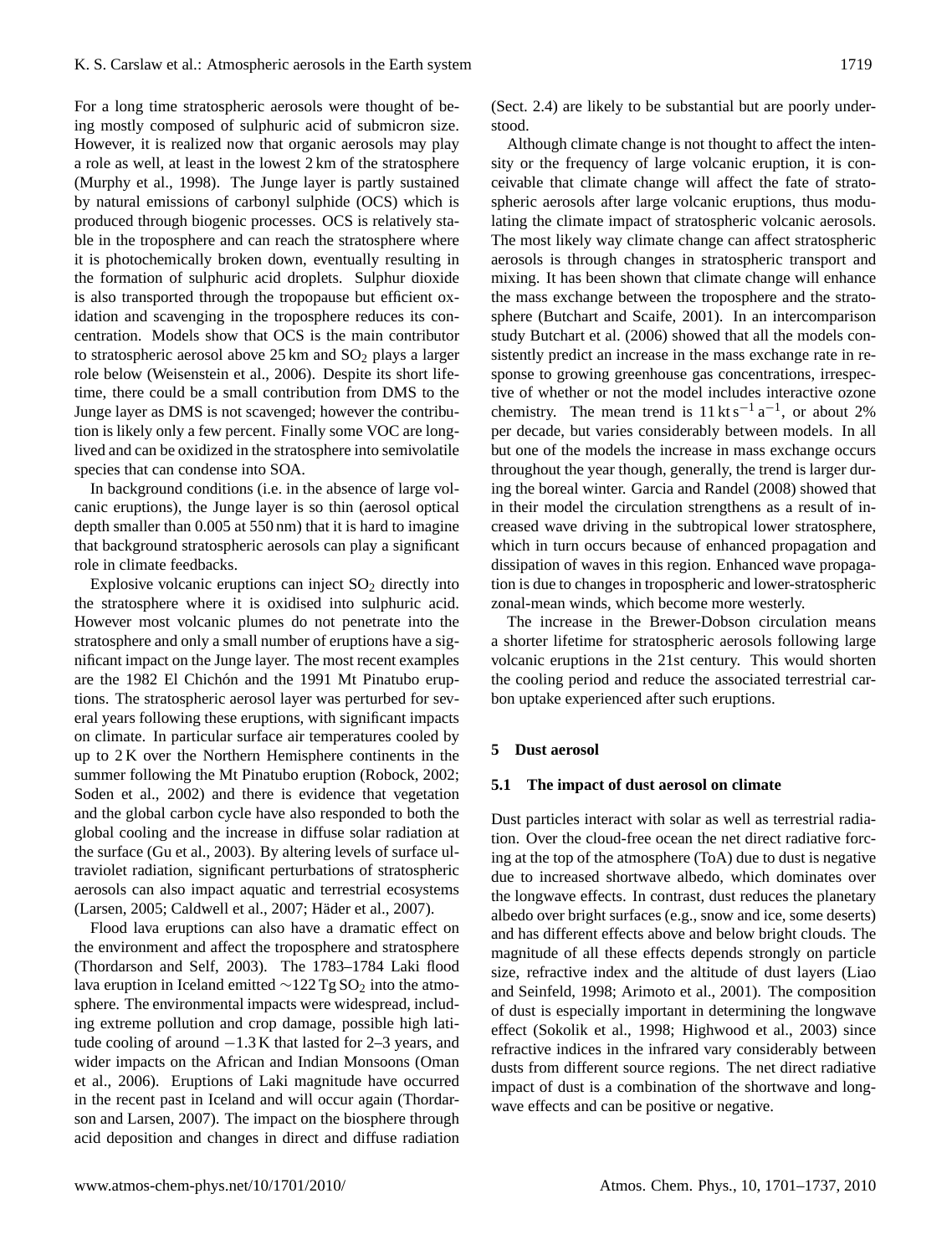

**Fig. 5.** Possible feedbacks involving dust. Climate change and anthropogenic drivers are indicated in blue, processes in black, and impacts in red.

Estimates of the global mean radiative effect of dust are very uncertain, and typically vary between −0.7 and  $+0.5 \text{ W m}^{-2}$  at the top of the atmosphere and between  $-0.82$ and  $-1.92 \text{ W m}^{-2}$  at the surface (Balkanski et al., 2007; Myhre and Stordal, 2001; Tegen et al., 1996; Woodward, 2001). Dust outbreaks result in a cooler surface ocean, thus affecting circulation patterns with potential regional weather and climate feedbacks (Miller and Tegen, 1998).

The accumulation of soluble material during transport as a result of heterogeneous chemistry enables dust particles to act as giant CCN and activate to cloud droplets with the potential to affect the climate through aerosol indirect effects (Levin et al., 1996). Dust particles may play a role in suppressing rainfall via the aerosol second indirect effect (Rosenfeld et al., 2001) but have also been suggested to enhance precipitation by acting as giant CCN (Feingold et al., 1999; Posselt and Lohmann, 2008) and ice nuclei (DeMott et al., 2003; Hoose et al., 2009). Impacts of Saharan dust on the development of tropical cyclones have also been proposed through the effects of CCN and giant CCN (Zhang et al., 2007b).

Dust can also have other indirect effects on climate. For instance, Lee et al. (2008) and Manktelow et al. (2010) show that in dusty regions, CCN concentrations can be reduced by 10–20% due to particles providing a condensation sink for sulphuric acid vapor and a coagulation sink for ultrafine particles. Also, increased dust deposition on snow can reduce surface albedo leading to enhanced snow-melt and feedbacks on regional climate (Krinner et al., 2006).

Mineral dust aerosol also plays a key role in the Earth's climate system by providing iron and other nutrients to marine phytoplankton after atmosphere to ocean deposition. Jickells et al. (2005) describe how dust deposition can alleviate nutrient limitation to marine phytoplankton, linking dust emissions, ocean biogeochemistry and climate.

#### **5.2 Climate controls on dust and feedback processes**

Wind speed, soil moisture and vegetation cover are climatedriven variables that strongly affect dust emission fluxes, size distribution and mineralogical composition and hence, indirectly, control dust transport, deposition and radiative effects. Transport is also controlled by the atmospheric circulation and wet deposition by precipitation. There is, consequently, clear potential for feedbacks involving dust associated with a changing climate. However, as in the case of emissions of biomass burning aerosols from wildfires, there are both natural and anthropogenic factors governing dust emissions (Moulin and Chiapello, 2006). The attribution of changing dust emissions to natural or human causes is very uncertain for this reason and also because, unlike for purely anthropogenic species, the choice of a base time to define natural emissions is essentially arbitrary.

Some early studies (e.g., Tegen and Fung, 1995) found human influences to have increased dust emissions directly via changes in land use by as much as 20–50% (Tegen et al., 1996; Sokolik and Toon, 1996; Moulin and Ciapello, 2006). However, some studies find the contribution of dust from currently cultivated land to total dust load to be less than 10% (e.g., Tegen et al., 2004; Prospero et al., 2002). Elevated  $CO<sub>2</sub>$ concentrations may result in changes in the extent of desert regions in future, though the direction of such change is currently uncertain (Cox et al., 2000; Harrison et al., 2001). The combined role of climate and human intervention in controlling dust emissions makes predictions of future dust emissions unclear. Studies of the effects of anthropogenic climate change on dust loadings (neglecting land use changes) give a wide range of results from large increases (e.g., Woodward et al., 2005, find a factor of 3 increase in 2100) to large decreases (e.g., Mahowald and Luo, 2003, and Mahowald et al., 2006, find a 60% decrease under double  $CO<sub>2</sub>$  concentration), to moderate (∼10 to −20%) increases/decreases (e.g. Tegen et al., 2004). The large range reflects different responses and couplings of the climate and vegetation models used.

## **5.2.1 Interaction with the hydrological cycle**

There is evidence that major dust sources tend to be located in topographic lows containing alluvial or aeolian sediments or ephemeral lakes (Prospero et al., 2002; Tegen et al., 2002; Washington et al., 2003). Some of these sources are supply limited and therefore dependent on events such as flooding to provide a source of erodible material for enhanced dust emissions (e.g., Bullard et al., 2008; Niemeyer et al., 1999; Bryant et al., 2007). Future changes in frequency of high rainfall events are likely to affect activation of such sources.

Atmospheric dust concentration measurements made routinely at Barbados since 1965 show a four-fold increase since the 1960s (Prospero and Lamb, 2003). This long-term record has been shown to have a significant correlation with drought occurrence in the Soudano-Sahel region and with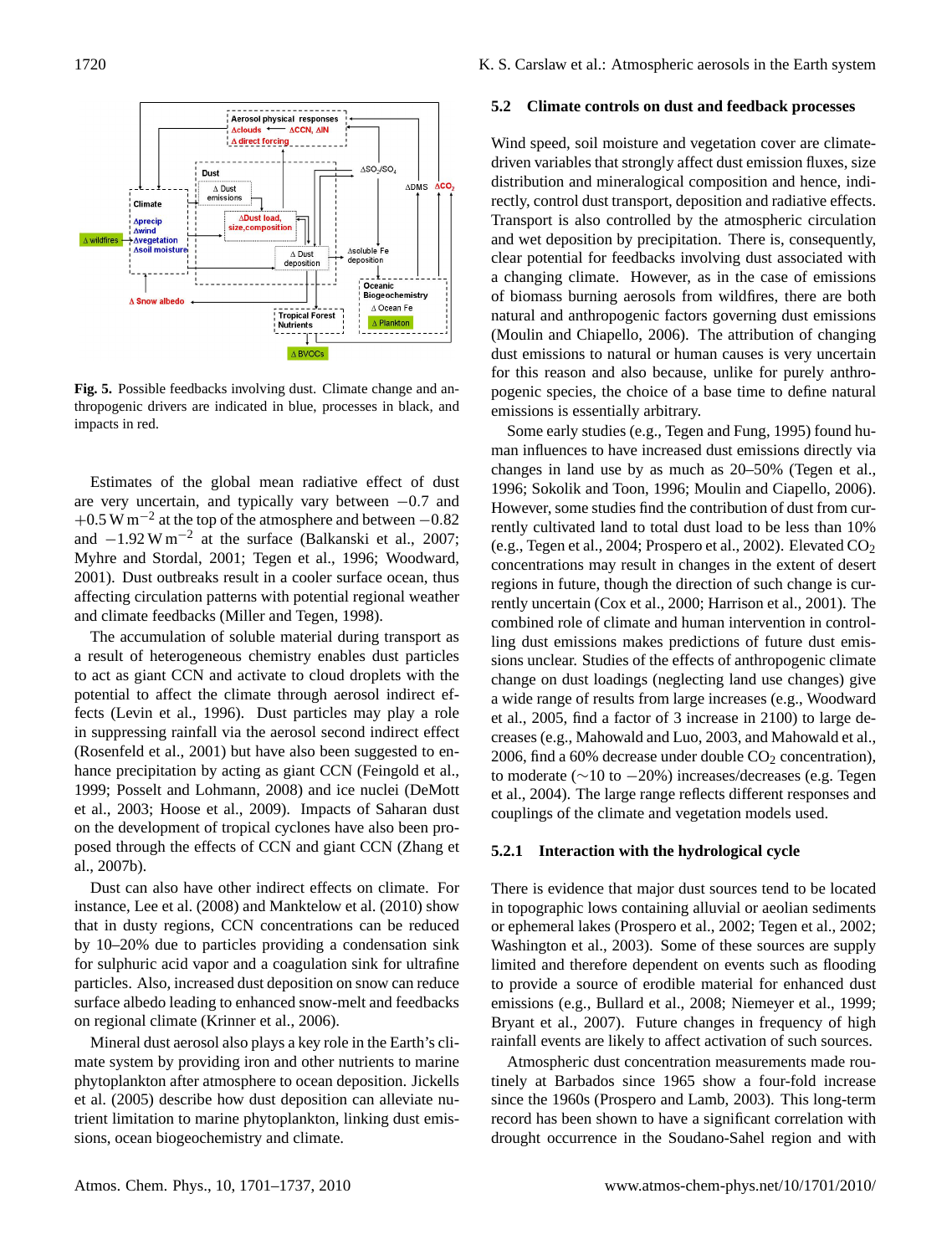dust-event frequency from Mali visibility records (Mbourou et al., 1997). However, global models have struggled to replicate the observed dust record, and the relative contributions of changes in source strength and transport efficiency are unclear (Mahowald et al., 2002).

# **5.2.2 Biogeochemical effects**

It has been proposed that the 50 Tg of Saharan dust deposited annually to the Amazon basin (Kaufman et al., 2005) is a significant source of nutrients (Swap et al., 1992). Boy and Wilcke (2008) demonstrated that base-metal deposition at an Amazonian forest site was dominated by long-range transport of Saharan dust. The transport and deposition of Saharan dust to the Amazon is linked to the ENSO cycle and is therefore susceptible to changes in climate (Boy and Wilcke, 2008). Dust is therefore a potentially important, but poorly quantified, driver in the carbon cycle of the Amazon region so future changes in dust could have an indirect feedback on climate.

Likewise, Jickells et al. (2005) describe how dust deposition can provide nutrients to oceanic phytoplankton, linking dust emissions, ocean biogeochemistry, the carbon cycle and climate. Martin et al. (1990) hypothesized that high dust loadings during glacial periods would provide more nutrients to the phytoplankton population thereby enhancing primary productivity and oceanic  $CO<sub>2</sub>$  uptake, which could explain part of the glacial-interglacial difference in atmospheric  $CO<sub>2</sub>$  levels. A combination of field experiments and modeling (Watson et al., 2000; Bopp et al., 2003a) and analysis of sedimentary records (Kohfeld et al., 2005) suggests that when a glaciation starts, increases in the dust supply of iron to the ocean could drive up to half of the decrease in atmospheric  $CO<sub>2</sub>$ . While there is a reasonable amount of evidence for a long term and substantial effect of changes in dust on  $CO<sub>2</sub>$  uptake or DMS emission by the oceans in past climates, there is still little observational or modeling evidence for how such feedbacks could operate in the modern atmosphere or in a warmer climate. However, studies have found strong correlations between simulated iron deposition and satellite chlorophyll (Erickson et al., 2003) and observations of net community production (Cassar et al., 2007) in the Southern Ocean suggesting aeolian dust deposition has an important role for present-day ocean biogeochemistry. Cropp et al. (2005) also found strong correlation between satellite-derived chlorophyll and aerosol optical depth, consistent with dust deposition enhancing the productivity of marine biota. It is also possible that changes in dust deposition can modulate the DMS-sulphate-cloud albedo feedback discussed in Sect. 3.1.

## **5.2.3 Dust-chemistry interactions**

Dust particles can react with acids during transport and become coated with soluble material (Usher et al., 2002; Un-

derwood et al., 2001; Dentener et al., 1996). Such dust chemistry has been shown to reduce the particle lifetime (e.g., Fan et al., 2004) and hence affect dust burden, radiative forcing and deposition to the oceans. As well as enabling dust particles to act as CCN, reactive uptake of acids also increases the solubility of iron, making it more available to the phytoplankton in the ocean (Fan et al., 2006). These observations have led to the suggestion that changes in anthropogenic SO<sup>2</sup> emissions over East Asia (for example) may affect carbon fixation in High Nutrient Low Chlorophyll regions of the ocean via atmospheric dust deposition (Meskidhze et al., 2003) – see Sect. 5.2.2. A further effect may be to increase the CCN activity of dust particles, thereby impacting rainfall (Levin et al., 1996).

The reactive uptake of gases on dust depends strongly on dust mineralogy. Particles with significant carbonate content (e.g. containing calcite, dolomite) are alkaline and hence strongly reactive in the presence of atmospheric acids (e.g. Claquin et al., 1999). Bauer and Koch (2005) found that interaction between sulphate and dust would reduce the sulphate direct forcing from  $-0.25$  to  $-0.18$  W m<sup>-2</sup> when heterogeneous oxidation of  $SO<sub>2</sub>$  is included, as a result of a reduced concentration of externally mixed sulphate. Dentener et al. (1996) found that 50–70% of global sulphate formation is associated with dust, however a more recent study evaluated against observations suggests a 2% effect even in a dust storm because changes in fine and coarse dust essentially compensate (Manktelow et al., 2010). A significant fraction of nitric acid is also likely to be associated with dust (Dentener et al., 1996).

Uptake of other gases to dust particles and the impact on photolysis rates can also affect oxidant concentrations and atmospheric chemistry (e.g. Dentener et al., 1996; Bian and Zender, 2003; Liao et al., 2003).

#### **5.3 Summary and status of dust in Earth system models**

Table 7 summarises the likely aerosol-climate feedback associated with dust aerosol as well as the priorities for future research and model development. Models predict that dust could increase or decrease substantially in a future climate. The net top of the atmosphere dust aerosol radiative forcing caused by these changes would therefore also be positive or negative. Woodward et al. (2005) estimated the largest increase in dust by 2100 (a factor 3) leading to a factor 5 increase in dust direct radiative perturbation at the top of the atmosphere compared to 2000 (in their model, the positive forcing increased from 0.04 to 0.21 W  $\text{m}^{-2}$ ).

Studies of the feedbacks associated with dust are at an early stage. Development is needed in several subcomponents of Earth system models, including the land surface, vegetation and ocean biogeochemical as well as atmospheric dust schemes.

Dust modeling has progressed considerably over the last two decades, but there are still many major uncertainties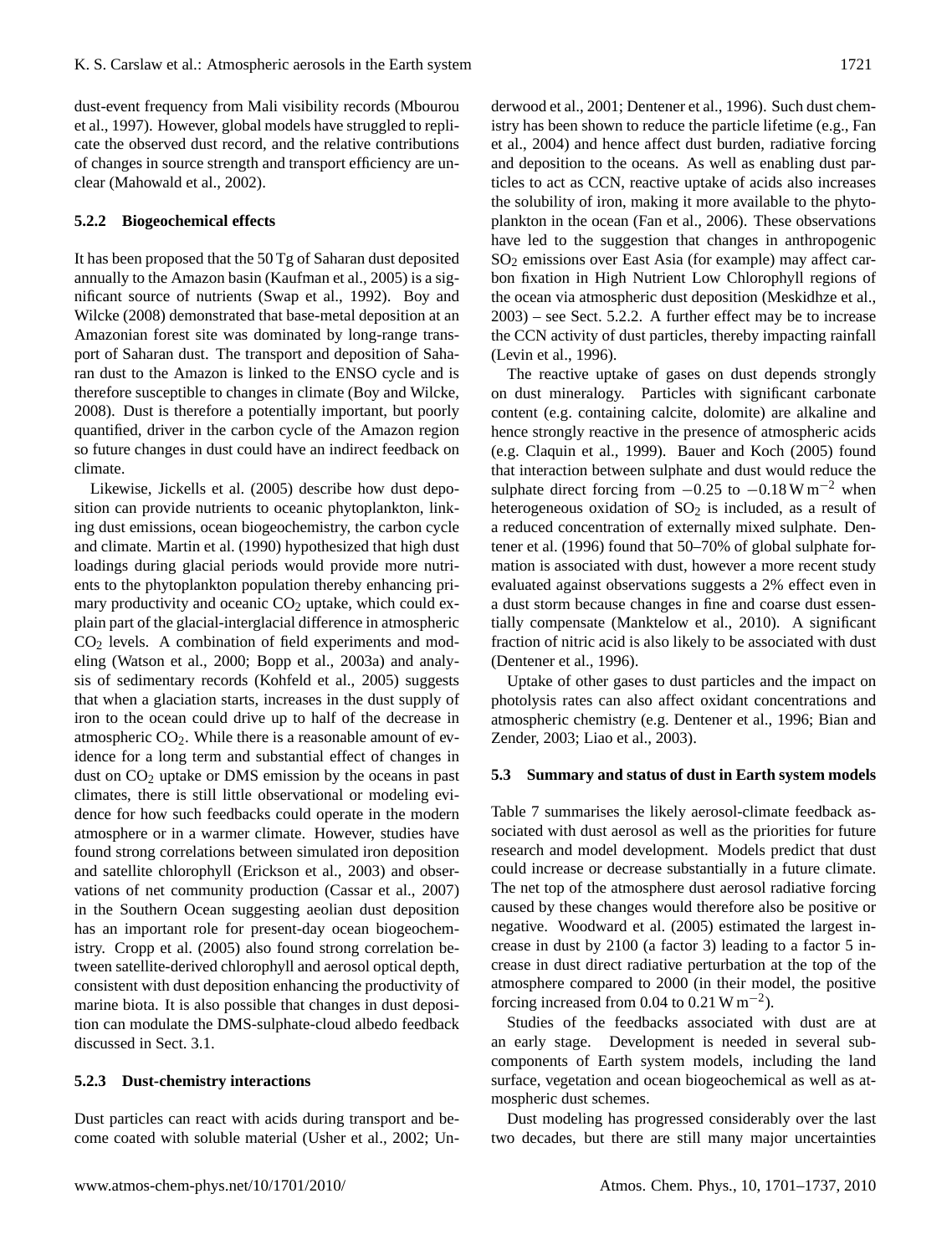| ΣZ |  |  |  |
|----|--|--|--|
|    |  |  |  |
|    |  |  |  |

| Global model status                                                                                                                                                                     | Model challenges<br>and<br>developments                                                                                             | Priority | Key observations needed                                                                                                               | Priority | Direction and magni-<br>tude of feedback by<br>2100                                                                                                                                  | LOSU      |
|-----------------------------------------------------------------------------------------------------------------------------------------------------------------------------------------|-------------------------------------------------------------------------------------------------------------------------------------|----------|---------------------------------------------------------------------------------------------------------------------------------------|----------|--------------------------------------------------------------------------------------------------------------------------------------------------------------------------------------|-----------|
| $-$ A few studies of the<br>dust response in cli-<br>mate change simula-<br>tions<br>- Limited constraints<br>modelled<br>long<br><sub>on</sub><br>term changes<br>from<br>observations | Evolution of dust sources<br>with changing climate<br>(e.g. activation of supply<br>limited regions after high<br>rainfall events). | High     | Long-term observations<br>of atmospheric dust con-<br>centrations with wide ge-<br>ographic coverage                                  | High     | - Possible large pos-<br>itive (up to factor 3)<br>or negative $(-60\%)$<br>change in dust bur-<br>den (latter for doubled<br>$CO2$ ).<br>- Positive or negative<br>aerosol forcing. | Very Poor |
| - Very few studies<br>of wider Earth system<br>interactions                                                                                                                             | Allow soil mineralogy<br>to affect dust properties<br>(iron content and specia-<br>tion, refractive index)                          | Medium   | Global observational cli-<br>matology of soil mois-<br>ture                                                                           | High     | - Indirect feedbacks<br>through changes in<br>ice nuclei concentra-<br>tion and nutrient sup-<br>ply to terrestrial and<br>marine system possi-<br>ble                               |           |
|                                                                                                                                                                                         | <b>Better</b><br>characterization<br>of soil<br>wetness<br>and<br>vegetation response to<br>climate change.                         | Medium   | Ice nucleating ability of<br>dust as a function of<br>mineralogy and amount<br>of mixture, and observa-<br>tions of effects on clouds | High     |                                                                                                                                                                                      |           |
|                                                                                                                                                                                         | Improved dust emission<br>schemes                                                                                                   | Medium   | indices of<br>Refractive<br>different<br>from<br>dust<br>source regions                                                               | Medium   |                                                                                                                                                                                      |           |
|                                                                                                                                                                                         | Response of ocean biota<br>models to iron and other<br>nutrients.                                                                   | Medium   | speciation,<br><b>Iron</b><br>haematite<br>content<br>and geomorphology of<br>including iron<br>soils,<br>bioavailability             | Medium   |                                                                                                                                                                                      |           |

**Table 7.** Status of dust aerosol in Earth system models, developments needed, key observations, magnitude of radiative effect in 2100, and the level of scientific understanding.

associated with all aspects of the dust lifecycle. Basic emission processes are not yet fully understood and a range of emission schemes are used which each seem to capture some but not all of the details of the deflation process (e.g. Marticorena and Bergametti, 1995; Alfaro and Gomes, 2001). The widely used saltation models do not apply to areas where other processes such as abrasion are dominant, and indeed may not apply to the largest single dust source found in the Bodele depression (Todd et al., 2007). The effects of crusting, soluble salts in the soil, supply limitation and resuspension are all generally ignored. Further research on these processes is required, to allow them to be parametrized in emission models, together with the behavior of different geomorphic types and better characterization of sub-grid-scale wind variability and soil properties. New models representing the response of vegetation to climate change are also needed, as this is a major controlling factor for dust emissions, especially in arid and semi-arid areas. Global datasets of surface

properties including geomorphology, soil size distribution and mineralogical composition would aid the development of emission schemes significantly. Improved understanding and representation of the relation between horizontal and vertical dust fluxes are fundamental requirements. The use of satellite data to constrain emissions (e.g. through the use of preferential source areas) has allowed significant improvement in the identification of source regions (e.g., Prospero et al., 2002; Schepanski et al., 2007) and the agreement of models with observed optical depths (Zender et al., 2003). However in order to simulate the various feedbacks on dust production that may be influenced by climate change, more of the basic production processes will need to be represented explicitly in models.

In the atmosphere, further observational data for model evaluation is required. A particular challenge is the provision of long-term data on a global scale, which are needed due to the strong spatial and temporal variability of dust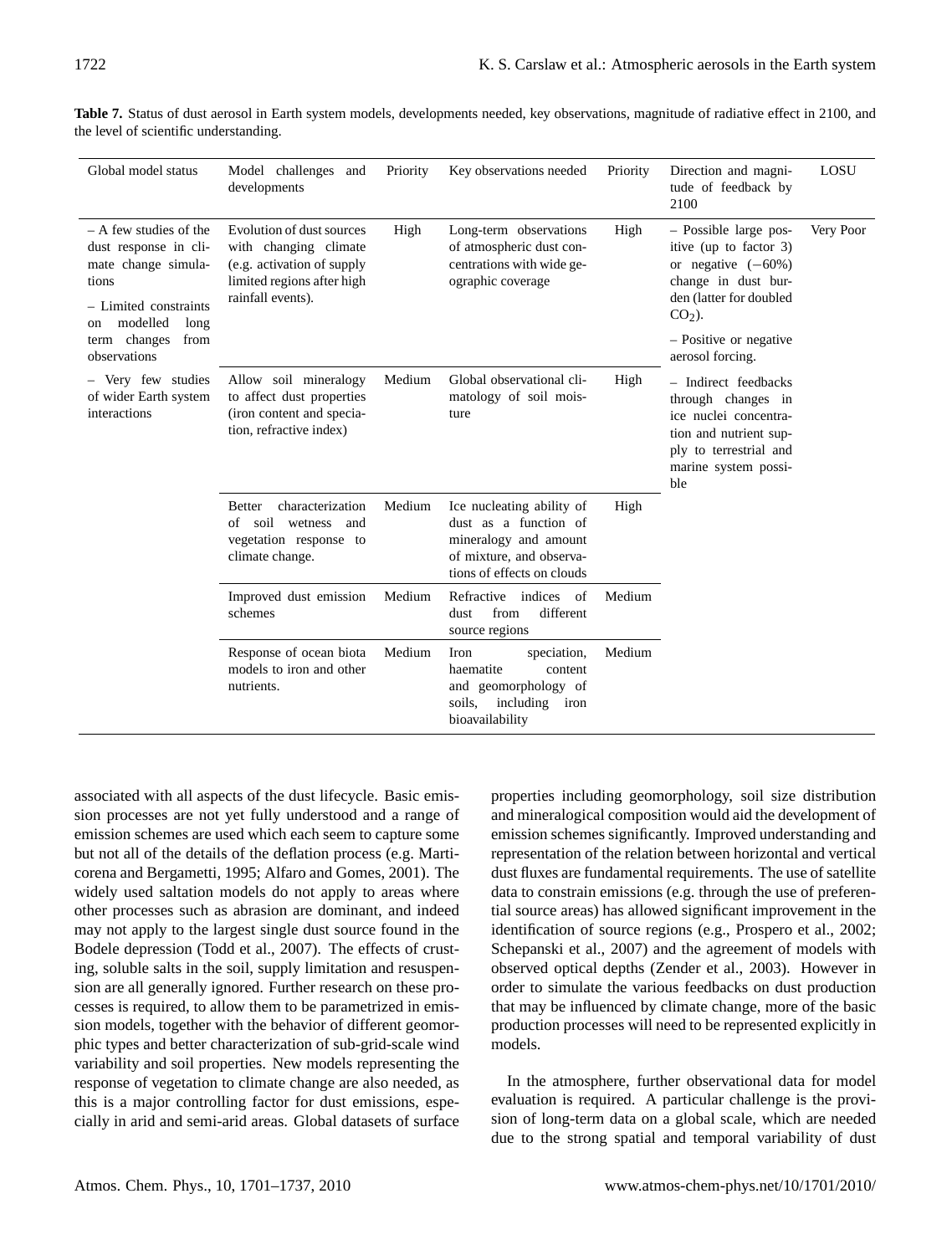concentration, size distribution and hence radiative effects. Direct measurements of dust concentrations are needed as well as optical depths, to allow both modeled concentrations and parametrized radiative properties to be assessed. Improved understanding and parametrizations of wet and dry deposition processes are also required (Jung and Shao, 2006; Petroff et al., 2008). The representation of radiative properties is another area where development would be useful. Balkanski et al. (2007) have shown that the haematite content is critical for a correct simulation of atmospheric absorption by African dust. On a global scale, haematite in potentially arid soil types can vary at least from 0 to 7% by mass (Claquin et al., 1999), so this factor will have to be included if local dust forcings are to be calculated correctly (Krinner et al., 2006). In the longwave, dust refractive indices are even more variable between different source areas than in the shortwave, and the effect of this will also have to be addressed.

Better characterization of soil particle size is essential because it can substantially alter the long range transport to remote oceans (Grini and Zender, 2002) as well as affecting the radiative impact of the dust and the bio-availability of its iron content to plankton. This requires improvements to the modeling of emission, transport and deposition, all of which are size-dependent, as well as enhanced surface soil datasets. Changes in dust chemistry during transport may be important for iron and phosphorous availability in the oceans, although more fundamental research is needed (e.g., Fan et al., 2006).

In the ocean, present global biogeochemical models do not reproduce the interannual variability of surface chlorophyll as observed by the SeaWiF Satellite (Le Quéré et al., 2005), or the interannual variability of  $CO<sub>2</sub>$  exchange with the atmosphere as produced by atmospheric inversions (Le Quéré et al., 2007). Accurate modeling of the response of marine ecosystems and plankton speciation to changes in iron input will require a representation of plankton functional types.

# **6 Summary**

#### **6.1 Direction and magnitude of aerosol feedbacks**

Figure 6 summarises the possible global mean aerosol radiative perturbations associated climate-induced changes in wildfires, biogenic SOA, dust and marine DMS in 2100 relative to present day conditions (see the caption for a description of how the perturbations were estimated). The estimates refer only to the global mean direct radiative perturbation due to changes in the atmospheric burden of the emitted aerosols (except for DMS where the calculations also include changes in cloud albedo). These estimates derive largely from climate models or offline calculations rather than fully coupled Earth system models, and therefore neglect the wide range of secondary effects of changes in these aerosols (for example, ef-<br>facts are the explanation of the country of example of the the fects on the carbon cycle) as well as coupled aerosol effects  $\frac{1}{2}$ . For the marine aerosol system the radiative forcing feedback due to changes in DMS can be changes in DMS can be changes in DMS can be changes in DMS can be changes in DMS can be changes in DMS can be changes in



Fig. 6. Attached changes in the perturbations due to climate in  $\frac{1}{2}$ ,  $\frac{1}{2}$ ,  $\frac{1}{2}$  and  $\frac{1}{2}$  and  $\frac{1}{2}$  and  $\frac{1}{2}$  and  $\frac{1}{2}$  and  $\frac{1}{2}$  and  $\frac{1}{2}$  and  $\frac{1}{2}$  and  $\frac{1}{2}$  and  $\frac{1}{2}$ needed (e.g., Fan et al., 2006). Saince caroon concentrations from Spracklen et al. (2009). When he radiative forcing was then estimated by multieffective the total burden. For which is shown buying these fractional changes in aerosol by the model estimates of ability of surface chlorophyll Euchine (Le Quere et al.,  $200J$ ), Sect. 2.3.1). For dust direct radiative forcing, we base our estimate ospheric inversions (Le Quéré use changes: Woodward et al. (2005) and Mahowald et al. (2006).  $\frac{m}{g}$  is the configuration concentration concentration concentration of  $\frac{m}{g}$  and a factor 5 increase in direct forcing by 2100 (from 0.04 to f plankton functional types.  $0.21 \text{ W m}^{-2}$ ). Mahowald et al. (2006) estimate a 60% decrease in duct load corresponding to a 10.14 W m<sup>-2</sup> foreing in a 3×CO ali mate. These studies predict opposite responses of the dust loaddust. Thus, we assume that comparable negative forcings of around de of aerosol reedbacks ated direct radiative forcing are based on estimates summarised in sible global mean aerosol ra-<br>forcing of  $-0.04$  to  $-0.24$  W m<sup>-2</sup>). For the marine aerosol system the radiative forcing feedback due to changes in DMS can be esti-<br>and marine DMS in 2100 relative to 21.0 and 0.044  $\frac{1}{2}$  or  $\frac{212}{2}$  or or a descrip- in DMS flux in various future climate scenarios range from  $-10\%$ adiative perturbation due direct aerosol forcing of  $-0.05$  W m<sup>-2</sup> for a 2% increase in DMS but direction of the change in thus, we are also include changes of estimated changes in DMS flux and the forcing per percentage comparable negative forcing the range of estimated changes in DMS flux and the forcing per p bety from climate the 2100 direct and indirect aerosol forcing due to changes in DMS the 2100 direct and indirect aerosol forcing due to changes in DMS ratuer than runy coupled Earth emission lies between  $-0.125$  and  $+0.25$  W m<sup>-2</sup>. **Fig. 6.** Aerosol radiative perturbations due to climate-induced changes in natural aerosol between the present day and 2100. Values refer to the change in aerosol abundance between today and 2100 and not the radiative effect of the total burden. For wildfires only the direct radiative perturbation is shown. We assume that the change in wildfire aerosol emissions scales with the area burned. Changes in wildfire area burned were calculated from the studies reviewed by Flannigan et al. (2009) (mean 100%, minimum 12%, maximum 475%). We estimate the change in organic carbon concentrations (mean 42%, min 5%, max 200%) using the ratio of ganic carbon concentrations from Spracklen et al. (2009). Wildfire current direct forcing  $(-0.05 \text{ to } 0.22 \text{ W m}^{-2})$ , Forster et al., 2007; on two studies of dust changes due to climate but ignoring land Woodward et al. (2005) estimate a factor 3 increase in dust loaddust load corresponding to a +0.14 W m<sup>-2</sup> forcing in a 2×CO<sub>2</sub> cliing but also opposite direction of forcing for a given change in 0.2 W m−<sup>2</sup> are plausible. Changes in biogenic SOA and the associ-Sect. 2.5 (a 25 to 150% increase in aerosol burden and global mean mated from the model studies summarised in Sect. 3.1.3. Changes to  $+5\%$ . Bopp et al. (2004) estimated a global mean direct and influx (Bopp et al., 2003b) in a  $2 \times CO_2$  scenario. Using the range change in DMS emission from Bopp et al. (2004) we suggest that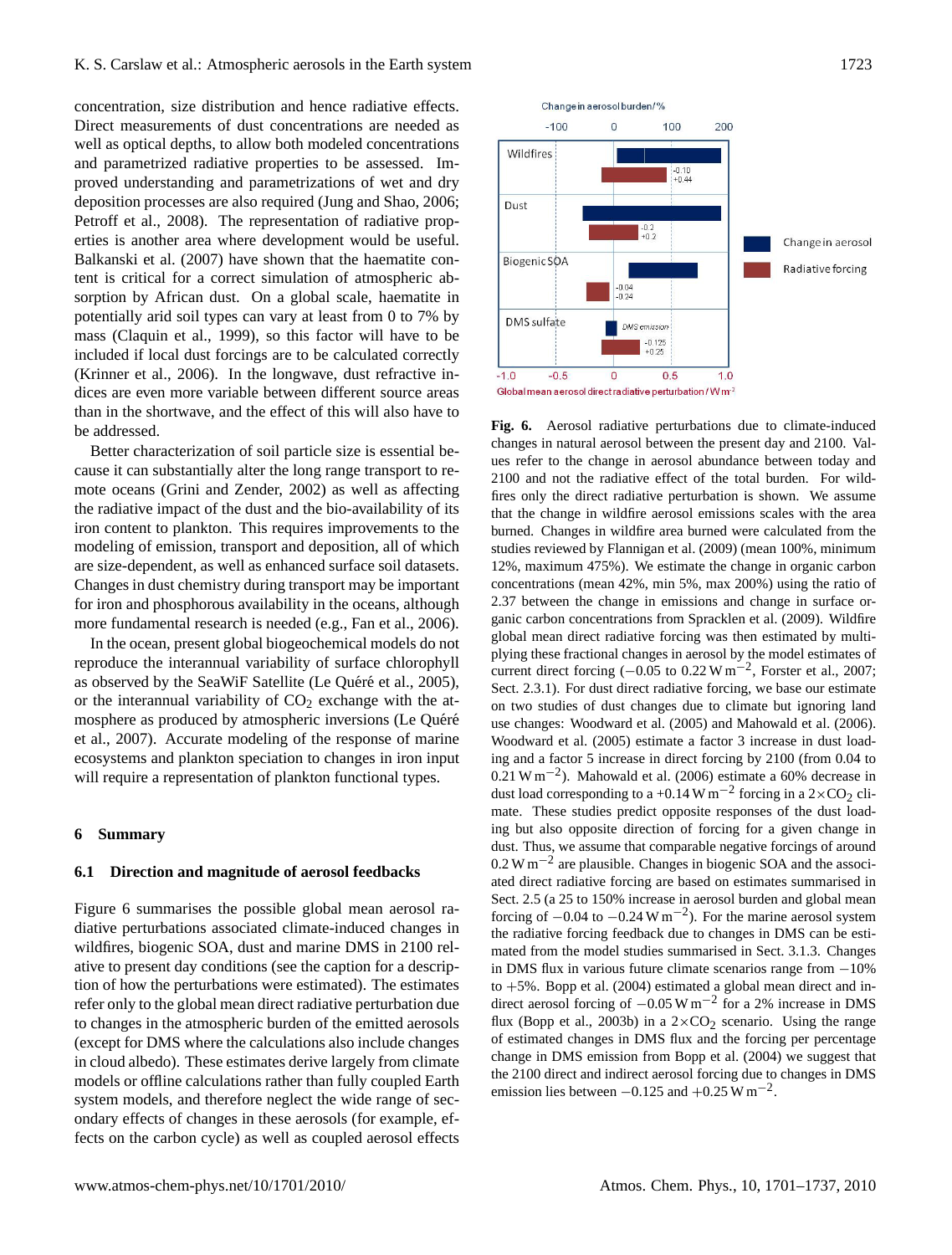(such as the effect of dust nutrients on DMS emissions). Also not shown are the potentially large regional forcings, or the indirect effects on clouds. For biogenic SOA alone, we estimated (Sect. 2.1.4) a forest-wide cloud albedo radiative perturbation between  $-0.6$  and  $-2.7$  W m<sup>-2</sup> (corresponding to a global mean perturbation of up to  $-0.3 \text{ W m}^{-2}$ . The restriction of the estimates in Fig. 6 to direct radiative perturbations is nevertheless consistent with the state of the science of aerosol interactions in the Earth system.

Our review of available studies of aerosol interactions with the Earth system suggests that there is the potential for substantial feedbacks on the climate. Future climate change is likely to have significant effects on the natural environment and hence the physical and biological systems that generate aerosol. The direct radiative effect of changes in the atmospheric burden of natural aerosols by the end of the century lies between about  $-0.8$  and  $+0.15 \text{ W m}^{-2}$ . There is ambiguity about the sign of the individual radiative perturbations due to DMS-derived sulphate, wildfires and dust, but the increase in biogenic SOA is likely to cause a negative forcing. The combined effect of changes in natural aerosols, if their effects add in the same direction, could cause a global mean direct radiative perturbation approaching  $\pm 1 \,\text{W m}^{-2}$ . Currently it is not possible to estimate the cloud indirect effects, but for biogenic SOA alone we estimate a radiative effect at least as large as the direct effect.

The terrestrial biosphere is a very large source of submicron SOA mass in the present atmosphere and most observational and modeling studies suggest this source will increase substantially, primarily due to increases in temperature and changes in vegetation (Sect. 2.1). There is the potential for a maximum of about  $-0.24 \text{ W m}^{-2}$  global mean direct radiative perturbation due to additional biogenic SOA in the atmosphere by mid to late century (compared with a present-day anthropogenic direct aerosol forcing of −0.1 to −0.8 W m−<sup>2</sup> ). Radiative perturbations of several Watts per square metre have been estimated or can be inferred close to natural aerosol sources, such as over forests.

The net radiative effect of changes in wildfires is ambiguous. Several factors are important but have not been studied together in Earth system models or observations. Fires emit absorbing aerosol that has either a positive or negative direct radiative effect (Sect. 2.3.1); deposition of absorbing material on snow accelerates melting; the local radiative effect is a combination of changes in biophysical effects (albedo, hydrology), carbon sequestration, and changes in biogenic secondary aerosol formation (Spracklen et al., 2008b). Despite the complex couplings and competing effects, regional studies suggest increases in wildfire emissions of  $>100\%$  by 2050 and associated increases in aerosol organic carbon of >40%. Based on these changes and previous estimates of the wildfire aerosol forcing it is possible that wildfires will cause a global mean radiative perturbation of greater than  $0.4 \text{ W m}^{-2}$  by 2100.

In the marine system, the effect of climate change on DMS emissions and atmospheric sulphate aerosol also remains ambiguous. Global models suggest changes in DMS emissions and/or aerosol sulphate of a few percent and a forcing of up to  $0.25 \text{ W m}^{-2}$ . Regionally the forcing due to changes in cloud properties may be >1 W m<sup>-2</sup>, which would impact regional climate. However, large gaps remain in the ability of models to capture interannual changes in ocean productivity (Sect. 3.1.2), so confidence in models of DMS is probably low. The effects of changes in primary marine aerosol (sea salt and organic material) are potentially large and could conceivably exceed the impact of DMS, although more fundamental research is needed to estimate the effects.

#### **6.2 Research requirements**

#### **6.2.1 Key uncertainties**

The main open questions and gaps in our knowledge have been addressed in Sects. 2.5, 3.4 and 5.3 for each aerosol system. An important finding of this review is that the uncertainties in climate drivers are a very large component of the overall uncertainty in aerosol changes. For example, in marine regions the DMS emissions depend on changes in the mixed layer depth, wind speed, ocean surface temperature and sea ice extent, none of which can yet be confidently predicted on regional scales over the next century. For dust, it is changes in the hydrological cycle, vegetation and wind speed that will largely determine future dust levels. Some components of the Earth system have a substantial impact on the emissions of several important aerosols. For example, better quantification of biogenic secondary organic aerosols, wildfires and dust will require an improved understanding of the response of vegetation to climate change. Thus, better quantification of aerosol feedbacks requires improvements in several physical and biological components of Earth system models in parallel with improvements in aerosol processes themselves.

Most of the feedbacks operate through the effect of climate change on the rate of emission of natural aerosols, leading to future changes in aerosol burden and properties, with associated effects on direct and indirect radiative forcing. Enough is known about the likely changes in emissions to estimate likely future forcings (Fig. 6). However, the indirect feedbacks involving the impacts of aerosol on other components of the Earth system, such as the carbon cycle or the cryosphere, are much less well defined. For example, dust is in this latter category since it is an important source of iron for phytoplankton, which has a critical effect on the ocean carbon cycle.

Some processes reviewed here have only recently been studied and much more needs to be done before we can even begin to estimate likely couplings in the Earth system. A good example is primary organic aerosol emissions from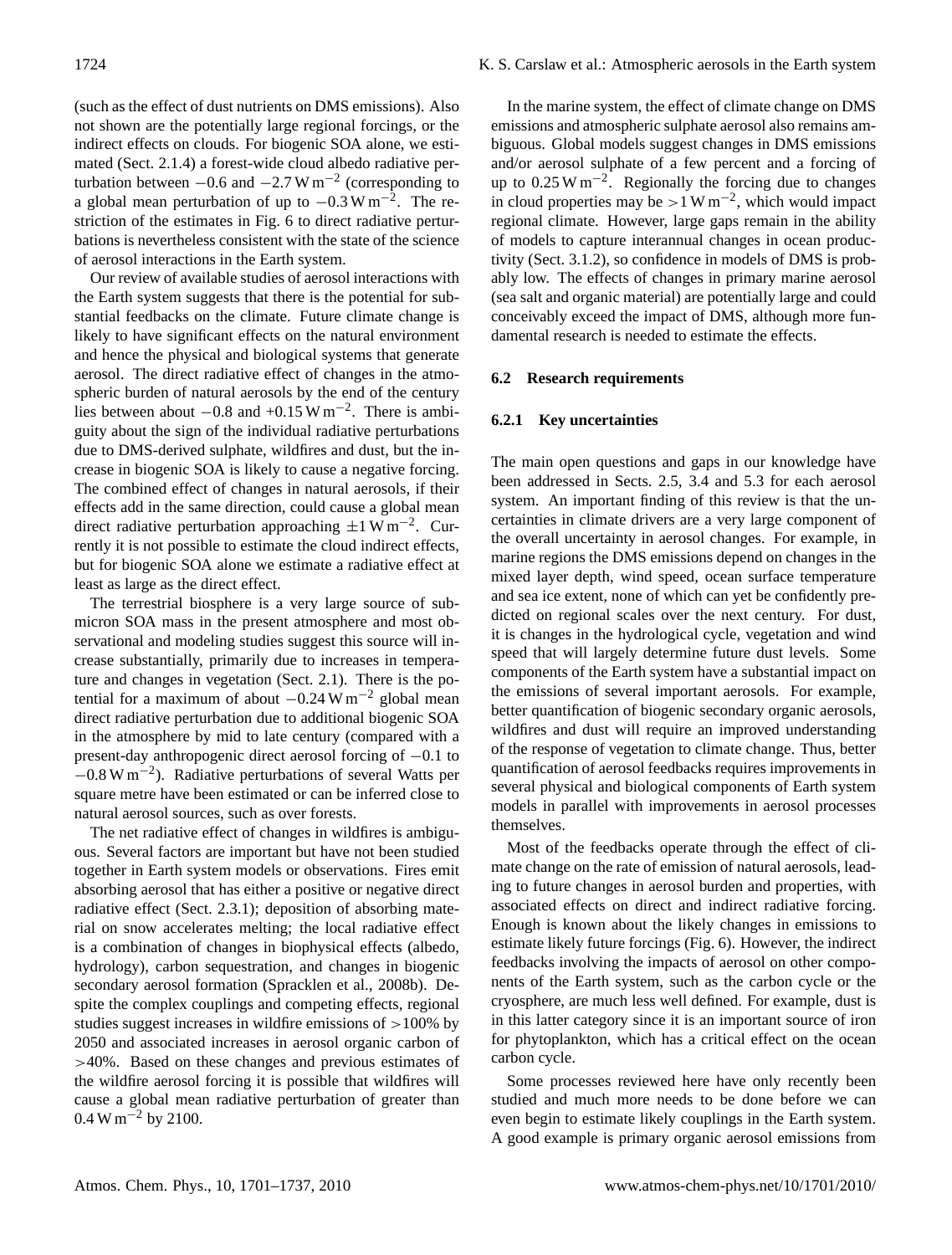the ocean and the terrestrial biosphere. These have the potential to exert a large feedback effect on climate.

# **6.2.2 Measurements**

Both field and laboratory measurements can and have been applied to study feedbacks and processes behind them. Process level understanding can be achieved using laboratory experiments, continuous comprehensive field observations and process models. To utilise the process understanding in global models, satellite retrievals, airborne experiments and long term continuous ground-based experimental monitoring networks are needed.

The coupling of natural aerosol emissions and processes with the functioning of physical and biological systems makes continuous comprehensive measurements particularly useful. A good example of comprehensive measurements is the SMEAR II station in the Finnish boreal forest (Hari and Kulmala, 2005). The dataset enables direct comparison of different feedbacks; for example how biogenic aerosol production is related to  $CO<sub>2</sub>$  concentration and fluxes as well as changes in temperature, cloudiness and rain. A network of such stations provides a rich dataset for evaluation of aerosol-Earth system interactions on regional scales (Kulmala et al., 2008, 2009). A good example of the use of long data sets from several stations is the study of boreal aerosol production and change (Tunved et al., 2006a, b, 2008). In marine regions, station observations have established links between DMS, aerosol, temperature and cloudiness (e.g., Ayers and Gras, 1991; Ayers et al., 1997; Boers et al., 1994) although the lack of supporting measurements of ocean biological and physical state highlights the difficulty of comprehensive measurements in all environments. Although the number of long term dust records is small, we have learned a great deal about climate impacts by combining observations with climate data and global models (e.g., Prospero and Lamb, 2002; Mahowald et al., 2002).

Several feedback mechanism and particularly processes behind them can be tested in laboratory experiments. For example, Joutsensaari et al. (2005) and Mentel et al. (2009) studied photochemical production of aerosols using living plants in environmental chambers. In the ocean, iron solubility of real aerosol in natural sea water has been studied in a flow reactor (Wu et al., 2007), and the physical and chemical properties of aerosol generated from bubble bursting in natural sea water has been measured (Keene et al., 2007). Mesocosm experiments that probe the response of natural marine (Vogt et al., 2008) and terrestrial (Pegoraro et al., 2005) systems are valuable controlled experiments. In a similar way the effect of changing climate conditions can and has been investigated for other aerosol systems.

At larger scales, satellite observations enable long term global changes to be observed. Satellite observations have been used, for example, to measure ocean chlorophyll (as a proxy for primary productivity) and its relation to CCN, and to detect and quantify changes in wildfires. However, quantities such as chlorophyll and aerosol optical depth, while useful for some aspects of model evaluation, cannot provide the detailed information required to evaluate some key model processes.

## **6.2.3 Development of models**

Quantification of global scale feedbacks associated with natural aerosols requires an Earth system model. Such models differ from climate models in the number and complexity of the physical, chemical and biological processes that are represented. They typically aim to couple the Earth's various components: physics and chemistry of the atmosphere, oceans, cryosphere, and the terrestrial and oceanic biosphere, and to quantify the interactions between these components and their impacts on each other.

The drivers of changes in aerosol are very numerous and present a substantial challenge for the development and evaluation of Earth system models. The direct climate drivers are: temperature, wind speed, precipitation (and associated convection and lightning), radiation, sea ice and snow coverage,  $CO<sub>2</sub>$  concentrations, nutrients (reactive nitrogen, iron, etc.), and changes in oxidants and other trace species. Anthropogenically driven changes in land use, fire suppression, etc. are also important. The indirect drivers, which respond to the direct climate drivers, include: wind stress, ocean mixed layer depth and stratification, soil wetness, vegetation distribution, terrestrial vegetation and marine phytoplankton species composition, foliar biomass, primary productivity, and fire severity and frequency. All of these need to be simulated in Earth system models.

A common thread in all of the aerosol systems we have reviewed is the need for development of increasingly complex chains of models even for single feedbacks. The coupling of systems further complicates matters. Model evaluation and uncertainty analysis is therefore substantially more challenging than for physical climate systems alone. For example, modeling the effect of BVOC emissions on climate requires models of photosynthesis, autotrophic respiration and VOC synthesis at cell and leaf scales. Atmospheric models of VOC chemical degradation, particle nucleation together with condensation/evaporation and coagulation are required to understand SOA aerosol dynamics. The drivers of change in this system are related to the carbon cycle, soil nutrients and hydrology and the fate of the aerosol is related to changes in boundary layer dynamics, temperature, changes in oxidants and deposition processes on a global scale. In order to be able to simulate global climate and air quality, the most recent progress on this chain of processes must be compiled, integrated and implemented in numerical Earth system models via novel parameterizations.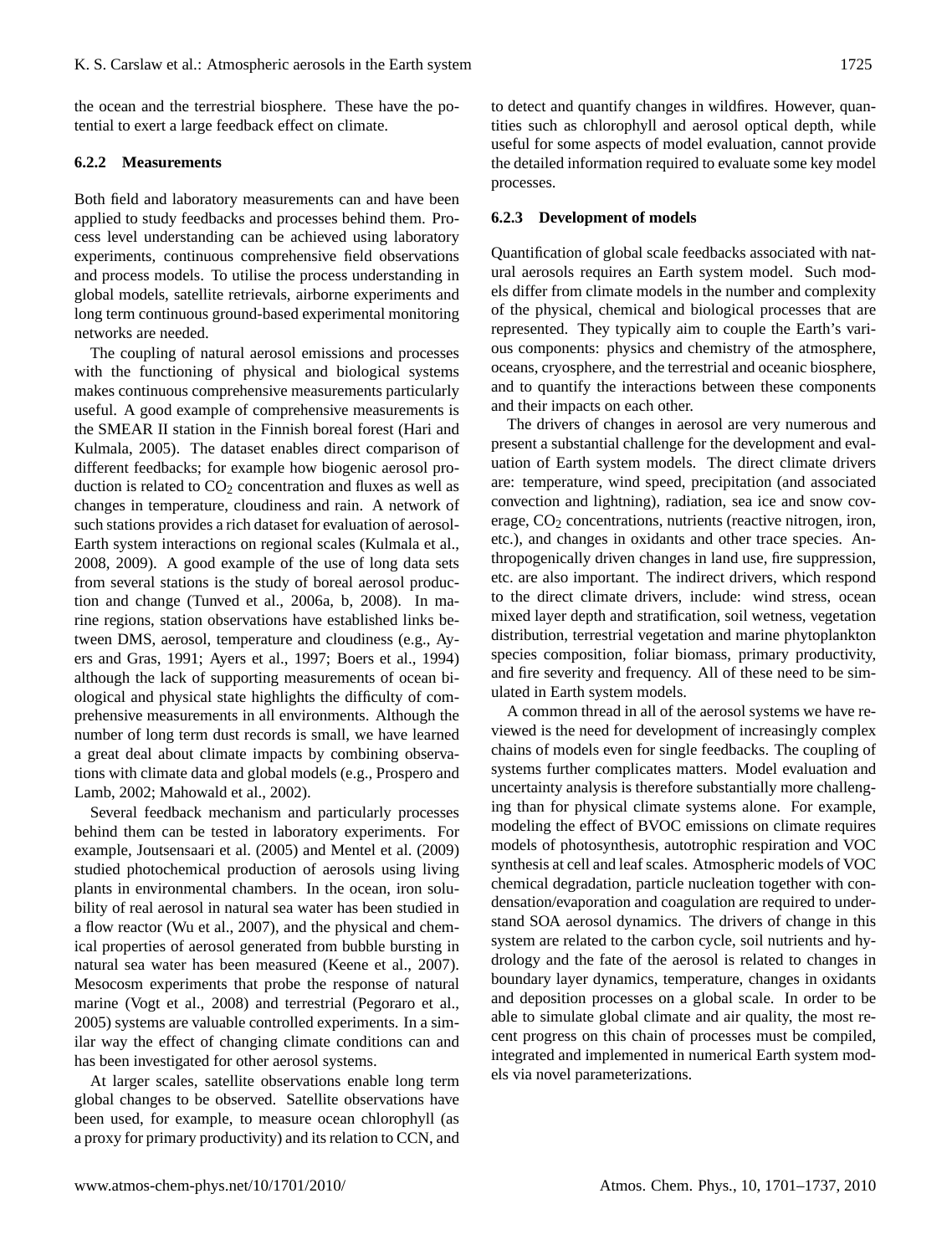What are the requirements for atmospheric models of the aerosol and chemical processes specifically? Aerosol and number and mass concentrations are not necessarily linearly dependent on each other. Therefore both should be known to predict feedbacks. For example, dust, sea salt and biomass burning will enhance mass and surface area, which will decrease new particle formation and number concentrations. As a consequence of this coupling, changes in CCN may not scale linearly with emissions (Merikanto et al., 2009). The present generation of global aerosol microphysics models are a necessary and computationally feasible component of Earth system models. However, a major obstacle to the development of Earth system models is the requirement to simplify complex and numerically demanding gas phase chemical schemes, such as for DMS, halogens, BVOC degradation and SOA formation (Sects. 2.1.1 and 3.4). Studies should seek to find minimum schemes with maximum explanatory power if they are to be most useful in Earth system studies.

## **Glossary**

- AOD: aerosol optical depth
	- BC: black carbon
- BVOC: biogenic volatile organic compounds
- CCN: cloud condensation nucleus
- CLAW: Charlson-Lovelock-Andreae-Warren hypothesis
	- DMS: dimethylsulphide
- DMSP: dimethylsulphoniopropionate
	- ESM: Earth System Model
		- FT: free troposphere
- GCM: general circulation model
- MBL: marine boundary layer
- MSA: methanesulphonic acid
	- OC: organic carbon
- PAR: photosynthetically available radiation
- PBAP: primary biological aerosol particles
	- RF: radiative forcing
	- SOA: secondary organic aerosol
- SRD: solar radiation dose
- VOC: volatile organic compounds

*Acknowledgements.* This work was supported by the EUCAARI project from Framework Programme 7 of the European Commission and the NERC QUEST programme. GWM received funding from the UK National Centre for Atmospheric Science (NCAS). The Met Office Hadley Centre is also supported by the Joint DECC and Defra Integrated Climate Programme – DECC/Defra (GA01101). We acknowledge S. Mayhew for his help to process the references.

Edited by: O. Hov

# **References**

- Adams, J. M., Constable, J. V. H., Guenther, A. B., and Zimmerman, P.: An estimate of natural volatile organic compound emissions from vegetation since the last glacial maximum, Chemosphere – Glob. Change Sci., 3, 73–91, 2001.
- Adams, P. J. and Seinfeld, J. H.: Predicting global aerosol size distributions in general circulation models, J. Geophys. Res.- Atmos., 107, 4370, doi:10.1029/2001JD001010, 2002.
- Alfaro, S. C. and Gomes, L.: Modeling mineral aerosol production by wind erosion: Emission intensities and aerosol size distributions in source areas, J. Geophys. Res., 106, 18075–18084, 2001.
- Allan, J. D., Alfarra, M. R., Bower, K. N., Coe, H., Jayne, J. T., Worsnop, D. R., Aalto, P. P., Kulmala, M., Hyötyläinen, T., Cavalli, F., and Laaksonen, A.: Size and composition measurements of background aerosol and new particle growth in a Finnish forest during QUEST 2 using an Aerodyne Aerosol Mass Spectrometer, Atmos. Chem. Phys., 6, 315–327, 2006, [http://www.atmos-chem-phys.net/6/315/2006/.](http://www.atmos-chem-phys.net/6/315/2006/)
- Amiro, B. D., Cantin, A., Flannigan, M. D., and de Groot, W. J.: Future emissions from Canadian boreal forest fires, Can. J. Forest Res., 39, 383–395, doi:10.1139/X08-154, 2009.
- Anderson, T. R., Spall, S. A., Yool, A., Cipollini, P., Challenor, P. G., and Fasham, M. J. R.: Global fields of sea surface dimethylsulfide predicted from chlorophyll, nutrients and light, J. Marine Syst., 30, 1–20, 2001.
- Andreae, M. O., Rosenfeld, D., Artaxo, P., Costa, A. A., Frank, G. P., Longo, K. M., and Silva-Dias, M. A. F.: Smoking rain clouds over the Amazon, Science, 303, 1337–1342, 2004.
- Andreae, M. O.: Aerosols before pollution, Science, 315(50–51), 5808, 2007.
- Andreae, M. O. and Rosenfeld, D.: Aerosol-cloud-precipitation interactions. Part 1. The nature and sources of cloud-active aerosols, Earth Sci. Rev., 89, 13-41, 2008.
- Aragao, L. E. O. C., Malhi, Y., Barbier, N., Lima, A., Shimabukuro, Y., Anderson, L., and Saatchi, S.: Interactions between rainfall, deforestation and fires during recent years in the Brazilian Amazonia, Phil. Trans. Roy. Soc. B, 363, 1779–1785, 2008.
- Archer, S.: Crucial uncertainties in predicting biological control of DMS emission, Environ. Chem., 4, 404–405, 2007.
- Arimoto, R.: Aeolian dust and climate: relationships to sources, tropospheric chemistry, transport and deposition, Earth Sci. Rev., 54, 29–42, 2001.
- Ariya, P. A. and Amyot, M.: New directions: The role of bioaerosols in atmospheric chemistry and physics, Atmos. Environ., 38, 1231–1232, 2004.
- Arneth, A., Niinemets, Ü., Pressley, S., Bäck, J., Hari, P., Karl, T., Noe, S., Prentice, I. C., Serça, D., Hickler, T., Wolf, A.,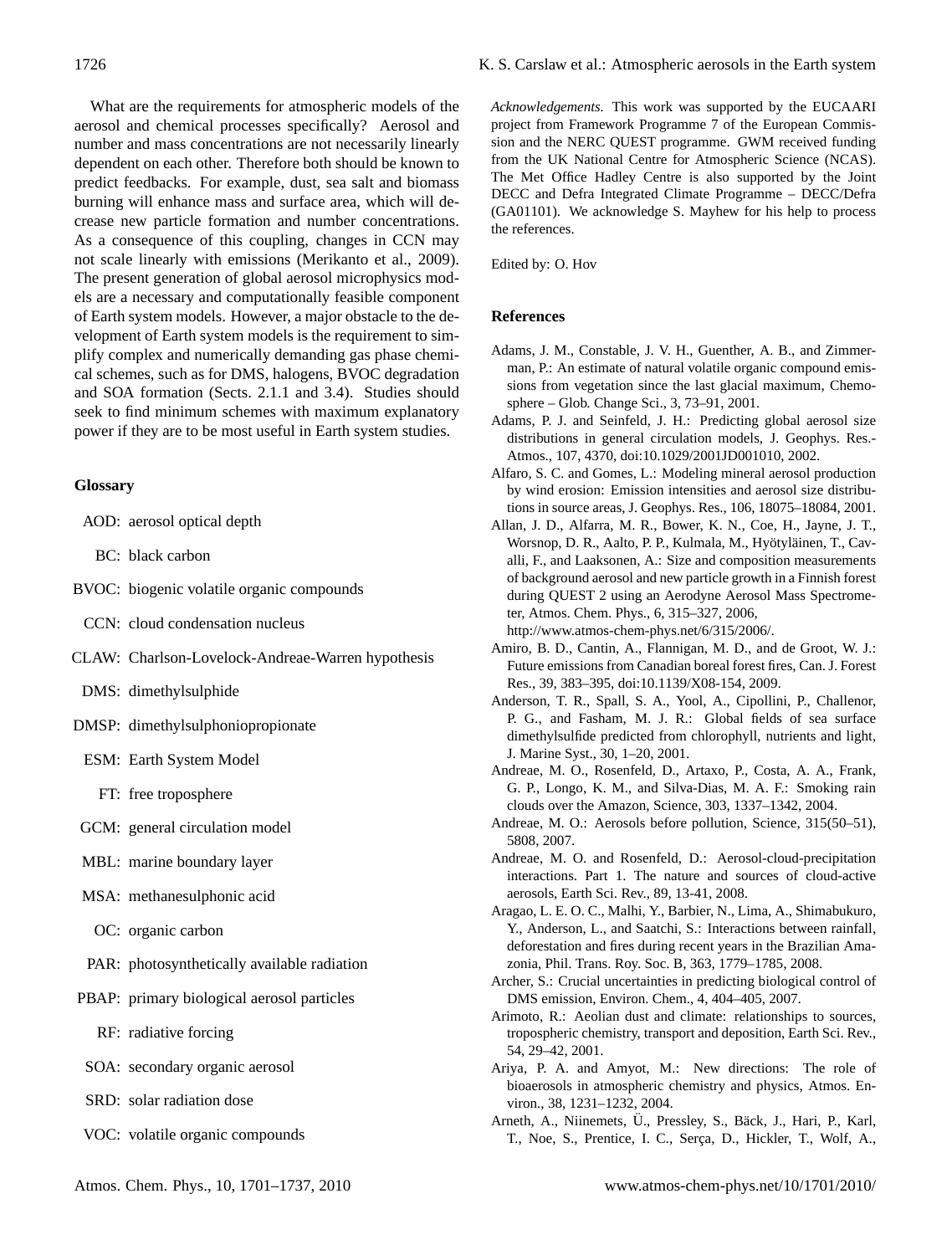and Smith, B.: Process-based estimates of terrestrial ecosystem isoprene emissions: incorporating the effects of a direct  $CO<sub>2</sub>$ isoprene interaction, Atmos. Chem. Phys., 7, 31–53, 2007a, [http://www.atmos-chem-phys.net/7/31/2007/.](http://www.atmos-chem-phys.net/7/31/2007/)

- Arneth, A., Miller, P. A., Scholze, M., Hickler, T., Schurgers, G., Smith, B., and Prentice, I. C.:  $CO<sub>2</sub>$  inhibition of global terrestrial isoprene emissions: Potential implications for atmospheric chemistry, Geophys. Res. Lett., 34, L18813, doi:10.1029/2007GL030615, 2007b.
- Arneth, A., Monson, R. K., Schurgers, G., Niinemets, U., and Palmer, P. I.: Why are estimates of global terrestrial isoprene emissions so similar (and why is this not so for monoterpenes)?, Atmos. Chem. Phys., 8, 4605–4620, 2008,
	- [http://www.atmos-chem-phys.net/8/4605/2008/.](http://www.atmos-chem-phys.net/8/4605/2008/)
- Arnold, S. R., Spracklen, D. V., Williams, J., Yassaa, N., Sciare, J., Bonsang, B., Gros, V., Peeken, I., Lewis, A. C., Alvain, S., and Moulin, C.: Evaluation of the global oceanic isoprene source and its impacts on marine organic carbon aerosol, Atmos. Chem. Phys., 9, 1253–1262, 2009,

[http://www.atmos-chem-phys.net/9/1253/2009/.](http://www.atmos-chem-phys.net/9/1253/2009/)

- Arora, V. K. and Boer, G. J.: Fire as an interactive component of dynamic vegetation models, J. Geophys. Res., 110, G02008, doi:10.1029/2005JG000042, 2005.
- Avise, J., Chen, J., Lamb, B., Wiedinmyer, C., Guenther, A., Salathé, E., and Mass, C.: Attribution of projected changes in summertime US ozone and  $PM<sub>2.5</sub>$  concentrations to global changes, Atmos. Chem. Phys., 9, 1111–1124, 2009, [http://www.atmos-chem-phys.net/9/1111/2009/.](http://www.atmos-chem-phys.net/9/1111/2009/)

Ayers, G. P. and Gras, J. L.: Seasonal relationship between cloud condensation nuclei and aerosol methanesulfonate in marine air, Nature, 353, 834–835, 1991.

- Ayers, G. P. and Cainey, J. M.: The CLAW hypothesis: a review of the major developments, Environ. Chem., 4, 366–374, 2007.
- Ayers, G. P., Cainey, J. M., Gillett, R. W., and Ivey, J. P: Atmospheric sulphur and cloud condensation nuclei in marine air in the southern Hemisphere, Phil. Trans. Roy. Soc. B, 352, 203– 211, 1997.
- Bachelet, D., Neilson, R. P., Hickler, T., Drapek, R. J., Lenihan, J. M., Sykes, M. T., Smith, B., Sitch, S., and Thonicke, K.: Simulating past and future dynamics of natural ecosystems in the United States, Global Biogeochem. Cy., 17, 1045, doi:10.1029/2001GB001508, 2003.
- Balkanski, Y., Schulz, M., Claquin, T., and Guibert, S.: Reevaluation of Mineral aerosol radiative forcings suggests a better agreement with satellite and AERONET data, Atmos. Chem. Phys., 7, 81–95, 2007,

[http://www.atmos-chem-phys.net/7/81/2007/.](http://www.atmos-chem-phys.net/7/81/2007/)

- Barnes, I., Hjorth, J., Mihalopoulos, N., et al.: Dimethyl sulfide and dimethyl sulfoxide and their oxidation in the atmosphere, Chem. Rev., 106, 940–975, 2006.
- Bauer, H., Giebl, H., Hitzenberger, R., Kasper-Giebl, A., Reischl, G., Zibuschka, F., and Puxbaum, H.: Airborne bacteria as cloud condensation nuclei, J. Geophys. Res.-Atmos., 108, 4658, doi:10.1029/2003JD003545, 2003.
- Bauer, S. E. and Koch, D.: Impact of heterogeneous sulfate formation at mineral dust surfaces on aerosol loads and radiative forcing in the Goddard Institute for Space Studies general circulation model, J. Geophys. Res., 110, D17202, doi:10.1029/2005JD005870, 2005.
- Behrenfeld, M. J., O'Malley, R. T., Siegel, D. A., et al.: Climatedriven trends in contemporary ocean productivity, Nature, 444, 752–755, 2006.
- Bergeron, Y. P. and Flannigan, M.: Predicting the effects of climate change on fire frequency in the southeastern Canada boreal forest, Water Air Soil Poll., 82, 437–444, 1995.
- Bian, H. and Zender, C. S.: Mineral dust and global tropospheric chemistry: Relative roles of photolysis and heterogeneous uptake, J. Geophys. Res., 108, 4672, doi:10.1029/2002JD003143, 2003.
- Bigg, E. K. and Leck, C.: The composition of fragments of bubbles bursting at the ocean surface, J. Geophys. Res., 113, D11209, doi:10.1029/2007JD009078, 2008.
- Blain, S., Queguiner, B., Armand, L., et al.: Effect of natural iron fertilization on carbon sequestration in the southern ocean, Nature, 446, 1070–1071, 2007.
- Blanchard, D. C.: Sea-to-air transport of surface active material, Science, 146, 396–397, 1964.
- Boers, R., Ayers, G. P., and Gras, J. L.: Coherence between seasonal-variation in satellite-derived cloud optical depth and boundary-layer CCN concentrations at a midlatitude southernhemisphere station, Tellus B, 46, 123–131, 1994.
- Bonn, B., Kulmala, M., Riipinen, I., et al.: How biogenic terpenes govern the correlation between sulfuric acid concentrations and new particle formation, J. Geophys. Res., 113, D12209, doi:10.1029/2007JD009327, 2008.
- Bonsang, B., Polle, C., Lambert, G., et al.: Evidence for marine production of isoprene, Geophys. Res. Lett., 19, 1129–1132, 1992.
- Bopp, L., Kohfeld, K. E., Le Quere, C., et al.: Dust impact on marine biota and atmospheric  $CO<sub>2</sub>$  during glacial periods, Paleoceanography, 18, 1046, doi:10.1029/2002PA000810, 2003a.
- Bopp, L., Aumont, O., Belviso, S., and Monfray, P.: Potential impact of climate change on marine dimethyl sulfide emissions, Tellus B, 55, 11–22, 2003b.
- Bopp, L., Boucher, O., Aumont, O., Belviso, S., Dufresne, J. L., Monfray, P., and Pham, M.: Will marine dimethylsulfide emissions amplify or alleviate global warming?, Can. J. Marine Fish., 61, 826–835, 2004.
- Boucher, O. and Pham, M.: History of sulfate aerosol radiative forcings, Geophys. Res. Lett., 29, 1308, doi:10.1029/2001GL014048, 2002.
- Boucher, O., Moulin, C., Belviso, S., Aumont, O., Bopp, L., Cosme, E., von Kuhlmann, R., Lawrence, M. G., Pham, M., Reddy, M. S., Sciare, J., and Venkataraman, C.: DMS atmospheric concentrations and sulphate aerosol indirect radiative forcing: a sensitivity study to the DMS source representation and oxidation, Atmos. Chem. Phys., 3, 49–65, 2003,

[http://www.atmos-chem-phys.net/3/49/2003/.](http://www.atmos-chem-phys.net/3/49/2003/)

- Boy, J. and Wilcke, W.: Tropical Andean forest derives calcium and magnesium from Saharan dust, Global Biogeochem. Cy., 22, GB1027, doi:10.1029/2007GB002960, 2008.
- Boyd, P. W.: Environmental factors controlling phytoplankton processes in the southern ocean, J. Phycol., 38, 844–861, 2002.
- Boyd, P. W. and Doney, S. C.: Modeling regional responses by marine pelagic ecosystems to global climate change, Geophys. Res. Lett., 29, 1806, doi:10.1029/2001GL014130, 2002.
- Boyd, P. W., Jickells, T., Law, C. S., et al.: Mesoscale iron enrichment experiments 1993–2005: Synthesis and future directions, Science, 315, 612–617, 2007.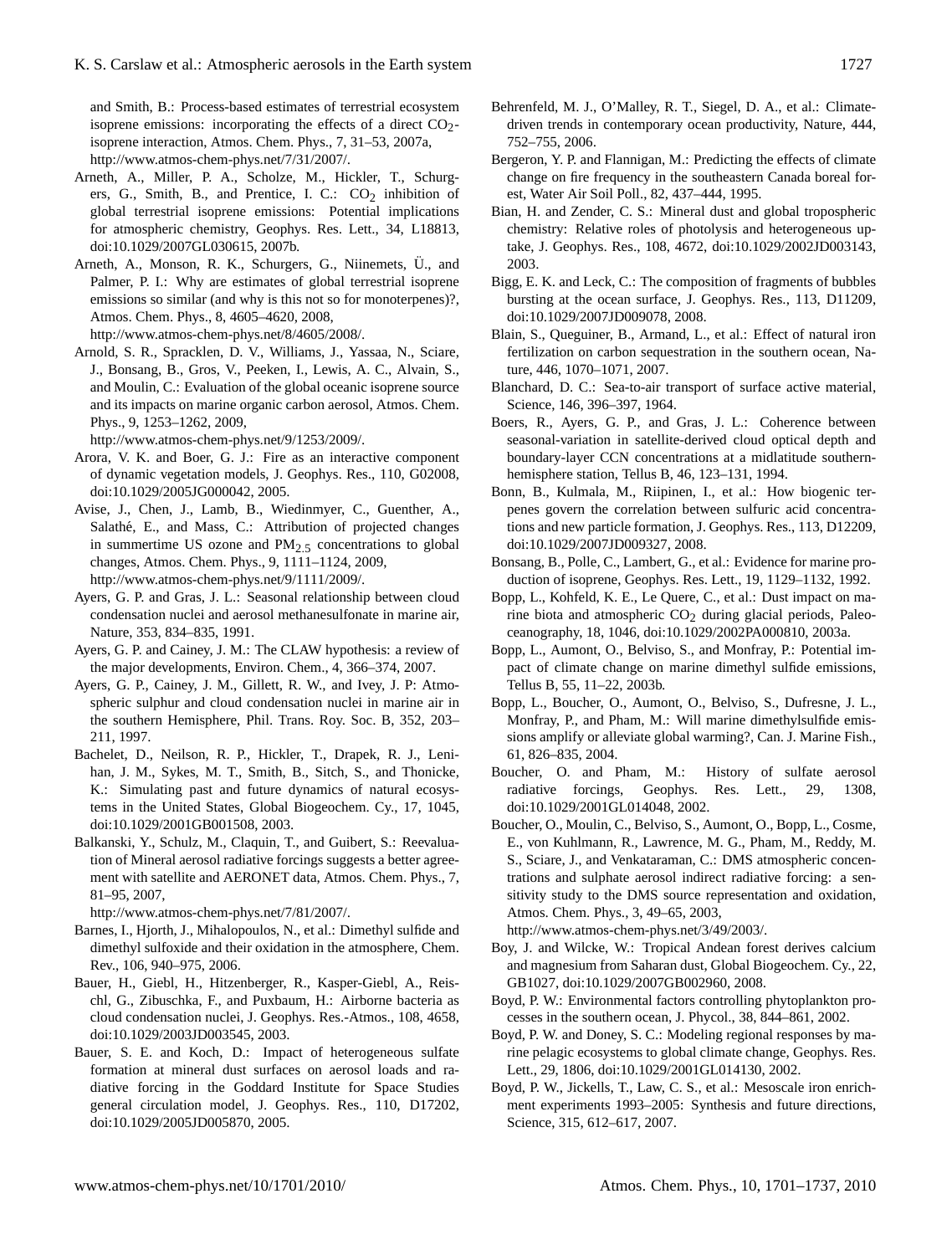- Brown, T., Hall, B., and Westerling, A.: The impact of twenty-first century climate change on wildland fire danger in the western United States: An applications perspective, Climatic Change, 62, 365–388, 2004.
- Bryant, R. G., Bigg, G. R., Mahowald, N. M., Eckardt, F. D., and Ross, S. G.: Dust emission response to climate in southern Africa, J. Geophys. Res., 112, D09207, doi:10.1029/2005JD007025, 2007.
- Bullard, J., Baddock, M., McTainsh, G., and Leys, J.: Sub-basin scale dust source geomorphology detected using MODIS, Geophys. Res. Lett., 35, L15404, doi:10.1029/2008GL039928, 2008.
- Burke, E. J., Brown, S. J., and Christidis, N.: Modeling the recent evolution of global drought and projections for the twenty-first century with the Hadley Centre Climate Model, J. Hydrometeor., 7, 1113–1125, 2006.
- Butchart, N. and Scaife, A. A.: Removal of chloroflurocarbons by increased mass exchange between the stratosphere and troposphere in a changing climate, Nature, 410, 799–802, 2001.
- Butchart, N., Scaife, A. A., Bourqui, M., de Grandpré, J., Hare, S. H. E., Kettleborough, J., Langematz, U., Manzini, E., Sassi, F., Shibata, K., Shindell, D., and Sigmond, M.: Simulations of anthropogenic change in the strength of the Brewer-Dobson circulation, Clim. Dynam., 27, doi:10.1007/s00382-006-0162-4, 2006.
- Caffrey, P. F., Hoppel, W. A., and Shi, J. J.: A one-dimensional sectional aerosol model integrated with mesoscale meteorological data to study marine boundary layer aerosol dynamics, J. Geophys. Res., 111, D24201, doi:10.1029/2006JD007237, 2006.
- Caldeira, K. and Wickett, M. E.: Anthropogenic carbon and ocean pH, Nature, 425, 365–365, 2003.
- Caldwell, M. M., Bornman, J. F., Ballaré, C. L., Flint, S. D., and Kulandaivelu, G.: Terrestrial ecosystems, increased solar ultraviolet radiation, and interactions with other climate change factors, Photoch. Photobio. Sci., 6, 252–266, 2007.
- Cape, J. N.: Interactions of forests with secondary air pollutants: Some challenges for future research, Environ. Pollut., 155, 391– 397, 2008.
- Cardoso, M. F., Hurtt, G. C., Moore III, B., Nobre, C. A., and Prins, E. M.: Projecting future fire activity in Amazonia, Glob. Change Biol., 9, 656–669, 2003.
- Carpenter, L. J., Liss, P. S., and Penkett, S. A.: Marine organohalogens in the atmosphere over the Atlantic and southern oceans, J. Geophys. Res., 108, 4256, doi:10.1029/2002JD002769, 2003.
- Cassar, N., Bender, M. L., Barnett, B. A., et al.: The southern ocean biological response to aeolian iron deposition, Science, 317, 1067–1070, 2007.
- Cavalli, F., Facchini, M. C., Decesari, S., et al.: Advances in characterization of size-resolved organic matter in marine aerosol over the North Atlantic, J. Geophys. Res., 109, D24215, doi:10.1029/2004JD005137, 2004.
- Ceburnis, D., O'Dowd, C. D., Jennings, G. S., Facchini, M. C., Emblico, L., Decesari, S., Fuzzi, S., and Sakalys, J.: Marine aerosol chemistry gradients: Elucidating primary and secondary processes and fluxes, Geophys. Res. Lett., 35, L07804, doi:10.1029/2008GL033462, 2008.
- Charlson, R. J., Lovelock, J. E, Andreae, M. O., and Warren, S. G.: Oceanic phytoplankton, atmospheric sulfur, cloud albedo and climate, Nature, 326, 655–661, 1987.
- Chen, Q., Farmer, D. K., Schneider, J., Zorn, S. R., et al.: Mass

spectral characterization of submicron biogenic organic particles in the Amazon Basin, Geophys. Res. Lett., 36, L20806, doi:10.1029/2009GL039880, 2009.

- Chin, M. A. and Jacob, D. J.: Anthropogenic and natural contributions to tropospheric sulfate: A global model analysis, J. Geophys. Res., 101, 18691–18699, 1996.
- Christner, B. C., Cai, R., Morris, C. E., et al.: Geographic, seasonal, and precipitation chemistry influence on the abundance and activity of biological ice nucleators in rain and snow, P. Natl. Acad. Sci. USA, 105, 18854–18859, 2008.
- Claquin, T., Schulz, M., and Balkanski, Y. J.: Modeling the mineralogy of atmospheric dust sources, J. Geophys. Res., 104, 22243– 22256, 1999.
- Clarke, A. D., Owens, S. R., and Zhou, J.: An ultrafine sea-salt flux from breaking waves: Implications for cloud condensation nuclei in the remote marine atmosphere, J. Geophys. Res., 111, D06202, doi:10.1029/2005JD006565, 2006.
- Collins, W. J., Derwent, R. G., Garnier, B., Johnson, C. E., Sanderson, M. G., and Stevenson, D. S.: Effect of stratospheretroposphere exchange on future tropospheric ozone trend, J. Geophys. Res., 108, 8528, doi:10.1029/2002JD002617, 2003.
- Cox, P. M., Betts, R. A., Jones, C. D., Spall, S. A., and Totterdell, I. J.: Acceleration of global warming due to carbon-cycle feedbacks in a coupled climate model, Nature, 408, 184–187, 2000.
- Cox, P. M., Betts, R. A., Collins, M., Harris, P. P., Huntingford, C., and Jones, C. D.: Amazon forest dieback under climate-carbon cycle projections for the 21st century, Theor. Appl. Climatol., 78, 137–156, 2004.
- Cox, P. M., Harris, P. P., Huntingford, C., et al: Increasing risk of Amazonian drought due to decreasing aerosol pollution, Nature, 453, 212–215, 2008.
- Cropp, R. A., Gabric, A. J., McTainsh, G. H., Braddock, R. D., and Tindale, N.: Coupling between ocean biota and atmospheric aerosols: Dust, dimethylsulphide, or artifact?, Global Biogeochem. Cy., 19, GB4002, doi:10.1029/2004GB002436, 2005.
- Curran, M. A. J., Van Ommen, T. D., Morgan, V. I., et al.: Ice core evidence for Antarctic sea ice decline since the 1950s, Science, 302, 1203–1206, 2003.
- de Gouw, J. A., Middlebrook, A. M., Warneke, C., et al.: Budget of organic carbon in a polluted atmosphere: Results from the New England Air Quality Study in 2002, J. Geophys. Res., 110, D16305, doi:10.1029/2004JD005623, 2005.
- DeMott, P. J., Sassen, K., Poellot, M. R., et al.:African dust aerosols as atmospheric ice nuclei, Geophys. Res. Lett., 30, 1732, doi:10.1029/2003GL017410, 2003.
- Dentener, F., Carmichael, G., Zhang, Y., Lelieveld, J., and Crutzen, P.: Role of mineral aerosol as a reactive surface in the global troposphere, J. Geophys. Res., 101, 22869–22889, 1996.
- Dentener, F., Kinne, S., Bond, T., Boucher, O., Cofala, J., Generoso, S., Ginoux, P., Gong, S., Hoelzemann, J. J., Ito, A., Marelli, L., Penner, J. E., Putaud, J.-P., Textor, C., Schulz, M., van der Werf, G. R., and Wilson, J.: Emissions of primary aerosol and precursor gases in the years 2000 and 1750 prescribed data-sets for AeroCom, Atmos. Chem. Phys., 6, 4321–4344, 2006, [http://www.atmos-chem-phys.net/6/4321/2006/.](http://www.atmos-chem-phys.net/6/4321/2006/)
- Driscoll, C. T., Lawrence, G. B., Bulger, A. J., et al.: Acidic deposition in the northeastern United States: sources and inputs, ecosystem effects, and management strategies, BioScience,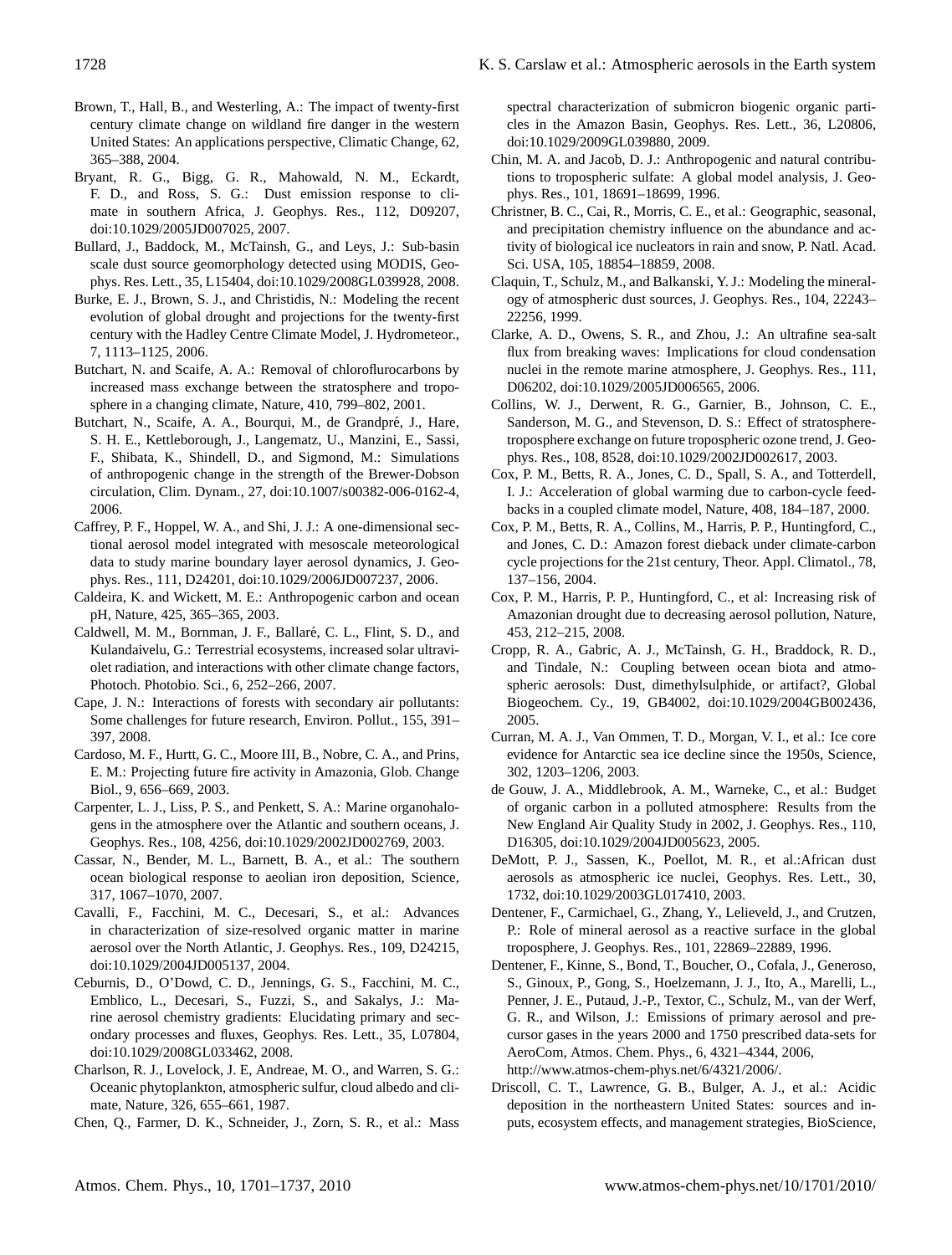51(3), 180–198, 2001.

- Duhl, T. R., Helmig, D., and Guenther, A.: Sesquiterpene emissions from vegetation: a review, Biogeosciences, 5, 761–777, 2008, [http://www.biogeosciences.net/5/761/2008/.](http://www.biogeosciences.net/5/761/2008/)
- Elbert, W., Taylor, P. E., Andreae, M. O., and Pöschl, U.: Contribution of fungi to primary biogenic aerosols in the atmosphere: wet and dry discharged spores, carbohydrates, and inorganic ions, Atmos. Chem. Phys., 7, 4569–4588, 2007, [http://www.atmos-chem-phys.net/7/4569/2007/.](http://www.atmos-chem-phys.net/7/4569/2007/)
- Erickson, D. J., Hernandez, J. L., Ginoux, P., Gregg, W. W., McClain, C., and Christian, J.: Atmospheric iron delivery and surface biological activity in the southern ocean and patagonian region, Geophys. Res. Lett., 30, 1609, doi:10.1029/2003GL017241, 2003.
- Fabian, P., Kohlpaintner, M., and Rollenbeck, R.: Biomass burning in the Amazon – fertilizer for the mountaineous rain forest in Ecuador, Environ. Sci. Pollut. R., 12(5), 290–296, 2005.
- Fan, S.-M., Horowitz, L. W., Levy II, H., and Moxim, W. J.: Impact of air pollution on wet deposition of mineral dust aerosols, Geophys. Res. Lett., 31, L02104, doi:10.1029/2003GL018501, 2004.
- Fan, S.-M., Moxim, W. J., and Levy II, H.: Aeolian input of bioavailable iron to the ocean, Geophys. Res. Lett., 33, L07602, doi:10.1029/2005GL024852, 2006.
- Feichter, J., Roeckner, E., Lohmann, U., and Liepert, B.: Nonlinear aspects of the climate response to greenhouse gas and aerosol forcing, J. Climate, 17, 2384–2398, 2004.
- Feingold, G., Cotton, W. R., Kreidenweis, S. M., et al.: The impact of giant cloud condensation nuclei on drizzle formation in stratocumulus: Implications for cloud radiative properties, J. Atmos. Sci., 56(24), 4100–4117, 1999.
- Finlayson-Pitts, B. J. and Pitts, J. N.: Chemistry of the Upper and Lower Atmosphere, Academic Press, San Diego, California, 2000.
- Flanner, M. G., Zender, C. S., Randerson, J. T., and Rasch, P. J.: Present-day climate forcing and response from black carbon in snow, J. Geophys. Res., 112, D11202, doi:10.1029/2006JD008003, 2007.
- Flannigan, M. D., Logan, K. A., Amiro, B. D., Skinner, W. R., and Stocks, B. J.: Future area burned in Canada, Climatic Change, 72, 1–16, doi:10.1007/s10584-005-5935-y, 2005.
- Flannigan, M. and Van Wagner, C.: Climate change and wildfire in Canada, Can. J. Forest Res., 21, 66–72, 1991.
- Flannigan, M., Stocks, B., and Wotton, B.: Climate change and forest fires, Sci. Total Environ., 262, 221–229, 2000.
- Flannigan, M., Campbell, I., Wotton, M., Carcaillet, C., Richard, P., and Bergeron, Y.: Future fire in Canada's boreal forest: paleoecology results and general circulation model – regional climate model simulations, Can. J. Forest Res., 31, 854–864, 2001.
- Flannigan, M. D., Krawchuk, M. A., de Groot, W. J. et al.: Implications of changing climate for global wildland fire, Int. J. Wildland Fire, 18, 483–507, 2009.
- Forster, P., Ramaswamy, V., Artaxo, P., et al.: Changes in Atmospheric Constituents and in Radiative Forcing, in: Climate Change 2007: The Physical Science Basis, Contribution of Working Group I to the Fourth Assessment Report of the Intergovernmental Panel on Climate Change, edited by: Solomon, S., Qin, D., Manning, M., Chen, Z., Marquis, M., Averyt, K. B., Tignor, M., and Miller, H. L., Cambridge University Press, Cam-

bridge, UK and New York, NY, USA, 129–234, 2007.

- Fuzzi, S., Andreae, M. O., Huebert, B. J., Kulmala, M., Bond, T. C., Boy, M., Doherty, S. J., Guenther, A., Kanakidou, M., Kawamura, K., Kerminen, V.-M., Lohmann, U., Russell, L. M., and Pöschl, U.: Critical assessment of the current state of scientific knowledge, terminology, and research needs concerning the role of organic aerosols in the atmosphere, climate, and global change, Atmos. Chem. Phys., 6, 2017–2038, 2006, [http://www.atmos-chem-phys.net/6/2017/2006/.](http://www.atmos-chem-phys.net/6/2017/2006/)
- Gabric, A., Murray, N., Stone, L., and Kohl, M.: Modeling the production of Dimethylsulfide during a phytoplankton bloom, J. Geophys. Res., 98, 22805–22816, 1993.
- Gabric, A. J., Whetton, P. H., Boers, R., et al.: The impact of simulated climate change on the air-sea flux of dimethylsulphide in the subantarctic southern ocean, Tellus B, 50, 388–399, 1998.
- Gabric, A. J., Whetton, P. H., Cropp, R., et al.: Dimethylsulphide production in the subantarctic southern ocean under enhanced greenhouse conditions, Tellus B, 53, 273–287, 2001.
- Gabric, A. J., Cropp, R., Hirst, T., and Marchant, H.: The sensitivity of dimethyl sulfide production to simulated climate change in the eastern antarctic southern ocean, Tellus B, 55, 966–981, 2003.
- Gabric, A. J., Simó, R., Cropp, R. A., Hirst, A. C., and Dachs, J.: Modeling estimates of the global emission of dimethylsulfide under enhanced greenhouse conditions, Global Biogeochem. Cy., 18, GB2014, doi:10.1029/2003GB002183, 2004.
- Gabric, A. J., Qu, B., Matrai, P., et al.: The simulated response of dimethylsulfide production in the arctic ocean to global warming, Tellus B, 57, 391–403, 2005.
- Garcia, R. R. and Randel, W. J.: Acceleration of the Brewer-Dobson circulation due to increases in greenhouse gases, J. Atmos. Sci., 65, 2731–2739, 2008.
- Gauci, V., Dise, N. B., Howell, G., and Jenkins, M. E.: Suppression of rice methane emission by sulfate deposition in simulated acid rain, J. Geophys. Res., 113, G00A07, doi:10.1029/2007JG000501, 2008.
- Geever, M., O'Dowd, C. D., van Ekeren, S., Flanagan, R., Nilsson, D. E., de Leeuw, G., and Rannik, Ü.: Submicron sea spray fluxes, Geophys. Res. Lett., 32, L15810, doi:10.1029/2005GL023081, 2005.
- Generoso, S., Bréon, F.-M., Balkanski, Y., Boucher, O., and Schulz, M.: Improving the seasonal cycle and interannual variations of biomass burning aerosol sources, Atmos. Chem. Phys., 3, 1211– 1222, 2003,

[http://www.atmos-chem-phys.net/3/1211/2003/.](http://www.atmos-chem-phys.net/3/1211/2003/)

- Gillett, N. P., Weaver, A. J., Zwiers, F. W., and Flannigan, M. D.: Detecting the effect of climate change on Canadian forest fires, Geophys. Res. Lett., 31, L18211, doi:10.1029/2004GL020876, 2004.
- Goldstein, A. H. and Galbally, I. E.: Known and unexplored organic carbon constituents in the Earth's atmosphere, Environ. Sci. Technol., 41, 1514–1521, 2007.
- Gondwe, M., Krol, M., Gieskes, W., Klaassen, W., and de Baar, H.: The contribution of ocean-leaving DMS to the global atmospheric burdens of DMS, MSA,  $SO_2$ , and NSS  $SO_4^=$ , Global Biogeochem. Cy., 17, 1056, doi:10.1029/2002GB001937, 2003.
- Gregg, W. W. and Conkright, M. E.: Decadal changes in global ocean chlorophyll, Geophys. Res. Lett., 29, 1730, doi:10.1029/2002GL014689, 2002.
- Griffin, D. W., Westphal, D. L., and Gray, M. A.: Airborne microor-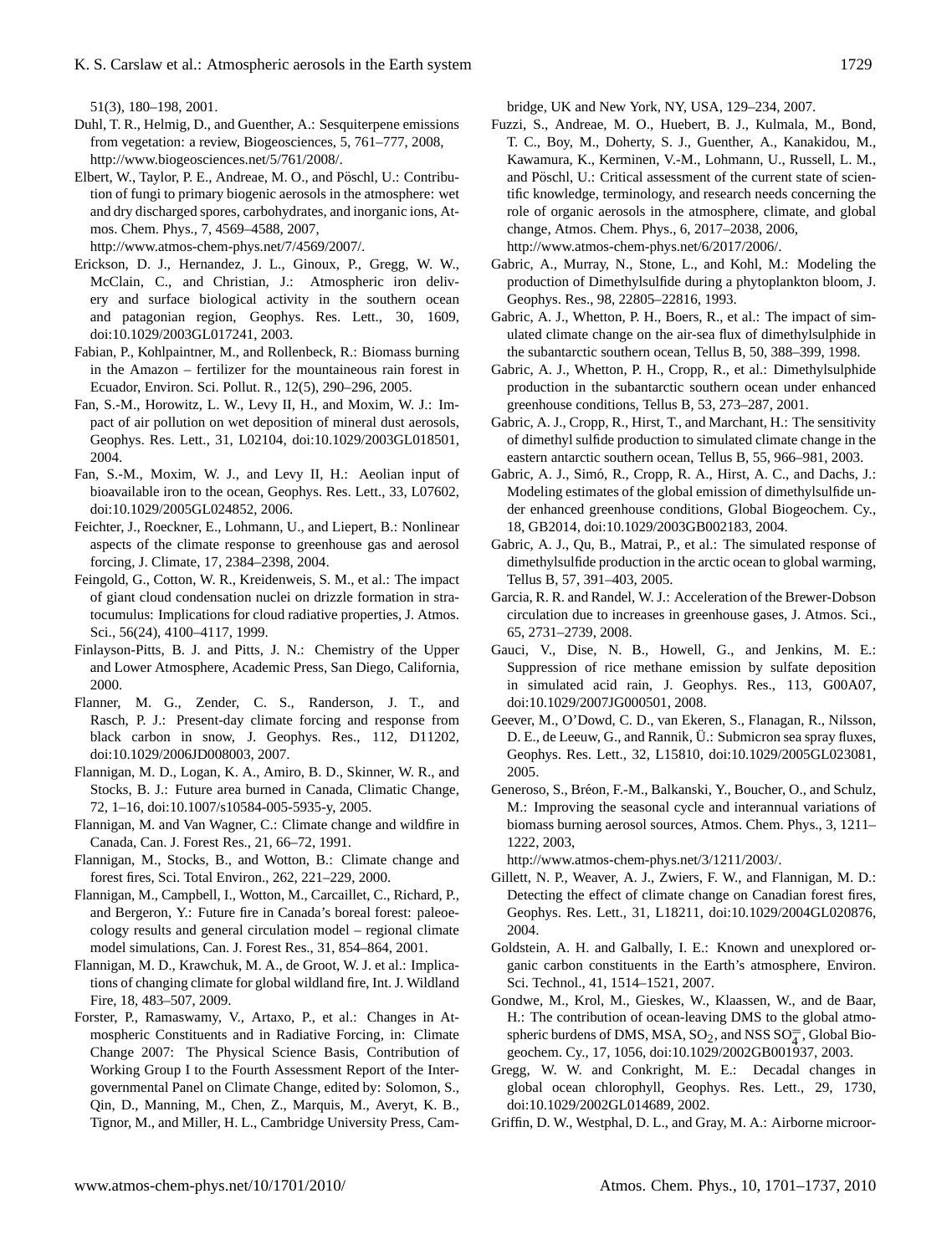ganisms in the African desert dust corridor over the mid-Atlantic ridge, Ocean Drilling Program, Leg 209, Aerobiologia, 22, 211– 226, 2006.

- Grini, A. and Zender, C. S.: Roles of saltation, sandblasting, and wind speed variability on mineral dust aerosol size distribution during the Puerto Rican Dust Experiment (PRIDE), J. Geophys. Res., 109, D07202, doi:10.1029/2003JD004233, 2004.
- Gu, L., Baldocchi, D., Verma, S. B., Black, T. A., Vesala, T., Falge, E. M., and Dowty, P. R.: Advantages of diffuse radiation for terrestrial ecosystem productivity, J. Geophys. Res., 107(D6), 4050, doi:10.1029/2001JD001242, 2002.
- Gu, L., Baldocchi, D. D., Wofsy, S. C., Munger, J. W., Michalsky, J. J., Urbanski, S. P., and Boden, T. A.: Response of a deciduous forest to the Mount Pinatubo eruption: enhanced photosynthesis, Science, 299, 2035–2038, 2003.
- Guenther, A., Hewitt, C. N., Erickson, D., et al.: A global model of natural volatile organic compound emissions, J. Geophys. Res., 100, 8873–8892, 1995.
- Guenther, A., Karl, T., Harley, P., Wiedinmyer, C., Palmer, P. I., and Geron, C.: Estimates of global terrestrial isoprene emissions using MEGAN (Model of Emissions of Gases and Aerosols from Nature), Atmos. Chem. Phys., 6, 3181–3210, 2006, [http://www.atmos-chem-phys.net/6/3181/2006/.](http://www.atmos-chem-phys.net/6/3181/2006/)
- Gunson, J. R., Spall, S. A., Anderson, T. R., et al.: Climate sensitivity to ocean dimethylsulphide emissions, Geophys. Res. Lett., 33, L07701, doi:10.1029/2005GL024982, 2006.
- Häder, D.-P., Kumar, H. D., Smith, R. C., and Worrest, R. C.: Effects of solar UV radiation on aquatic ecosystems and interactions with climate change, Photochem. Photobio. S., 6, 267–285, 2007.
- Hallquist, M., Wenger, J. C., Baltensperger, U., Rudich, Y., Simpson, D., Claeys, M., Dommen, J., Donahue, N. M., George, C., Goldstein, A. H., Hamilton, J. F., Herrmann, H., Hoffmann, T., Iinuma, Y., Jang, M., Jenkin, M. E., Jimenez, J. L., Kiendler-Scharr, A., Maenhaut, W., McFiggans, G., Mentel, Th. F., Monod, A., Prévôt, A. S. H., Seinfeld, J. H., Surratt, J. D., Szmigielski, R., and Wildt, J.: The formation, properties and impact of secondary organic aerosol: current and emerging issues, Atmos. Chem. Phys., 9, 5155–5235, 2009,

[http://www.atmos-chem-phys.net/9/5155/2009/.](http://www.atmos-chem-phys.net/9/5155/2009/)

- Hari, P. and Kulmala, M.: Station for Measuring Ecosystems-Atmosphere Relations (SMEAR II), Boreal Env. Res., 10, 315– 322, 2005.
- Harrison, S. P., Kohfeld, K. E., Roelandt, C., and Claquin, T.: The role of dust in climate changes today, at the last glacial maximum and in the future, Earth Sci. Rev., 54, 43–80, 2001.
- Haywood, J. and Boucher, O.: Estimates of the direct and indirect radiative forcing due to tropospheric aerosols: A review, Rev. Geophys., 38, 513–543, 2000.
- Heald, C. L., Jacob, D. J., Park, R. J., Russell, L. M., et al.: A large organic aerosol source in the free troposphere missing from current models, Geophys. Res. Lett., 32, L18809, doi:10.1029/2005GL023831, 2005.
- Heald, C. L., Jacob, D. J., Turquety, S., et al.: Concentrations and sources of organic carbon aerosols in the free troposphere over North America, J. Geophys. Res., 111, D23S47, doi:10.1029/2006JD007705, 2006a.
- Heald, C. L., Jacob, D. J., Park, R. J., et al.: Transpacific transport of Asian anthropogenic aerosols and its impact on surface

air quality in the United States, J. Geophys. Res., 111, D14310, doi:10.1029/2005JD006847, 2006b.

- Heald, C. L., Henze, D. K., Horowitz, L. W., et al.: Predicted change in global secondary organic aerosol concentrations in response to future climate, emissions, and land use change, J. Geophys. Res., 113, D05211, doi:10.1029/2007JD009092, 2008.
- Heald, C. L., Wilkinson, M. J., Monson, R. K., et al.: Response of isoprene emission to ambient  $CO<sub>2</sub>$  changes and implications for global budgets, Glob. Change Biol., 15, 1127–1140, doi:10.1111/j.1365-2486.2008.01802.x, 2009.
- Heald, C. L. and Spracklen, D. V.: Atmospheric budget of primary biological aerosol particles from fungal sources, Geophys. Res. Lett., 36, L09806, doi:10.1029/2009GL037493, 2009.
- Highwood, E. J., Haywood, J. M., Silverstone, M. D., Newman, S. M., and Taylor, J. P.: Radiative properties and direct radiative effect of Saharan dust measured by the C-130 aircraft during the Saharan Dust Experiment (SHADE). 2: terrestrial spectrum, J. Geophys. Res., 108, 8578, doi:10.1029/2002JD002552, 2003.
- Hoelzemann, J., Schultz, M., Brasseur, G., Granier, C., and Simon, M.: Global Wildland Fire Emission Model (GWEM): Evaluating the use of global area burnt satellite data, J. Geophys. Res., 109, D14S04, doi:10.1029/2003JD003666, 2004.
- Hoose, C., Lohmann, U., Erdin, R., and Tegen, I.: The global influence of dust mineralogical composition on heterogeneous ice nucleation in mixed-phase clouds, Env. Res. Lett., 3, 025003, doi:10.1088/1748-9326/3/2/025003, 2008.
- Jaenicke, R.: Abundance of cellular material and proteins in the atmosphere, Science, 308, 73–73, doi:10.1126/science.1106335, 2005.
- Jaffe, D., Hafner, W., Chand, D., Westerling, A., and Spracklen, D.: Interannual variations in PM2.5 due to Wildfires in the Western United States, Environ. Sci. Technol., 42(8), 2812–2818, doi:10.1021/es702755v, 2008.
- Jiang X., Wiedinmyer, C., Chen, F., Yang, Z.-L., and Lo, J. C.- F.: Predicted impacts of climate and land use change on surface ozone in the Houston, Texas, area, J. Geophys. Res., 113, D20312, doi:10.1029/2008JD009820, 2008.
- Jickells, T. D., An, Z. S., Andersen, K. K., Baker, A. R., Bergametti, G., Brooks, N., Cao, J. J., Boyd, P. W., Duce, R. A., Hunter, K. A., Kawahata, H., Kubilay, N., laRoche, J., Liss, P. S., Mahowald, N., Prospero, J. M., Ridgwell, A. J., Tegen, I., and Torres, R.: Global iron connections between desert dust, ocean biogeochemistry, and climate, Science, 308(5718), 67–71, doi:10.1126/science.1105959, 2005.
- Johnson, D., Utembe, S. R., Jenkin, M. E., Derwent, R. G., Hayman, G. D., Alfarra, M. R., Coe, H., and McFiggans, G.: Simulating regional scale secondary organic aerosol formation during the TORCH 2003 campaign in the southern UK, Atmos. Chem. Phys., 6, 403–418, 2006,

[http://www.atmos-chem-phys.net/6/403/2006/.](http://www.atmos-chem-phys.net/6/403/2006/)

- Jones, A. M. and Harrison, R. M.: The effects of meteorological factors on atmospheric bioaerosol concentrations – a review, Sci. Total Environ., 326, 151–180, 2004.
- Jones, A., Roberts, D. L., Woodage, M. J., and Johnson, C. E.: Indirect sulphate aerosolforcing in a climate model with an interactive sulphur cycle, J. Geophys. Res., 106, 20293–20310, 2001.
- Jones, A., Haywood, J. M., and Boucher, O.: Aerosol forcing, climate response and climate sensitivity in the Hadley Centre climate model, J. Geophys. Res., 112, D20211,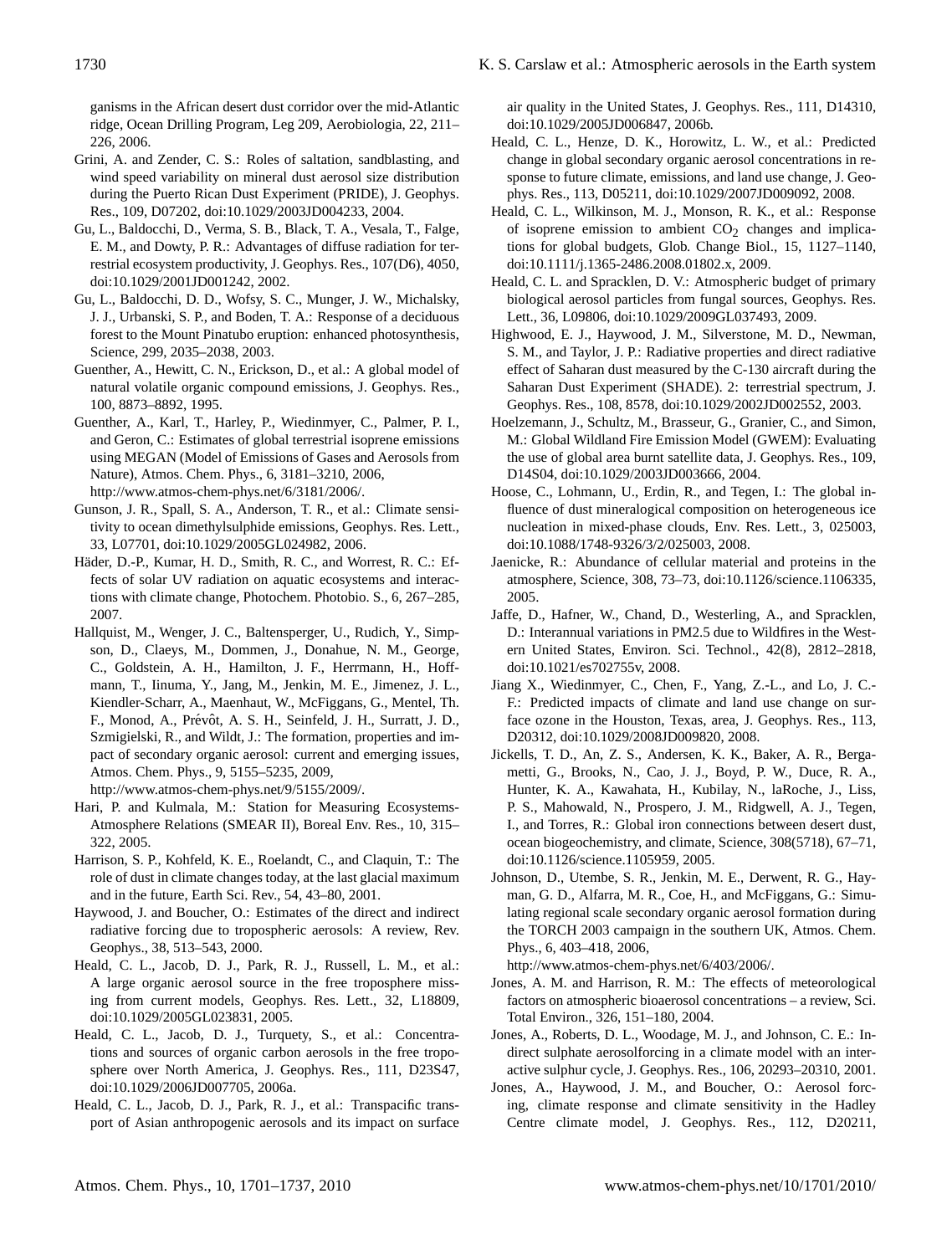doi:10.1029/2007JD008688, 2007.

Joutsensaari, J., Loivamäki, M., Vuorinen, T., Miettinen, P., Nerg, A.-M., Holopainen, J. K., and Laaksonen, A.: Nanoparticle formation by ozonolysis of inducible plant volatiles, Atmos. Chem. Phys., 5, 1489–1495, 2005,

[http://www.atmos-chem-phys.net/5/1489/2005/.](http://www.atmos-chem-phys.net/5/1489/2005/)

- Jung, E. and Shao, Y.: An intercomparison of four wet deposition schemes used in dust transport modeling, Global Planet. Change, 52, 248–260, 2006.
- Kanakidou, M., Seinfeld, J. H., Pandis, S. N., Barnes, I., Dentener, F. J., Facchini, M. C., Van Dingenen, R., Ervens, B., Nenes, A., Nielsen, C. J., Swietlicki, E., Putaud, J. P., Balkanski, Y., Fuzzi, S., Horth, J., Moortgat, G. K., Winterhalter, R., Myhre, C. E. L., Tsigaridis, K., Vignati, E., Stephanou, E. G., and Wilson, J.: Organic aerosol and global climate modelling: a review, Atmos. Chem. Phys., 5, 1053–1123, 2005,

[http://www.atmos-chem-phys.net/5/1053/2005/.](http://www.atmos-chem-phys.net/5/1053/2005/)

- Kaplan, J. O., Folberth, G., and Hauglustaine, D. A.: Role of methane and biogenic volatile organic compound sources in late glacial and Holocene fluctuations of atmospheric methane concentrations, Global Biogeochem. Cy., 20, GB2016, doi:10.1029/2005GB002590, 2006.
- Kaufman, Y. J., Koren, I., Remer, L. A., Tanré, D., Ginoux, P., and Fan, S.: Dust transport and deposition observed from the Terra-MODIS spacecraft over the Atlantic Ocean, J. Geophys. Res., 110, D10S12, doi:10.1029/2003JD004436, 2005.
- Keene, W. C., Maring, H., Maben, J. R., Kieber, D. J., Pszenny, A. A. P., Dahl, E. E., Izaguirre, M. A., Davis, A. J., Long, M. S., Zhou, X. L., Smoydzin, L., and Sander, R.: Chemical and physical characteristics of nascent aerosols produced by bursting bubbles at a model air-sea interface, J. Geophys. Res., 112, D21202, doi:10.1029/2007JD008464, 2007.
- Kerminen, V., Lihavainen, H., Komppula, M., Viisanen, Y., and Kulmala, M.: Direct observational evidence linking atmospheric aerosol formation and cloud droplet activation, Geophys. Res. Lett., 32, L14803, doi:10.1029/2005GL023130, 2005.
- Kloster, S., Feichter, J., Maier-Reimer, E., Six, K. D., Stier, P., and Wetzel, P.: DMS cycle in the marine ocean-atmosphere system – a global model study, Biogeosciences, 3, 29–51, 2006, [http://www.biogeosciences.net/3/29/2006/.](http://www.biogeosciences.net/3/29/2006/)
- Kloster, S., Six, K. D., Feichter, J., Maier-Reimer, E., Roeckner, E., Wetzel, P., Stier, P., and Esch, M.: Response of dimethylsulfide (DMS) in the ocean and atmosphere to global warming, J. Geophys. Res., 112, G03005, doi:10.1029/2006JG000224, 2007.
- Koch, D., Park, J., and Del Genio, A.: Clouds and sulfate are anticorrelated: A new diagnostic for global sulfur models, J. Geophys. Res., 108, 4781, doi:10.1029/2003JD003621, 2003.
- Koga, T. and Tanaka, H.: Modeling the methansulphonate to nonsea-salt sulfate molar ratio and dimethylsulfide oxidation in the atmosphere, J. Geophys. Res., 104, 13735–13747, 1999.
- Kohfeld, K. E. and Harrison, S. P.: The geologic record of dust, Earth Sci. Rev., 54, 81–114, 2001.
- Kohfeld, K. E., Le Quéré, C., Harrison, S. P., and Anderson, R. F.: Role of marine biology in glacial-interglacial CO<sub>2</sub> cycles, Science, 308, 74–78, 2005.
- Korhonen, H., Carslaw, K. S., Spracklen, D. V., Mann, G. W., and Woodhouse, M. T.: Influence of oceanic dimethyl sulfide emissions on cloud condensation nuclei concentrations and seasonality over the remote southern hemisphere oceans:

A global model study, J. Geophys. Res., 113, D15204, doi:10.1029/2007JD009718, 2008.

- Korhonen, H., Carslaw, K. S., Forster, P. M., et al.: Aerosol climate feedback due to decadal increases in southern hemisphere wind speeds, Geophys. Res. Lett., 37, L02805, doi:10.1029/2009GL041320, 2010.
- Krinner, G., Boucher, O., and Balkanski, Y.: Ice-free glacial northern Asia due to dust deposition on snow, Clim. Dynam., 27, 613– 625, 2006.
- Kroll, J. H., Ng, N. L., Murphy, S. M., Flagan, R. C., and Seinfeld, J. H.: Secondary organic aerosol formation from isoprene photooxidation under high- $NO<sub>x</sub>$  conditions, Geophys. Res. Lett., 32, L18808, doi:10.1029/2005GL023637, 2005.
- Kulmala, M., Laaksonen, A., and Pirjola, L.: Parameterizations for sulfuric acid/water nucleation rates, J. Geophys. Res., 103, 8301– 8307, 1998.
- Kulmala, M., Suni, T., Lehtinen, K. E. J., Dal Maso, M., Boy, M., Reissell, A., Rannik, Ü., Aalto, P., Keronen, P., Hakola, H., Bäck, J., Hoffmann, T., Vesala, T., and Hari, P.: A new feedback mechanism linking forests, aerosols, and climate, Atmos. Chem. Phys., 4, 557–562, 2004a,

[http://www.atmos-chem-phys.net/4/557/2004/.](http://www.atmos-chem-phys.net/4/557/2004/)

- Kulmala, M., Vehkamäki, H., Petäjä, T., Dal Maso, M., Lauri, A., Kerminen, V.-M., Birmili, W., and McMurry, P. H.: Formation and growth rates of ultrafine atmospheric particles: A review of observations, J. Aerosol Sci., 35, 143–176, 2004b.
- Kulmala, M., Kerminen, V. M., Laaksonen, A., et al.: Overview of the BACCI (Biosphere-Aerosol-Cloud-Climate Interactions) studies, Tellus B, 60, 300–317, 2008.
- Kulmala, M., Asmi, A., Lappalainen, H. K., Carslaw, K. S., Pöschl, U., Baltensperger, U., Hov, Ø., Brenquier, J.-L., Pandis, S. N., Facchini, M. C., Hansson, H.-C., Wiedensohler, A., and O'Dowd, C. D.: Introduction: European Integrated Project on Aerosol Cloud Climate and Air Quality interactions (EUCAARI) – integrating aerosol research from nano to global scales, Atmos. Chem. Phys., 9, 2825–2841, 2009,

[http://www.atmos-chem-phys.net/9/2825/2009/.](http://www.atmos-chem-phys.net/9/2825/2009/)

- Kurtén, T., Kulmala, M., Dal Maso, M., Suni, T., Reissell, A., Vehkamaki, H., Hari, P., Laaksonen, A., Viisanen, Y., and Vesala, ¨ T.: Estimation of different forest-related contributions to the radiative balance using observations in southern Finland, Boreal Env. Res., 8, 275–285, 2003.
- Laaksonen, A., Kulmala, M., O'Dowd, C. D., Joutsensaari, J., Vaattovaara, P., Mikkonen, S., Lehtinen, K. E. J., Sogacheva, L., Dal Maso, M., Aalto, P., Petäjä, T., Sogachev, A., Yoon, Y. J., Lihavainen, H., Nilsson, D., Facchini, M. C., Cavalli, F., Fuzzi, S., Hoffmann, T., Arnold, F., Hanke, M., Sellegri, K., Umann, B., Junkermann, W., Coe, H., Allan, J. D., Alfarra, M. R., Worsnop, D. R., Riekkola, M.-L., Hyötyläinen, T., and Viisanen, Y.: The role of VOC oxidation products in continental new particle formation, Atmos. Chem. Phys., 8, 2657–2665, 2008, [http://www.atmos-chem-phys.net/8/2657/2008/.](http://www.atmos-chem-phys.net/8/2657/2008/)
- Langmann, B., Scannell, C., and O'Dowd, C.: New Directions: Organic matter contribution to marine aerosols and cloud condensation nuclei, Atmos. Environ., 42, 7821–7822, 2008.
- Larsen, S. H.: Solar variability, dimethyl sulphide, clouds, and climate, Global Biogeochem. Cy., 19, GB1014, doi:10.1029/2004GB002333, 2005.
- Larsen, S. H.: Comment on "Analysis of a potential" solar radiation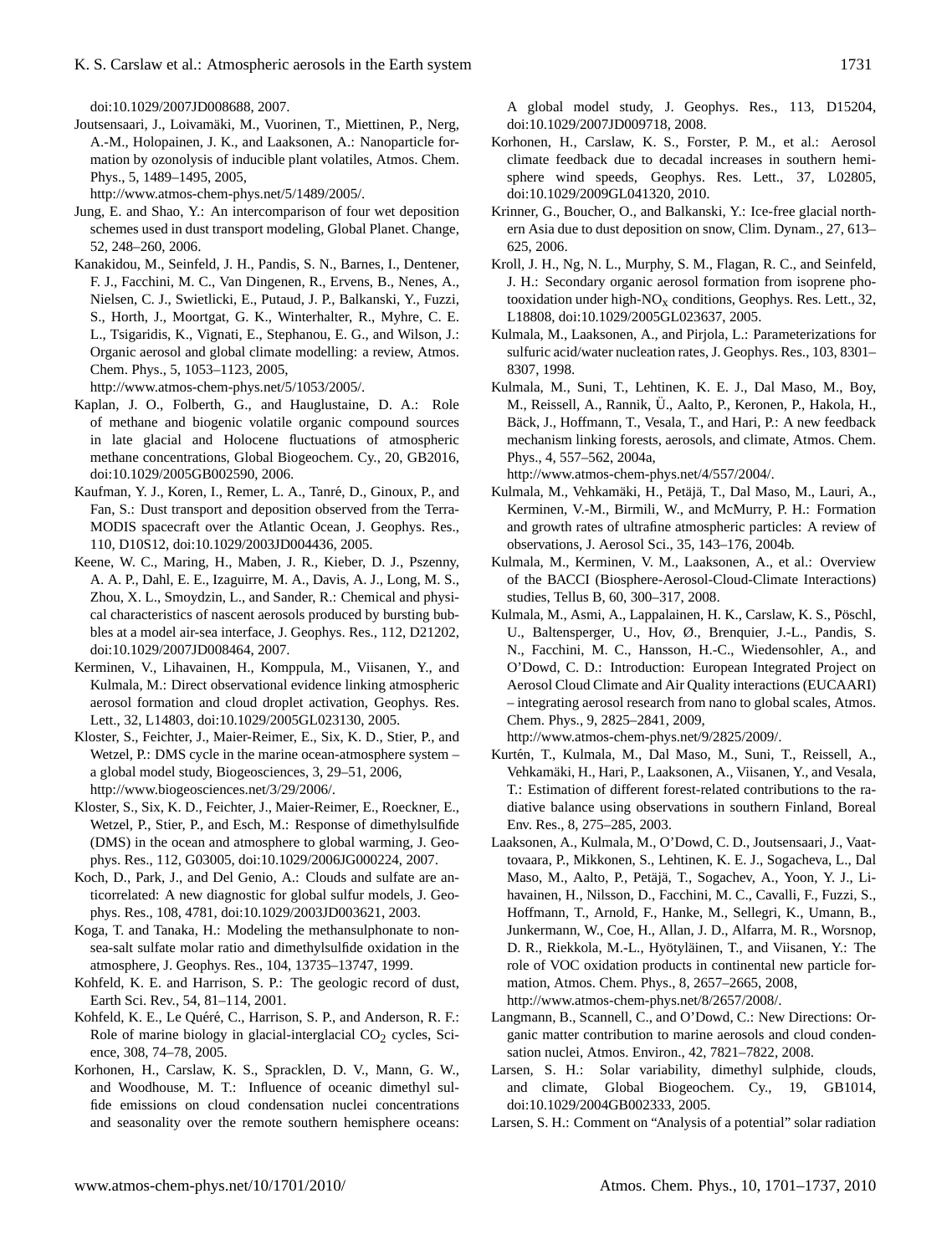dose-dimethylsulfide-cloud condensation nuclei "link from globally mapped seasonal correlations" by S. M. Vallina et al., Global Biogeochem. Cy., 22, GB3005, doi:10.1029/2007GB003013, 2008.

- Lathière, J., Hauglustaine, D. A., De Noblet-Ducoudré, N., Krinner, G., and Folberth, G. A.: Past and future changes in biogenic volatile organic compound emissions simulated with a global dynamic vegetation model, Geophys. Res. Lett., 32, L20818, doi:10.1029/2005GL024164, 2005.
- Lathière, J., Hauglustaine, D. A., Friend, A. D., De Noblet-Ducoudré, N., Viovy, N., and Folberth, G. A.: Impact of climate variability and land use changes on global biogenic volatile organic compound emissions, Atmos. Chem. Phys., 6, 2129–2146, 2006,

[http://www.atmos-chem-phys.net/6/2129/2006/.](http://www.atmos-chem-phys.net/6/2129/2006/)

- Laurance, W. F. and Williamson, G. B.: Positive feedbacks among forest fragmentation, drought, and climate change in the Amazon, Conserv. Biol., 15, 1529–1535, doi:10.1046/j.1523- 1739.2001.01093.x, 2001.
- Lawrence, M. G.: An empirical-analysis of the strength of the phytoplankton-dimethylsulfide-cloud-climate feedback cycle, J. Geophys. Res., 98, 20663–20673, 1993.
- Le Quéré, C. L., Harrison, S. P., Prentice, I. C., et al.: Ecosystem dynamics based on plankton functional types for global ocean biogeochemistry models, Global Change Biol., 11, 2016–2040, 2005.
- Le Quéré, C., Rodenbeck, C., Buitenhuis, E. T., et al.: Saturation of the Southern Ocean  $CO<sub>2</sub>$  sink due to recent climate change, Science, 316, 1735–1738, doi:10.1126/science.1136188, 2007.
- Leck, C. and Bigg, E. K.: Source and evolution of the marine aerosol – A new perspective, Geophys. Res. Lett., 32, L19803, doi:10.1029/2005GL023651, 2005.
- Leck, C. and Bigg, E. K.: A modified aerosol-cloud-climate feedback hypothesis, Environ. Chem., 4, 400–403, 2007.
- Lee, Y. H., Chen, K., and Adams, P. J.: Development of a global model of mineral dust aerosol microphysics, Atmos. Chem. Phys., 9, 2441–2458, 2009,

[http://www.atmos-chem-phys.net/9/2441/2009/.](http://www.atmos-chem-phys.net/9/2441/2009/)

- Legrand, M.: Ice-core records of atmospheric sulphur, Phil. Trans. Roy. Soc. B, 352(1350), 241–250, 1997.
- Levin, Z., Ganor, E., and Gladstein, V.: The effect of desert particles coated with sulfate on rain formation in the Eastern Mediterranean, J. Appl. Meteorol., 35, 1511–1523, 1996.
- Levis S., Wiedinmyer, C., Bonan, G. B., and Guenther, A.: Simulating biogenic volatile organic compound emissions in the Community Climate System Model, J. Geophys. Res., 108, 4659, doi:10.1029/2002JD003203, 2003.
- Lewis, E. R. and Schwartz, S. E.: Sea Salt Aerosol Production: Mechanisms, Methods, Measurements, and Models: A Critical Review, American Geophysical Union, Washington, D.C., 2004.
- Liao, H. and Seinfeld, J.: Radiative forcing by mineral dust aerosols: sensitivity to key variables, J. Geophys. Res., 103, 31637–31645, 1998.
- Liao, H., Adams, P. J., Chung, S. H., Seinfeld, J. H., Mickley, L. J., and Jacob, D. J.: Interactions between tropospheric chemistry and aerosols in a unifed general circulation model, J. Geophys. Res., 108, 4001, doi:10.1029/2001JD001260, 2003.
- Liao, H., Chen, W.-T., and Seinfeld, J. H.: Role of climate change in global predictions of future tropospheric ozone and aerosols, J.

Geophys. Res., 111, D12304, doi:10.1029/2005JD006852, 2006.

- Lighthart, B. and Sharffer, B. T.: Bacterial flux from chaparral into the atmosphere in the mid-summer at a high desert location, Atmos. Environ., 28, 1267–1274, 1994.
- Lindemann, J., Constantinidou, H. A., Barchet, W. R., and Upper, C. D.: Plants as sources of airborne bacteria including ice nucleation active bacteria, Applied Env. Microbiol., 44, 1059–1063, 1982.
- Lohmann, U. and Feichter, J.: Global indirect aerosol effects: a review, Atmos. Chem. Phys., 5, 715–737, 2005, [http://www.atmos-chem-phys.net/5/715/2005/.](http://www.atmos-chem-phys.net/5/715/2005/)
- Loreto, F., Pinelli, P., Manes, F., and Kollist, H.: Impact of ozone on monoterpene emissions and evidence for an isoprene-like antioxidant action of monoterpenes emitted by Quercus ilex leaves, Tree Physiol., 24, 361–367, 2004.
- Lucas, D. D. and Prinn, R. G.: Sensitivities of gas-phase dimethylsulfide oxidation products to the assumed mechanisms in a chemical transport model, J. Geophys. Res., 110, D21312, doi:10.1029/2004JD005386, 2005.
- Mahowald, N. M., Artaxo, P., Baker, A. R., Jickells, T. D., Okin, G. S., Randerson, J. T., and Townsend, A. R.: Impacts of biomass burning emissions and land use change on Amazonian atmospheric phosphorus cycling and deposition, Global Biogeochem. Cy., 19, GB4030, doi:10.1029/2005GB002541, 2005.
- Mahowald, N., Jickells, T. D., Baker, A. R., et al.: Global distribution of atmospheric phosphorus sources, concentrations and deposition rates, and anthropogenic impacts, Global Biogeochem. Cy., 22, GB4026, doi:10.1029/2008GB003240, 2008.
- Mahowald, N. M. and Luo, C.: A less dusty future?, Geophys. Res. Lett., 30, 1903, doi:10.1029/2003GL017880, 2003.
- Mahowald, N. M., Zender, C. S., Luo, C., Savoie, D., Torres, O., and del Corral, J.: Understanding the 30-year Barbados desert dust record, J. Geophys. Res., 107, 4561, doi:10.1029/2002JD002097, 2002.
- Mahowald, N. M., Muhs, D. R., Levis, S., Rasch, P. J., Yoshioka, M., Zender, C. S., and Luo, C.: Change in atmospheric mineral aerosols in response to climate: Last glacial period, preindustrial, modern, and doubled carbon dioxide climates, J. Geophys. Res., 111, D10202, doi:10.1029/2005JD006653, 2006.
- Manktelow, P. T., Carslaw, K. S., Mann, G. W., and Spracklen, D. V.: The impact of dust on sulfate aerosol, CN and CCN during an East Asian dust storm, Atmos. Chem. Phys., 10, 365–382, 2010, [http://www.atmos-chem-phys.net/10/365/2010/.](http://www.atmos-chem-phys.net/10/365/2010/)
- Marlon, J. R., Bartlein, P. J., Carcaillet, C., Gavin, D. G., Harrison, S. P., Higuera, P. E., Joos, F., Power, M. J., and Prentice, I. C.: Climate and human influences on global biomass burning over the past two millennia, Nat. Geosci., 1, 697–702, 2008.
- Marticorena, B. and Bergametti, G.: Modeling the atmospheric dust cycle: 1. Design of a soil-derived dust emission scheme, J. Geophys. Res., 100, 16415–16430, 1995.
- Martensson, E. M., Nilsson, E. D., de Leeuw, G., Cohen, L. H., and Hansson, H. C.: Laboratory simulations and parameterization of the primary marine aerosol production, J. Geophys. Res., 108, 4297, doi:10.1029/2002JD002263, 2003.
- Martin, J. H.: Glacial-interglacial  $CO<sub>2</sub>$  change: The iron hypothesis, Paleoceanography, 5, 1–13, 1990.
- Mbourou, G. N., Bertrand, J. J., and Nicholson, S. E.: The diurnal and seasonal cycles of wind-borne dust over Africa north of the Equator, J. Appl. Meteorol., 36, 868–882, 1997.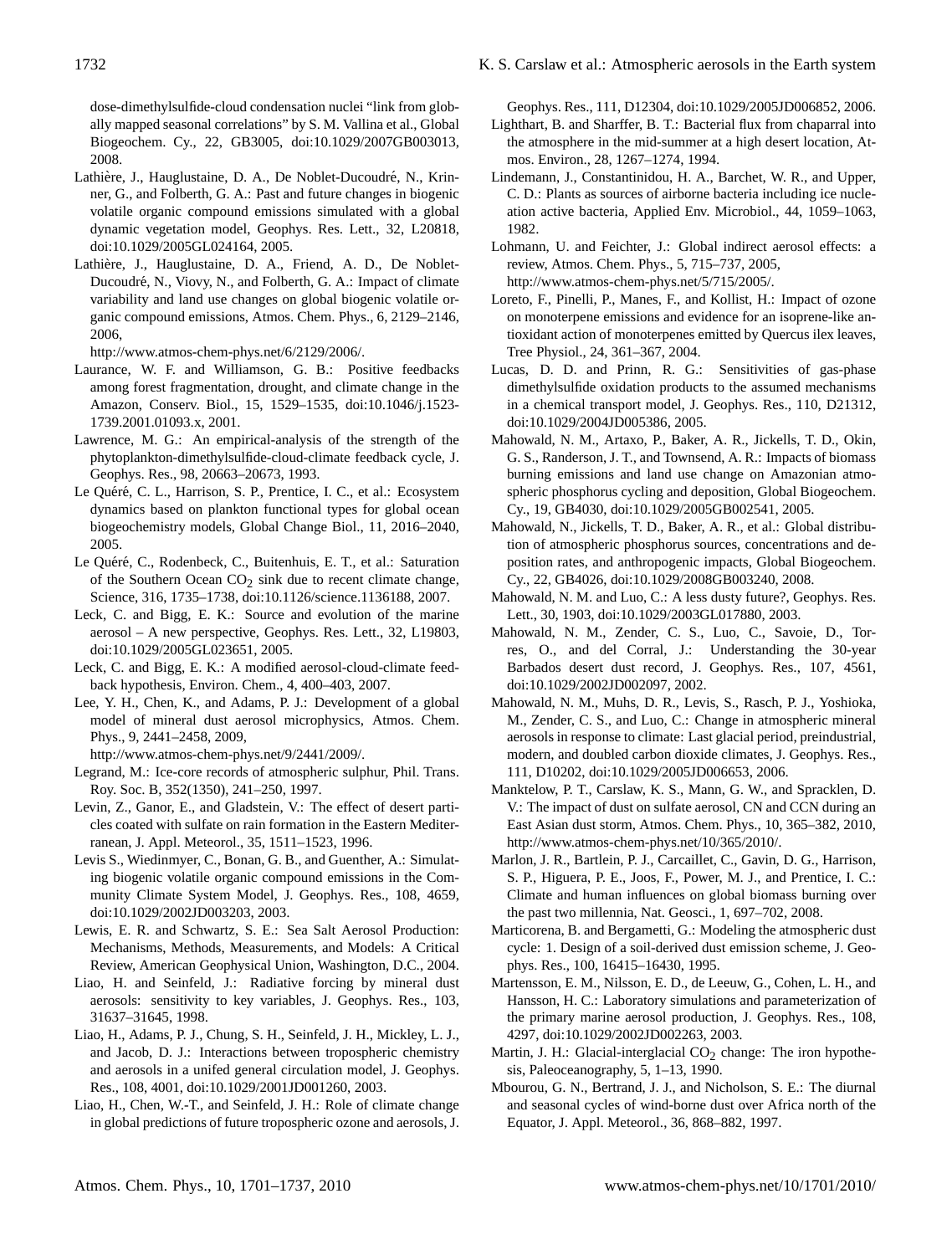- Mencuccini, M., Borghetti, M., Berbigier, P., et al.: The human footprint in the carbon cycle of temperate and boreal forests, Nature, 447, 849–851, doi:10.1038/nature05847, 2007.
- Mentel, Th. F., Wildt, J., Kiendler-Scharr, A., Kleist, E., Tillmann, R., Dal Maso, M., Fisseha, R., Hohaus, Th., Spahn, H., Uerlings, R., Wegener, R., Griffiths, P. T., Dinar, E., Rudich, Y., and Wahner, A.: Photochemical production of aerosols from real plant emissions, Atmos. Chem. Phys., 9, 4387–4406, 2009, [http://www.atmos-chem-phys.net/9/4387/2009/.](http://www.atmos-chem-phys.net/9/4387/2009/)
- Mercado, L. M., Bellouin, N., Sitch, S., Boucher, O., Huntingford, C., and Cox, P.: Changing contribution of diffuse radiation to the global land carbon sink, Nature, 458, 1014–1018, 2009.
- Merikanto, J., Spracklen, D. V., Mann, G. W., Pickering, S. J., and Carslaw, K. S.: Impact of nucleation on global CCN, Atmos. Chem. Phys., 9, 8601–8616, 2009,
- [http://www.atmos-chem-phys.net/9/8601/2009/.](http://www.atmos-chem-phys.net/9/8601/2009/)
- Meskhidze, N., Chameides, W. L., Nenes, A., and Chen, G.: Iron mobilization in mineral dust: Can anthropogenic  $SO_2$  emissions affect ocean productivity?, Geophys. Res. Lett., 30, 21, doi:10.1029/2003GL018035, 2003.
- Meskhidze, N. and Nenes, A.: Phytoplankton and cloudiness in the southern ocean, Science, 314, 1419–1423, 2006.
- Miller, R. L. and Tegen, I.: Climate response to soil dust aerosols, J. Climate, 11, 3247–3267, 1998.
- Miller, M. A. and Yuter, S. E.: Lack of correlation between chlorophyll a and cloud droplet effective radius in shallow marine clouds, Geophys. Res. Lett., 35, L13807, doi:10.1029/2008GL034354, 2008.
- Mills, M. M., Ridame, C., Davey, M., LaRoche, J., and Geider, R.: Iron and phosphorus co-limit nitrogen fixation in the eastern tropical North Atlantic, Nature, 429, 292–294, 2004.
- Morcrette, J.-J., Beljaars, A., Benedetti, A., Jones, L., and Boucher, O.: Sea-salt and dust aerosols in the ECMWF IFS model, Geophys. Res. Lett., 35, L24813, doi:10.1028/2008GL036041, 2008.
- Moriondo, M., Good, P., Durao, R., Bindi, M., Giannakopoulos, C., and Corte-Real, J.: Potential impact of climate change on fire risk in the Mediterranean area, Climate Res., 31, 85–95, 2006.
- Moulin, C. and Chiapello, I.: Impact of human-induced desertification on the intensification of Sahel dust emission and export over the last decades, Geophys. Res. Lett., 33, L18808, doi:10.1029/2006GL025923, 2006.
- Murphy, D. M., Thomson, D. S., and Mahoney, M. J.: In situ measurements of organics, meteoritic material, mercury and other elements in aerosols at 5 to 19 kilometers, Science, 282, 1664– 1668, 1998.
- Myhre, G. and Stordal, F.: Global sensitivity experiments of the radiative forcing due to mineral aerosols, J. Geophys. Res., 106, 18193–18204, 2001.
- Mönkkönen, P., Koponen, I. K., Lehtinen, K. E. J., Uma, R., Srinivasan, D., Hämeri, K., and Kulmala, M.: Death of nucleation and Aitken mode particles: Observations at extreme atmospheric conditions and their theoretical explanation, J. Aerosol Sci. 35, 781–787, 2004.
- Nepstad, D., Lefebvre, P., Da Silva, U. L., Tomasella, J., Schlesinger, P., Solorzano, L., Moutinho, P., Ray, D., and Benito, J. G.: Amazon drought and its implications for forest flammability and tree growth: a basin-wide analysis, Global Change Biol., 10, 704–717, doi:10.1111/j.1529-8817.2003.00772.x, 2004.
- Ng, N. L., Chhabra, P. S., Chan, A. W. H., Surratt, J. D., Kroll, J.

H., Kwan, A. J., McCabe, D. C., Wennberg, P. O., Sorooshian, A., Murphy, S. M., Dalleska, N. F., Flagan, R. C., and Seinfeld, J. H.: Effect of NOx level on secondary organic aerosol (SOA) formation from the photooxidation of terpenes, Atmos. Chem. Phys., 7, 5159–5174, 2007,

[http://www.atmos-chem-phys.net/7/5159/2007/.](http://www.atmos-chem-phys.net/7/5159/2007/)

- Niemeyer, T. C., Gillette, D. A., Deluisi, J. J., Kim, Y. J., Niemeyer, W. G., Ley, T., Gill, T. E., and Ono, D.: Optical depth, size distribution and flux of dust from Owen's Lake, California, Earth Surf. Process. Landforms, 24, 463–479, 1999.
- Nilsson, E. D., Mårtensson, E. M., Van Ekeren, J. S., de Leeuw, G., Moerman, M., and O'Dowd, C.: Primary marine aerosol emissions: size resolved eddy covariance measurements with estimates of the sea salt and organic carbon fractions, Atmos. Chem. Phys. Discuss., 7, 13345–13400, 2007,

[http://www.atmos-chem-phys-discuss.net/7/13345/2007/.](http://www.atmos-chem-phys-discuss.net/7/13345/2007/)

- Novakov, T., Corrigan, C. E., Penner, J. E., et al.: Organic aerosols in the Caribbean trade winds: A natural source? J. Geophys. Res., 102, 21307–21313, 1997.
- O'Dowd, C. D. and Smith, M. H.: Physicochemical properties of aerosols over the Northeast Atlantic – Evidence for wind-speedrelated submicron sea-salt aerosol production, J. Geophys. Res., 98, 1137–1149, 1993.
- O'Dowd, C. D., Facchini, M. C., Cavalli, F., et al.: Biogenically driven organic contribution to marine aerosol, Nature, 431, 676– 680, doi:10.1038/nature02959, 2004.
- O'Dowd, C. D., Jimenez, J. L., Bahreini, R., Flagan, R. C., Seinfeld, J. H., Hämeri, K., Pirjola, L., Kulmala, K., Jennings, S. G., and Hoffmann, T.: Marine aerosol formation from biogenic iodine emissions, Nature, 417, 632–636, 2002.
- O'Dowd, C. D., Langmann, B., Varghese, S., Scannell, C., Ceburnis, D., and Facchini, M. C.: A combined organic-inorganic sea-spray source function, Geophys. Res. Lett., 35, L01801, doi:10.1029/2007GL030331, 2008.
- O'Dowd, C. D., Aalto, P., Hameri, K., Kulmala, M., and Hoffmann, T.: Atmospheric particles from organic vapours, Nature, 416, 497–497, 2002.
- Oman, L., Robock, A., Stenchikov, G. L., and Thordarson, T.: High-latitude eruptions cast shadow over the african monsoon and the flow of the Nile, Geophys. Res. Lett., 33, L18711, doi:10.1029/2006GL027665, 2006.
- Palmer, P. I. and Shaw, S. L.: Quantifying global marine isoprene fluxes using MODIS chlorophyll observations, Geophys. Res. Lett., 32, L09805, doi:10.1029/2005GL022592, 2005.
- Palmer, P. I., Abbot, D. S., Fu, T. M., and Jacob, D. J.: Quantifying the seasonal and interannual variability of North American isoprene emissions using satellite observations of the formaldehyde column, J. Geophys. Res., 111, D12315, doi:10.1029/2005JD006689, 2006.
- Pegoraro, E., Abrell, L., Van Haren, J., Barron-Gafford, G., Grieve, K. A., Malhi, Y., Murthy, R., and Lin, G. H.: The effect of elevated atmospheric  $CO<sub>2</sub>$  and drought on sources and sinks of isoprene in a temperate and tropical rainforest mesocosm, Glob. Change Biol., 11, 1234–1246, 2005.
- Penner, J. E., Andreae, M., Annegarn, H., Barrie, L., Feichter, J., Hegg, D., Jayaraman, A., Leaitch, R., Murphy, D., Nganga, J., and Pitari, G.: Aerosols, their Direct and Indirect Effects, in: Climate Change 2001: The Scientific Basis, Contribution of Working Group I to the Third Assessment Report of the Intergovern-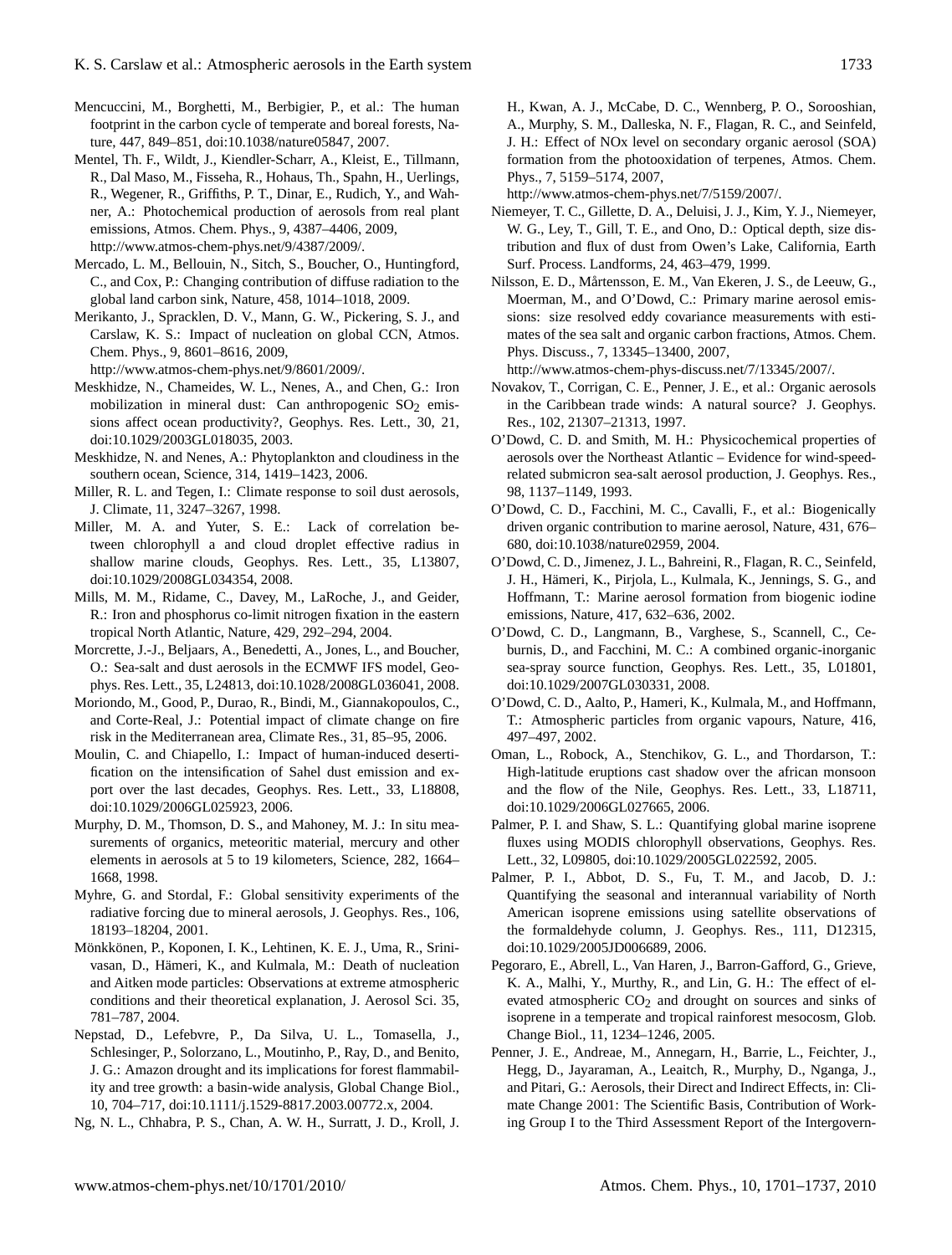mental Panel on Climate Change, edited by: Houghton, J. T., Ding, Y., Griggs, D. J., Noguer, M., van der Linden, P. J., and Xiaosu, D., Cambridge University Press, UK, chapter 5, 289– 348, 2001.

- Petroff, A., Maillet, A., Amielh, M., and Anselmet, F.: Aerosol dry deposition on vegetative canopies. Part I: Review of present knowledge, Atmos. Environ., 42, 3652–3653, 2008.
- Pham, M., Boucher, O., and Hauglustaine, D.: Changes in atmospheric sulfur burdens and concentrations and resulting radiative forcings under IPCC SRES emission scenarios for 1990–2100, J. Geophys. Res., 110, D06112, doi:10.1029/2004JD005125, 2005.
- Pierce, J. R. and Adams, P. J.: Global evaluation of CCN formation by direct emission of sea salt and growth of ultrafine sea salt, J. Geophys. Res., 111, D06203, doi:10.1029/2005JD006186, 2006.
- Pio, C. A., Legrand, M., Oliveira, T., et al.: Climatology of aerosol composition (organic versus inorganic) at nonurban sites on a west-east transect across Europe, J. Geophys. Res., 112, D23S02, doi:10.1029/2006JD008038, 2007.
- Polymenakou, P. N., Mandalakis, M., Stephanou, E. G., et al.: Particle size distribution of airborne microorganisms and pathogens during an intense African dust event in the eastern Mediterranean, Environ. Health Persp., 116(3), 292–296, 2008.
- Possell, M, Hewitt, C. N., and Beerling, D. J.: The effects of glacial atmospheric  $CO<sub>2</sub>$  concentrations and climate on isoprene emissions by vascular plants, Global Change Biol., 11, 60–69, 2005.
- Posselt, R. and Lohmann, U.: Influence of Giant CCN on warm rain processes in the ECHAM5 GCM, Atmos. Chem. Phys., 8, 3769– 3788, 2008,

[http://www.atmos-chem-phys.net/8/3769/2008/.](http://www.atmos-chem-phys.net/8/3769/2008/)

- Prenni, A. J., Petters, M. D. Kreidenweis, S. M., et al.: Wet season ice nuclei budget in the Amazon Basin: Biogenic emissions and Saharan dust, Nature Geosciences, 2, doi:10.1038/NGEO517, 2009.
- Price, C. and Rind, D.: The impact of a  $2 \times CO_2$  climate on lightning-caused fires, J. Climate, 7, 1484–1494, 1994.
- Prospero, J. M. and Lamb, P. J.: African droughts and dust transport to the Caribbean: climate change implications, Science, 302, 1024–1027, 2003.
- Prospero, J. M., Ginoux, P., Torres, O., Nicholson, S. E., and Gill, T. E.: Environmental characterization of global sources of atmospheric soil dust identified with the Nimbus 7 Total Ozone Mapping Spectrometer (TOMS) absorbing aerosol product, Rev. Geophys., 40, 1–31, 2002.
- Putaud, J. P., Van Dingenen, R., Mangoni, M., et al.: Chemical mass closure and assessment of the origin of the submicron aerosol in the marine boundary layer and the free troposphere at Tenerife during ACE-2, Tellus B, 52, 141–168, 2000.
- Quinn, P. K., Bates, T. S., Baum, E., Doubleday, N., Fiore, A. M., Flanner, M., Fridlind, A., Garrett, T. J., Koch, D., Menon, S., Shindell, D., Stohl, A., and Warren, S. G.: Short-lived pollutants in the Arctic: their climate impact and possible mitigation strategies, Atmos. Chem. Phys., 8, 1723–1735, 2008, [http://www.atmos-chem-phys.net/8/1723/2008/.](http://www.atmos-chem-phys.net/8/1723/2008/)

- Raes, F.: Entrainment of free tropospheric aerosols as a regulating mechanism for cloud condensation nuclei in the remote marine boundary-layer, J. Geophys. Res., 100, 2893–2903, 1995.
- Raisanen, T., Ryyppo, A., and Kellomaki, S.: Effects of elevated  $CO<sub>2</sub>$  and temperature on monoterpene emission of Scots pine (Pinus sylvestris L.), Atmos. Environ., 42, 4160–4171, 2008.
- Randerson, J. T., Liu, H., Flanner, M. G., Chambers, S. D., Jin, Y., Hess, P. G., Pfister, G., Mack, M. C., Treseder, K. K., Welp, L. R., Chapin, F. S., Harden, J. W., Goulden, M. L., Lyons, E., Neff, J. C., Schuur, E. A. G., and Zender, C. S.: The impact of boreal forest fire on climate warming, Science 314, 1130–1132, 2006.
- Read, K. A., Mahajan, A. S., Carpenter, L. J., et al.: Extensive halogen-mediated ozone destruction over the tropical Atlantic Ocean, Nature, 453, 1232–1235, 2008.
- Robock, A.: Pinatubo eruption: The climatic aftermath, Science, 295, 1242–1244, doi:10.1126/science.1069903, 2002.
- Roelofs, G. J.: A GCM study of organic matter in marine aerosol and its potential contribution to cloud drop activation, Atmos. Chem. Phys., 8, 709–719, 2008,

[http://www.atmos-chem-phys.net/8/709/2008/.](http://www.atmos-chem-phys.net/8/709/2008/)

- Rosenfeld, D., Rudich, Y., Lahav, R., et al.: Desert dust suppressing precipitation: A possible desertification feedback loop, P. Natl. Acad. Sci. USA, 98, 5975–5980, 2001.
- Rosenstiel, T. N., Potosnak, M. J., Griffin, K. L., Fall, R., and Monson, R. K.: Increased  $CO<sub>2</sub>$  uncouples growth from isoprene emission in an agriforest ecosystem, Nature, 421, 256–259, 2003.
- Running, S. W.: Is global warming causing more, larger wildfires?, Science, 313, 927–928, 2006.
- Sanderson, M. G., Jones, C. D., Collins, W. J., Johnson, C. E., and Derwent, R. G.: Effect of climate change on isoprene emissions and surface ozone levels, Geophys. Res. Lett., 30, 1936, doi:10.1029/2003GL017642, 2003.
- Schepanski, K., Tegen I., Laurent, B., Heinold, B., and Macke, A.: A new Saharan dust source activation frequency map derived from MSG-SEVIRI IR-channels, Geophys. Res. Lett., 34, L18803, doi:10.1029/2007GL030168, 2007.
- Schlesinger, W. H. and Hartley, A. E.: A global budget for atmospheric NH3, Biogeochemistry, 15, 191–211, 1992.
- Schultz, M. G., Heil, A., Hoelzemann, J. J., Spessa, A., Thonicke, K., Goldammer, J. G., Held, A. C., Pereira, J. M. C., and van het Bolscher, M.: Global wildland fire emissions from 1960 to 2000, Global Biogeochem. Cy., 22, GB2002, doi:10.1029/2007GB003031, 2008.
- Schurgers, G., Arneth, A., Holzinger, R., and Goldstein, A. H.: Process-based modelling of biogenic monoterpene emissions combining production and release from storage, Atmos. Chem. Phys., 9, 3409–3423, 2009,

[http://www.atmos-chem-phys.net/9/3409/2009/.](http://www.atmos-chem-phys.net/9/3409/2009/)

- Sciare, J., Kanakidou, M., Mihalopoulos, N., et al.: Diurnal and seasonal variation of atmospheric dimethylsulfoxide at Amsterdam Island in the southern Indian Ocean, J. Geophys. Res., 105, 17257–17265, 2000a.
- Sciare, J., Mihalopoulos, N., Dentener, F. J., et al.: Interannual variability of atmospheric dimethylsulfide in the southern Indian Ocean, J. Geophys. Res., 105, 26369–26377, 2000b.
- Seinfeld, J. H. and Pandis, S. N.: Atmospheric Chemistry and Physics: From Air Pollution to Climate Change, Wiley, New York, 1998.
- Sharkey, T. D., Loreto, F., and Delwiche, C. F.: High-carbon dioxide and sun shade effects on isoprene emission from oak and aspen tree leaves, Plant Cell Environ., 14, 333–338, 1991.
- Shaw, G. E.: Bio-controlled thermostasis involving the sulfur cycle, Climatic Change, 5, 297–303, 1983.
- Shaw, G. E., Benner, R. L., Cantrell, W., and Clarke, A. D.: The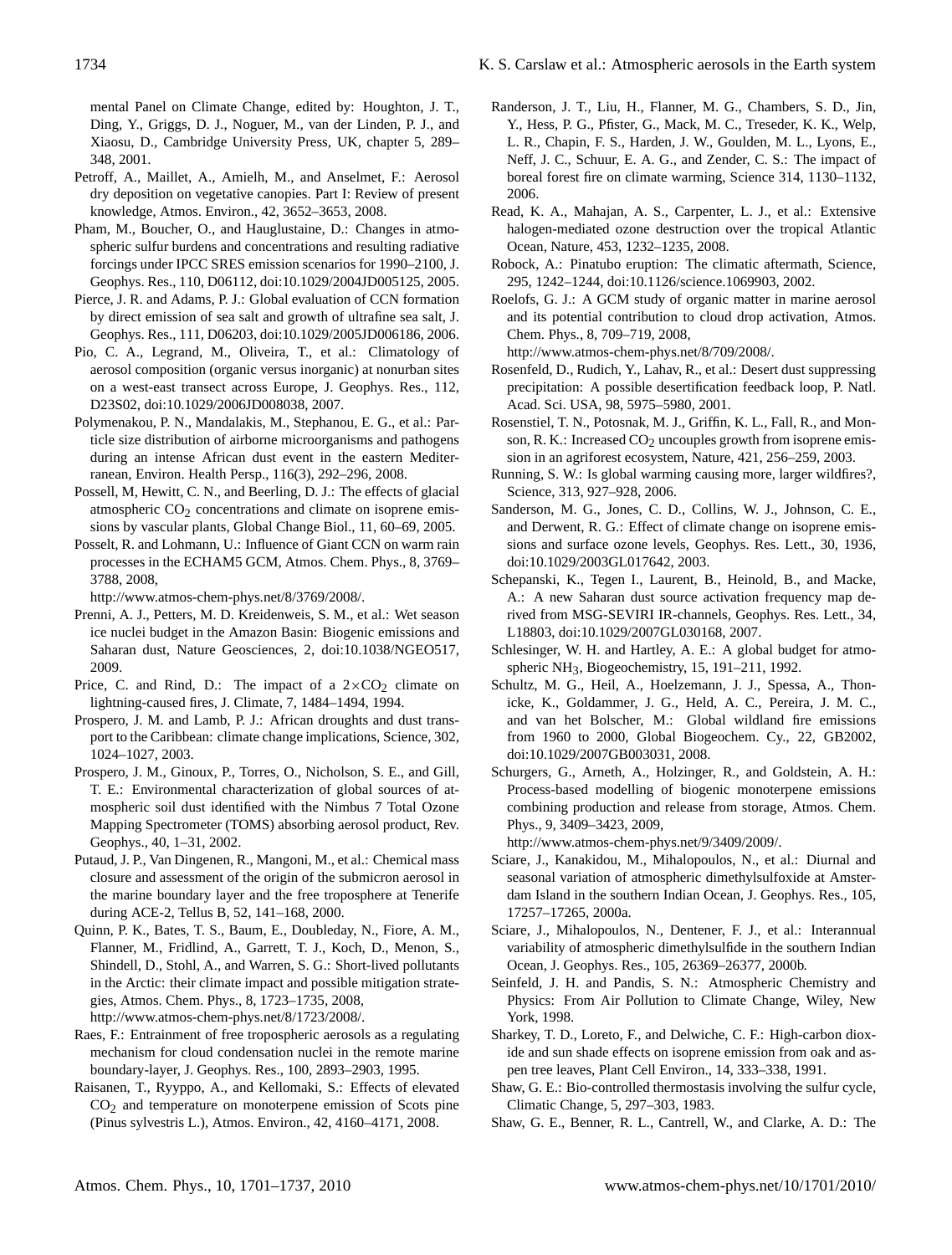regulation of climate: A sulfate particle feedback loop involving deep convection – An editorial essay, Clim. Change, 39, 23–33, 1998.

- Shindell, D. T., Faluvegi, G., Bauer, S. E., Koch, D. M., Unger, N., Menon, S., Miller, R. L., Schmidt, G. A., and Streets, D. G.: Climate response to projected changes in shortlived species under an A1B scenario from 2000–2050 in the GISS climate model, J. Geophys. Res., 112, D20103, doi:10.1029/2007JD008753, 2007.
- Simo, R. and Pedros-Alio, C.: Role of vertical mixing in controlling the oceanic production of dimethyl sulphide, Nature, 402, 396– 399, 1999.
- Sitch, S., Huntingford, C., Gedney, N., et al.: Evaluation of the terrestrial carbon cycle, future plant geography and climate-carbon cycle feedbacks using five Dynamic Global Vegetation Models (DGVMs), Glob. Change Biol., 14(9), 2015–2039, 2008.
- Soden, B. J., Wetherald, R. T., Stenchikov, G. L., and Robock, A.: Global cooling following the eruption of Mt. Pinatubo: A test of climate feedback by water vapor, Science, 296, 727–730, 2002.
- Sokolik, I. N. and Toon, O. B.: Direct radiative forcing by anthropogenic airborne mineral aerosols, Nature, 381, 681–683, doi:10.1038/381681a0, 1996.
- Sokolik, I. N., Toon, O. B., Bergstrom, R. W., et al.: Modeling the radiative characteristics of airborne mineral dust aerosols at infrared wavelengths, J. Geophys. Res., 103, 8813–8826, 1998.
- Spessa, A., Thonicke, K., and Wooster, M.: The importance of fire in the Earth System: Simulation models, EO data and future prospects, Geophys. Res. Abstr., 10, EGU2008-A-02530, 2008.
- Son, S. W., Polvani, L. M., Waugh, D. W., Akiyoshi, H., et al.: The impact of stratospheric ozone recovery on the Southern Hemisphere westerly jet, Science, 320, 1486–1489, 2008.
- Spracklen, D. V., Pringle, K. J., Carslaw, K. S., Chipperfield, M. P., and Mann, G. W.: A global off-line model of size-resolved aerosol microphysics: I. Model development and prediction of aerosol properties, Atmos. Chem. Phys., 5, 2227–2252, 2005, [http://www.atmos-chem-phys.net/5/2227/2005/.](http://www.atmos-chem-phys.net/5/2227/2005/)
- Spracklen, D. V., Carslaw, K. S., Kulmala, M., Kerminen, V.-M., Mann, G. W., and Sihto, S.-L.: The contribution of boundary layer nucleation events to total particle concentrations on regional and global scales, Atmos. Chem. Phys., 6, 5631–5648, 2006,
- [http://www.atmos-chem-phys.net/6/5631/2006/.](http://www.atmos-chem-phys.net/6/5631/2006/)
- Spracklen, D. V., Logan, J. A., Mickley, L. J., Park, R. J., Yevich, R., Westerling, A. L., and Jaffe, D.: Wildfires drive interannual variability of organic carbon aerosol in the western U.S. in summer, Geophys. Res. Lett., 34, L16816, doi:10.1029/2007GL030037, 2007a.
- Spracklen, D. V., Pringle, K. J., Carslaw, K. S., Mann, G. W., Manktelow, P., and Heintzenberg, J.: Evaluation of a global aerosol microphysics model against size-resolved particle statistics in the marine atmosphere, Atmos. Chem. Phys., 7, 2073–2090, 2007b, [http://www.atmos-chem-phys.net/7/2073/2007/.](http://www.atmos-chem-phys.net/7/2073/2007/)
- Spracklen, D. V., Carslaw, K. S., Kulmala, M., Kerminen, V.-M., Sihto, S.-L., Riipinen, I., Merikanto, J., Mann, G. W., Chipperfield, M. P., Wiedensohler, A., Birmili, W., and Lihavainen, H.: Contribution of particle formation to global cloud condensation nuclei concentrations, Geophys. Res. Lett. 35, L06808, doi:10.1029/2007GL033038, 2008a.
- Spracklen, D. V., Bonn, B., and Carslaw, K. S.: Boreal Forests, Aerosols and the Impacts on Clouds and Climate, Phil. Trans.

Roy. Soc. A., 366, 4613–4626, doi:10.1098/rsta.2008.0201, 2008b.

- Spracklen, D. V., Arnold, S. R., Sciare, J., Carslaw, K. S., and Pio, C.: Globally significant oceanic source of organic carbon aerosol, Geophys. Res. Lett., 35, L12811,doi:10.1029/2008GL033359, 2008c.
- Spracklen, D. V., Mickley, L. J., Logan, J. A., Hudman, R. C., Yevich, R., Flannigan, M. D., and Westerling, A. L.: Impacts of climate change from 2000 to 2050 on wildfire activity and carbonaceous aerosol concentrations in the western United States, J. Geophys. Res., 114, D20301, doi:10.1029/2008JD010966, 2009.
- Stefels, J., Steinke, M., Turner, S., et al.: Environmental constraints on the production and removal of the climatically active gas dimethylsulphide (DMS) and implications for ecosystem modelling, Biogeochemistry, 83, 245–275, 2007.
- Stier, P., Feichter, J., Kinne, S., Kloster, S., Vignati, E., Wilson, J., Ganzeveld, L., Tegen, I., Werner, M., Balkanski, Y., Schulz, M., Boucher, O., Minikin, A., and Petzold, A.: The aerosolclimate model ECHAM5-HAM, Atmos. Chem. Phys., 5, 1125– 1156, 2005,

[http://www.atmos-chem-phys.net/5/1125/2005/.](http://www.atmos-chem-phys.net/5/1125/2005/)

- Stocks, B., Fosberg, M., Lynham, T., Mearns, L., Wotton, B., Yang, Q., Jin, J., Lawrence, K., Hartley, G., Mason, J., and McKenney, D.: Climate change and forest fire potential in Russian and Canadian boreal forests, Clim. Change, 38, 1–13, 1998.
- Sunda, W., Kieber, D. J, Kiene, R. P., et al.: An antioxidant function for DMSP and DMS in marine algae, Nature, 418, 317–320, 2002.
- Swap, R., Garstang, M., Greco, S., Talbot., R., and Kallberg, P.: Saharan dust in the Amazon basin, Tellus B, 44(2) 133–149, 1992.
- Tagaris, E., Liao, K.-J., Manomaiphiboon, K., Woo, J.-H., He, S., Amar, P., and Russell, A. G.: Impacts of future climate change and emissions reductions on nitrogen and sulfur deposition over the United States, Geophys. Res. Lett., 35, L08811, doi:10.1029/2008GL033477, 2008.
- Tegen, I. and Fung, I.: Contribution to the atmospheric mineral aerosol load from land surface modification, J. Geophys. Res., 100, 18707–18726, 1995.
- Tegen, I., Lacis, A. A., and Fung, I.: The influence on climate forcing of mineral aerosols from disturbed soils, Nature, 380, 419– 422, doi:10.1038/380419a0, 1996.
- Tegen, I., Harrison, S. P., Kohfeld, K., Prentice, I. C., Coe, M., and Heimann, M.: Impact of vegetation and preferential source areas on global dust aerosol: Results from a model study, J. Geophys. Res., 107, 4576, doi:10.1029/2001JD000963, 2002.
- Tegen, I., Werner, M., Harrison, S. P., and Kohfeld, K. E.: Relative importance of climate and land use in determining present and future global soil dust emission, Geophys. Res. Lett., 31, L05105, doi:10.1029/2003GL019216, 2004.
- Thordarson, T. and Larsen, G.: Volcanism in Iceland in historical time: Volcano types, eruption styles and eruptive history, J. Geodynamics, 43, 118–152, 2007.
- Thordarson, T. and Self, S.: Atmospheric and environmental effects of the 1783–1784 Laki eruption: A review and reassessment, J. Geophys. Res., 108, 4011, doi:10.1029/2001JD002042, 2003.
- Todd, M. C., Washington, R., Martins, J. V., Dubovnik, O., Lizcano, G., M'Bainayel, S., and Engelstaedter, S.: Mineral dust emission from the Bodele Depression, northern Chad, during BoDEx, J. Geophys. Res., 112, D06207, doi:10.1029/2006JD007170, 2007.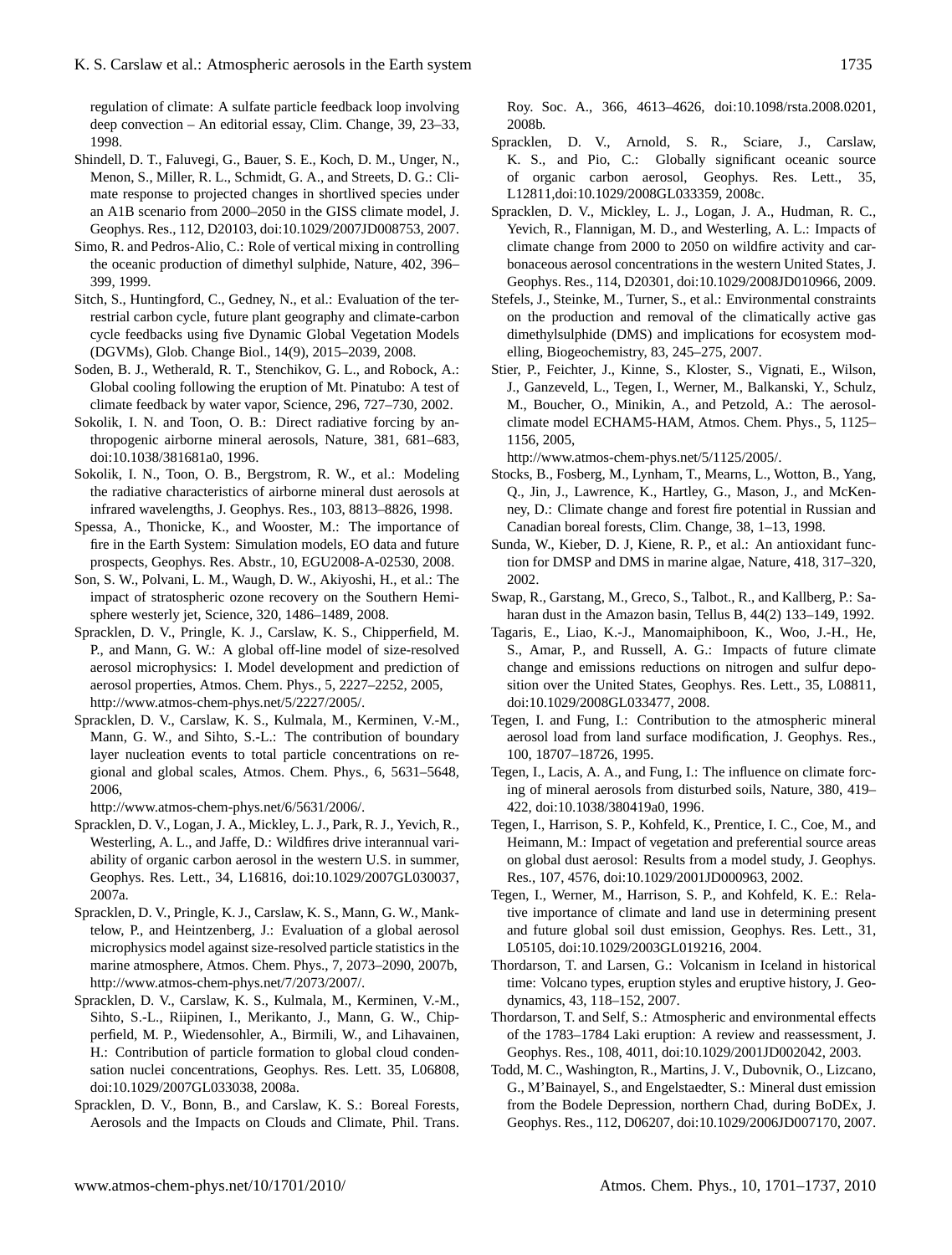- Tsigaridis, K. and Kanakidou, M.: Secondary organic aerosol importance in the future atmosphere, Atmos. Environ., 41(22), 4682–4692, 2007.
- Tsigaridis, K., Lathiere, J., Kanakidou, M., and Hauglustaine, D. ` A.: Naturally driven variability in the global secondary organic aerosol over a decade, Atmos. Chem. Phys., 5, 1891–1904, 2005, [http://www.atmos-chem-phys.net/5/1891/2005/.](http://www.atmos-chem-phys.net/5/1891/2005/)
- Tunved, P., Hansson, H. C., Kerminen, V. M., Strom, J., Dal Maso, M., Lihavainen, H., Viisanen, Y., Aalto, P. P., Komppula, M., and Kulmala, M.: High natural aerosol loading over boreal forests, Science, 312(5771), 261–263, 2006a.
- Tunved, P., Korhonen, H., Strom, J., Hansson, H. C., Lehtinen, K. E. J., and Kulmala, M.: Is nucleation capable of explaining observed aerosol integral number increase during southerly transport over Scandinavia?, Tellus B, 58, 129–140, 2006b.
- Tunved, P., Ström, J., Kulmala, M., Kerminen, V.-M., Dal Maso, M., Svenningson, B., Lunder, C., and Hansson, H.- C.: The natural aerosol over Northern Europe and its relation to anthropogenic emissions – Implications of important climate feedbacks, Tellus B, 60, 473–484, doi:10.1111/j.1600- 0889.2008.00363.x, 2008.
- Turner, D. P., Baglio, J. V., Wones, A. G., and Pross, D.: Climate change and isoprene emission from vegetation, Chemosphere, 23(1), 37–56, 1991.
- Underwood, G. M., Song, C. H., Phadnis, M., Carmichael, G. R., and Grassian, V. H.: Heterogeneous reactions of  $NO<sub>2</sub>$  and  $HNO<sub>3</sub>$ on oxides and mineral dust: A combined laboratory and modelling study, J. Geophys. Res., 106, 18055–18066, 2001.
- Usher, C. R., Al-Hosney, H., Carlos-Cuellar, S., and Grassian, V. H.: A laboratory study of the heterogeneous uptake and oxidation of sulfur dioxide on mineral dust particles, J. Geophys. Res., 107, 4713, doi:10.1029/2002JD002051, 2002.
- Vaattovaara, P., Huttunen, P. E., Yoon, Y. J., Joutsensaari, J., Lehtinen, K. E. J., O'Dowd, C. D., and Laaksonen, A.: The composition of nucleation and Aitken modes particles during coastal nucleation events: evidence for marine secondary organic contribution, Atmos. Chem. Phys., 6, 4601–4616, 2006, [http://www.atmos-chem-phys.net/6/4601/2006/.](http://www.atmos-chem-phys.net/6/4601/2006/)
- Valdes, P. J., Beerling, D. J., and Johnson, C. E.: The ice age methane budget, Geophys. Res. Lett., 32, L02704, doi:10.1029/2004GL021004, 2005.
- Vallina, S. M. and Simo, R.: Re-visiting the CLAW hypothesis, Environ. Chem., 4, 384–387, 2007a.
- Vallina, S. M. and Simo, R.: Strong relationship between DMS and the solar radiation dose over the global surface ocean, Science, 315, 506–508, 2007b.
- Vallina, S. M., Simó, R., and Gassó, S.: What controls CCN seasonality in the Southern Ocean? A statistical analysis based on satellite-derived chlorophyll and CCN and model-estimated OH radical and rainfall, Global Biogeochem. Cy., 20, GB1014, doi:10.1029/2005GB002597, 2006.
- Vallina, S. M., Simó, R., Gassó, S., de Boyer-Montégut, C., del Río, E., Jurado, E., and Dachs, J.: Analysis of a potential "solar radiation dose-dimethylsulfide-cloud condensation nuclei" link from globally mapped seasonal correlations, Global Biogeochem. Cy., 21, GB2004, doi:10.1029/2006GB002787, 2007a.
- Vallina, S. M., Simo, R., and Manizza, M.: Weak response of oceanic dimethylsulfide to upper mixing shoaling induced by global warming, Proc. Natl. Acad. Sci. USA, 104, 16004–16009,

2007b.

- Vallina, S. M., Simo, R., Anderson, T. R., Gabric, A., Cropp, R., and Pacheco, J. M.: A dynamic model of oceanic sulfur (DMOS) applied to the Sargasso Sea: Simulating the dimethylsulfide (DMS) summer paradox, J. Geophys. Res., 113, G01009, doi:10.1029/2007JG000415, 2008.
- van der Werf, G. R., Randerson, J. T., Giglio, L., Gobron, N., and Dolman, A. J.: Climate controls on the variability of fires in the tropics and subtropics, Global Biogeochem. Cy., 22, GB3028, doi:10.1029/2007GB003122, 2008.
- van der Werf, G. R., Randerson, J. T., Collatz, G. J., Giglio, L., Kasibhatla, P. S., Arellano, A. F., Olsen, S. C., and Kasischke, E. S.: Continental-scale partitioning of fire emissions during the 1997 to 2001 El Nino/La Nina period, Science, 303, 73–76, 2004.
- Velikova, V., Pinelli, P., Pasqualini, S., Reale, L., Ferranti, F., and Loreto, F.: Isoprene decreases the concentration of nitric oxide in leaves exposed to elevated ozone, New Phytol., 166, 634, 419– 426, 2005.
- Verheggen, B., Simo, R., Anderson, T. R., Gabric, A., et al.: alpha-Pinene oxidation in the presence of seed aerosol: Estimates of nucleation rates, growth rates, and yield, Environ. Sci. Technol., 41(17), 6046–6051, 2007.
- Vogt, M., Steinke, M., Turner, S., Paulino, A., Meyerhöfer, M., Riebesell, U., LeQuéré, C., and Liss, P.: Dynamics of dimethylsulphoniopropionate and dimethylsulphide under different  $CO<sub>2</sub>$ concentrations during a mesocosm experiment, Biogeosciences, 5, 407–419, 2008,

[http://www.biogeosciences.net/5/407/2008/.](http://www.biogeosciences.net/5/407/2008/)

- Volkamer, R., Jimenez, J. L., San Martini, F., Dzepina, K., Zhang, Q., Salcedo, D., Molina, L. T., Worsnop, D. R., and Molina, M. J.: Secondary organic aerosol formation from anthropogenic air pollution: Rapid and higher than expected, Geophys. Res. Lett., 33, L17811, doi:10.1029/2006GL026899, 2006.
- von Glasow, R.: A look at the CLAW hypothesis from an atmospheric chemistry point of view, Environ. Chem., 4, 379–381, 2007.
- Warneck, P.: Chemistry of the Natural Atmosphere, 2nd edn., Academic Press, San Diego, California, 2000.
- Washington, R., Todd, M., Middleton, N. J., and Goudie, A. S.: Dust-storm source areas determined by the total ozone monitoring spectrometer and surface observations, Ann. Assoc. Amer. Geog., 93, 297–313, 2003.
- Washington, R., Todd, M. C., Lizcano, G., et al.: Links between topography, wind, deflation, lakes and dust: The case of the Bodele Depression, Chad, Geophys. Res. Lett., 33, L09401, doi:10.1029/2006GL025827, 2006.
- Warren, S. G. and Wiscombe, W. J.: A model for the spectral albedo of snow. II: Snow containing atmospheric aerosols, J. Atmos. Sci., 37, 2734–2745, 1980.
- Weisenstein, D., Bekki, S., Mills, M., Pitari, G., and Timmreck, C.: Modeling of stratospheric aerosols, in: Assessment of Stratospheric Aerosol Properties (ASAP), SPARC Report No. 4 WMO/TD- No. 1295, 219–272, 2006.
- Westerling, A. L., Hidalgo, H. G., Cayan, D. R., and Swetnam, T. W.: Warming and earlier spring increase Western U.S. forest wildfire activity, Science, 313, 943, doi:10.1126/science.1128834, 2006.
- Westerling, A. and Bryant, B.: Climate change and wild fire in California, Climatic Change, 87, S231–S249, 2008.